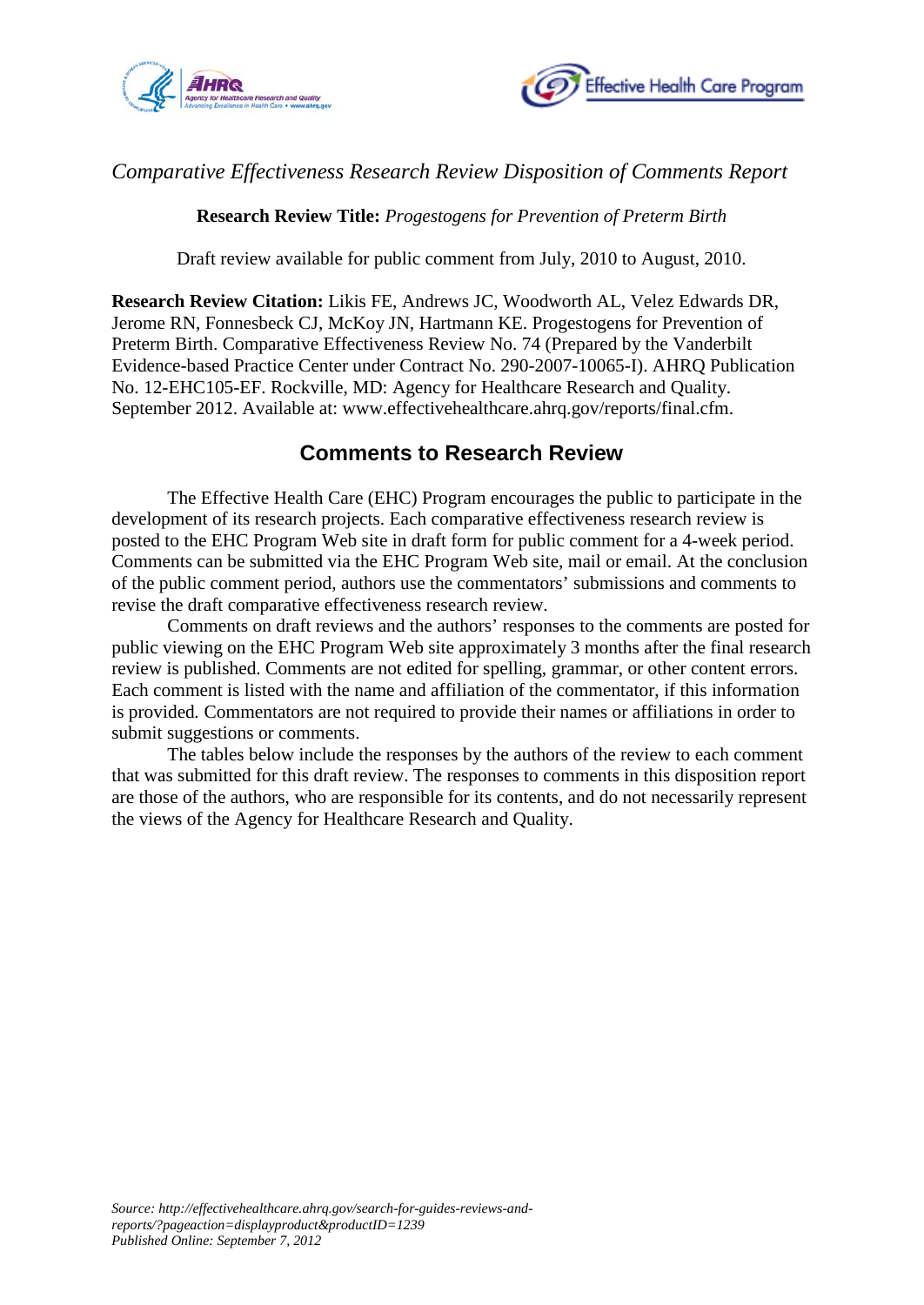



| <b>Commentator &amp;</b><br><b>Affiliation</b> | <b>Section</b> | <b>Comment</b>                                                                                                                                                                                                                                                                                                                                                                                                                                                                                                                                                                                                                                                                                            | <b>Response</b>                                                                                                                                                                                                                                                                                                                                                                                                                                                                                                                                                                                                                                                                                                                                                                                                                                                                                                                                                               |
|------------------------------------------------|----------------|-----------------------------------------------------------------------------------------------------------------------------------------------------------------------------------------------------------------------------------------------------------------------------------------------------------------------------------------------------------------------------------------------------------------------------------------------------------------------------------------------------------------------------------------------------------------------------------------------------------------------------------------------------------------------------------------------------------|-------------------------------------------------------------------------------------------------------------------------------------------------------------------------------------------------------------------------------------------------------------------------------------------------------------------------------------------------------------------------------------------------------------------------------------------------------------------------------------------------------------------------------------------------------------------------------------------------------------------------------------------------------------------------------------------------------------------------------------------------------------------------------------------------------------------------------------------------------------------------------------------------------------------------------------------------------------------------------|
| Peer Reviewer #6                               | Abstract       | The structured abstract concludes that "progestogen treatment<br>reduces the risk of preterm birth in singleton pregnancies in<br>women with prior preterm birth". The second sentence<br>acknowledges that the strength of evidence in support of this is<br>low. However, the first sentence can be taken out of context and<br>interpreted as an endorsement of 17-alpha hydroxyprogesterone<br>caproate when a sister agency of AHRQ, the FDA, has not<br>approved this drug for reasons of safety and efficacy. The<br>information pertinent to this is on the website of the FDA and is<br>in the public domain. I believe it is important that there be<br>consistency among agencies if possible. | We have updated the report to include new<br>information concerning the safety of 17-OHP.<br>As above, we find the aggregate estimates of<br>benefit among those with prior preterm birth to<br>be squarely on the side of benefit: effect size<br>in meta-estimate: $OR = 0.66$ ; 95% BCI: 0.53,<br>0.82 and have changed the strength of<br>evidence rating to moderate. (See Table 21).<br>In the interim the FDA has approved Makena<br>a 17OHP injection for prevention of preterm<br>birth as anticipated. We share concerns about<br>lack of safety data and have amplified that in<br>the final version of the report adding<br>discussion of the Combs paper and the<br>general need for larger datasets to assess<br>harms such as IUFD and neonatal death risks.<br>None of the synthesis of data is intended as<br>an endorsement.                                                                                                                                |
| Peer Reviewer #6                               | Abstract       | The structured abstract is silent about the safety risks of 17-<br>alpha hydroxyprogesterone caproate uncovered by the FDA. I<br>think it would be responsible to include such information in the<br>PubMed abstract and describe what has transpired with the RCT<br>described in the previous point.                                                                                                                                                                                                                                                                                                                                                                                                    | We will update the report to include new<br>information concerning the safety of 17-OHP.<br>The new study by Combs added 81 triplet<br>pregnancies and reported a statistically<br>significant higher rate of intrauterine fetal<br>death with progestogen treatment (7.7 percent<br>versus zero percent; $p = 0.01$ ). In this study,<br>the intrauterine fetal death rate was only<br>reported in combination with the miscarriage<br>rate. Thus the 7.7 percent result includes<br>some miscarriages after 16 weeks. When<br>taken in total with other trials of IM 17OHP<br>(Meis, 2003; Fuchs, 1960; Caritis, 2009;<br>Rouse 2007, Hartikainen-Sorri 1980) there is<br>not a net excess of fetal deaths in the IM<br>compared to placebo groups. And this<br>extends to other formulations. The exact<br>numbers are included in Tables 12, 14, and<br>15. (As an aside this is a group for which we<br>indicate moderate evidence that there is no<br>benefit for use.) |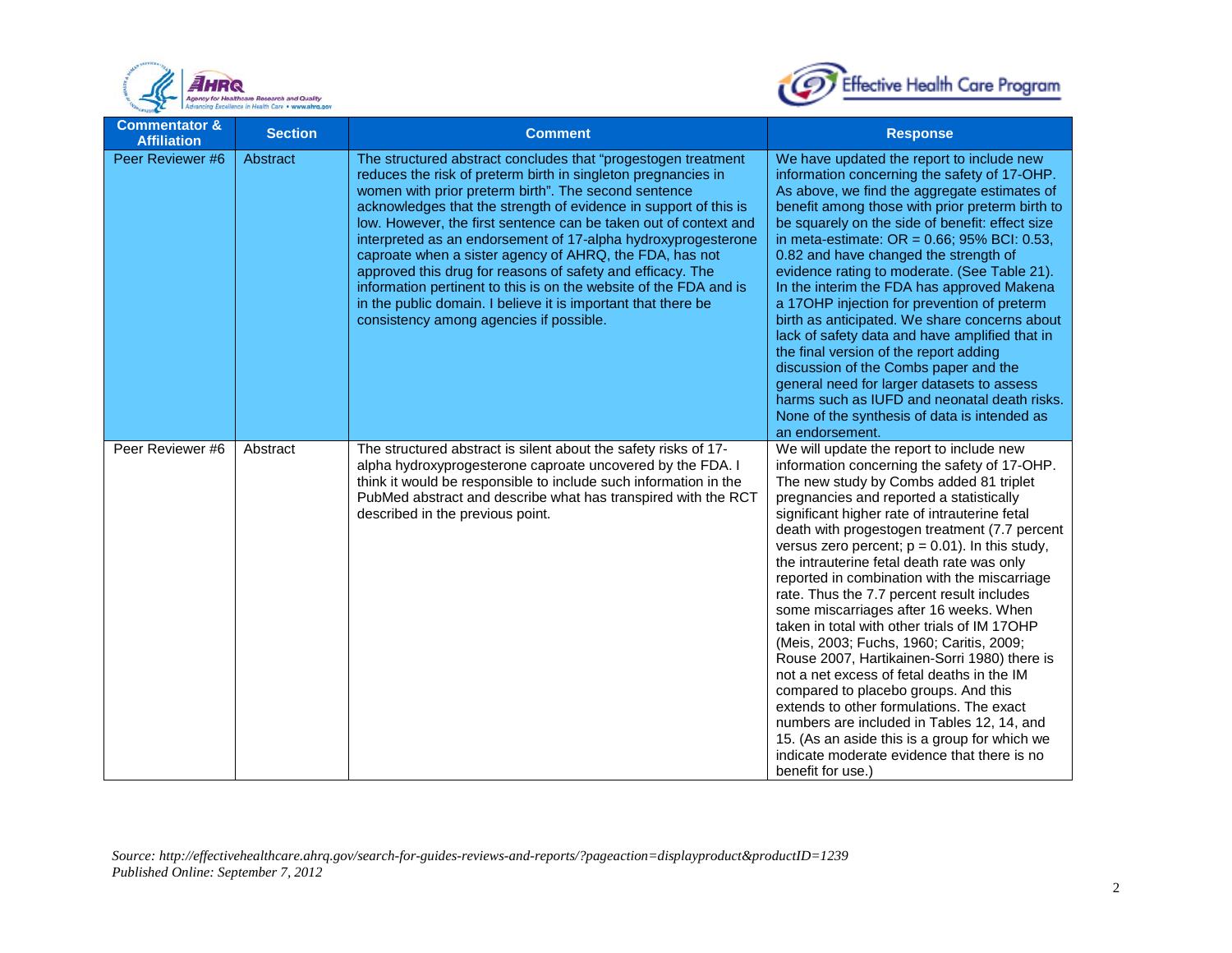



| <b>Commentator &amp;</b><br><b>Affiliation</b> | <b>Section</b>       | <b>Comment</b>                                                                                                                                                                                                                                                                                                                                                                                                                               | <b>Response</b>                                                                                                                                                                                                                                                                                                                                                                                                                                                           |
|------------------------------------------------|----------------------|----------------------------------------------------------------------------------------------------------------------------------------------------------------------------------------------------------------------------------------------------------------------------------------------------------------------------------------------------------------------------------------------------------------------------------------------|---------------------------------------------------------------------------------------------------------------------------------------------------------------------------------------------------------------------------------------------------------------------------------------------------------------------------------------------------------------------------------------------------------------------------------------------------------------------------|
| Peer Reviewer #6                               | Abstract             | The most important issue is the language in the conclusion of<br>the structured abstract. It does not reflect the narrative in the<br>summary. Moreover, it can be misinterpreted by readers. In<br>addition, the abstract does not contain any information about the<br>safety signal of 17-alpha hydroxyprogesterone caproate. A<br>balanced, fair and objective review must contain this information.                                     | We hope the conclusion now maps more<br>easily to the tone and content of the text and<br>the results of the meta-analysis.<br>With regard to safety we have updated the<br>report as discussed above. The abstract now<br>includes this overview acknowledging<br>limitations in size of study populations to date<br>in understanding risk:<br>"No data were available from large registries<br>often developed for surveillance of rare<br>outcomes like fetal death." |
| Peer Reviewer #7                               | Abstract             | Found the structured abstract very helpful: it "cut to the chase"<br>and was clear about what could and could not be substantiated--<br>made it easier to read the rest of the document.                                                                                                                                                                                                                                                     | Thank you                                                                                                                                                                                                                                                                                                                                                                                                                                                                 |
| Peer Reviewer #2                               | Executive<br>Summary | Page 15: Regarding the executive summary, the authors attempt<br>to address the number of injections in question KQ4, highlighting<br>a database study in which 5 or more injections were associated<br>with prolonged gestation, but fewer did not. This outcome is<br>confounded by preterm birth; those delivering preterm will have<br>fewer injections. Please consider deleting this section.                                          | Excellent point. Added the following<br>consideration: "However, this analysis is not<br>adjusted for confounding by gestational age at<br>birth, leaving interpretation inconclusive."                                                                                                                                                                                                                                                                                   |
| Peer Reviewer #2                               | Executive<br>Summary | Page 16: Question KQ5 could but does not include the co-<br>intervention of omega 3 fatty acid supplement. In reference 75,<br>all patients were treated with progestogen and were randomized<br>to omega 3 supplementation or placebo.                                                                                                                                                                                                      | Thank you. Harper 2010 has been added to<br>this section.                                                                                                                                                                                                                                                                                                                                                                                                                 |
| Peer Reviewer #2                               | Executive<br>Summary | Page 17: In the Summary Strength of Evidence and Findings,<br>the authors allude to the fact that the largest trial found no<br>evidence of effectiveness. This is true, but treatment was with<br>vaginal gel rather than intramuscular or suppository therapy. A<br>similar number of subjects were exposed to intramuscular<br>progestogen in the Meis trial which did show benefit of treatment<br>for women with a prior preterm birth. | We will add descriptors about formulation<br>when we note the O'Brien study.                                                                                                                                                                                                                                                                                                                                                                                              |
| Peer Reviewer #3                               | Executive<br>Summary | Page 13, Line 51 This sentence was confusing. The KQ next to<br>the number made it look like a sub question. This can be fixed<br>by saying 54 articles to KQ2, 21 articles to KQ3 etc.                                                                                                                                                                                                                                                      | Thank you. We have edited this for clarity.                                                                                                                                                                                                                                                                                                                                                                                                                               |
| Peer Reviewer #3                               | Executive<br>Summary | Page 14: you mention that quality assessment was done on the<br>articles. Was this a standard quality tool or did you make one<br>up? If a standard tool reference, if not, reference the appendix<br>where it can be found. It is possible it is missing her by design<br>because this is the executive summary, if so ignore this<br>comment.                                                                                              | Thank you. A reference to the appendix has<br>been added.                                                                                                                                                                                                                                                                                                                                                                                                                 |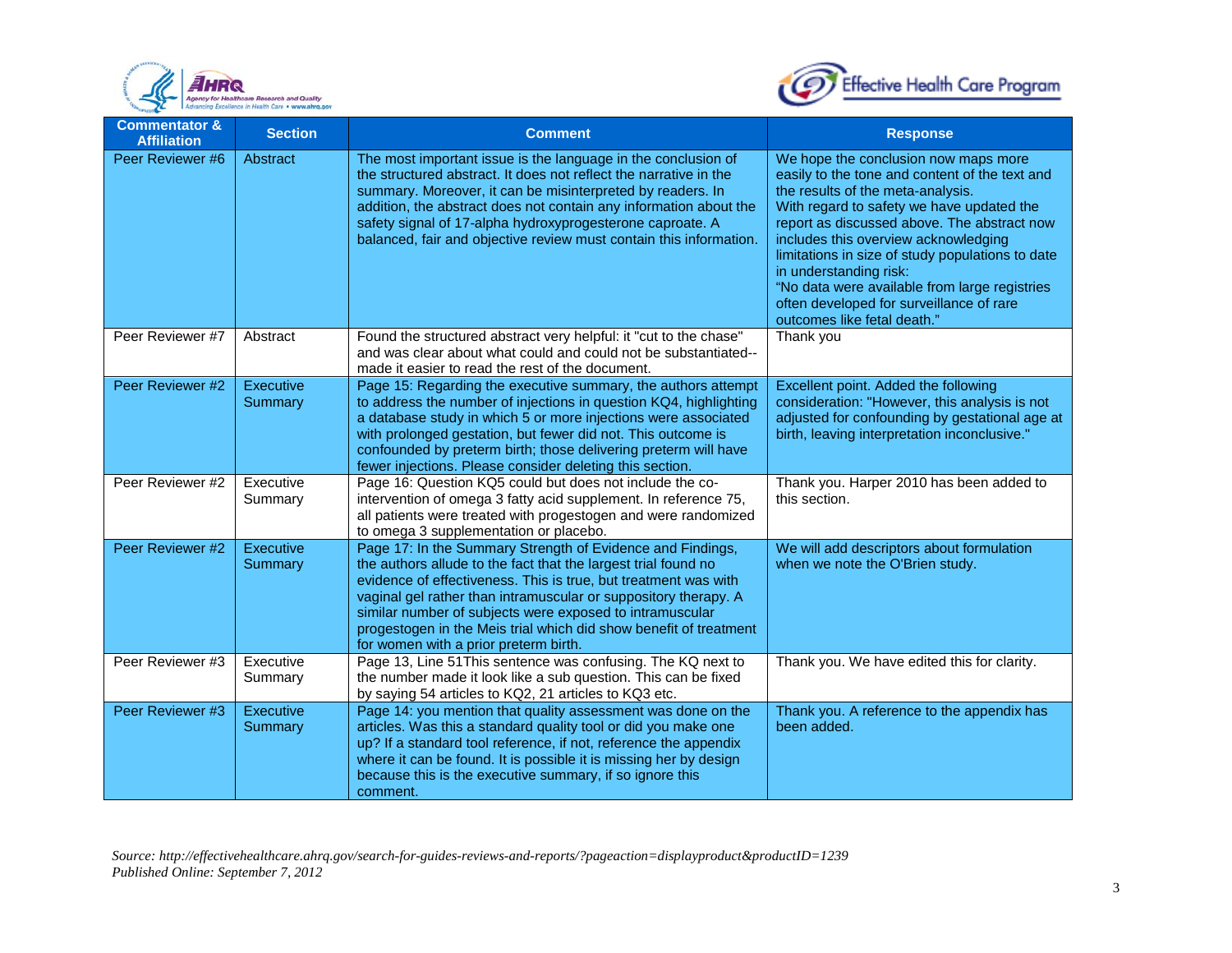



| <b>Commentator &amp;</b><br><b>Affiliation</b> | <b>Section</b>       | <b>Comment</b>                                                                                                                                                                                                                                                                                                                                                                                                    | <b>Response</b>                                                                                                                                                                                                                                                  |
|------------------------------------------------|----------------------|-------------------------------------------------------------------------------------------------------------------------------------------------------------------------------------------------------------------------------------------------------------------------------------------------------------------------------------------------------------------------------------------------------------------|------------------------------------------------------------------------------------------------------------------------------------------------------------------------------------------------------------------------------------------------------------------|
| Peer Reviewer #3                               | Executive<br>Summary | Page 14, Line 21: This is unclear. How can latency be<br>"conflicting results" and PTB be consistently supported. If the<br>treatment works shouldn't both be congruent. This may be a<br>wording problem vs. needing a better explanation of how that<br>can be true.                                                                                                                                            | Changed for clarity.                                                                                                                                                                                                                                             |
| Peer Reviewer #3                               | Executive<br>Summary | Page 14, Line 35: would start a new paragraph before "Evidence<br>for all uses"                                                                                                                                                                                                                                                                                                                                   | Changed for clarity.                                                                                                                                                                                                                                             |
| Peer Reviewer 3                                | Executive<br>Summary | Page 15: I am concerned about the inclusion of studies that<br>used DES. This is a drug that is known to cause harm. To<br>include it makes it seem like an accepted treatment.                                                                                                                                                                                                                                   | Thank you. These studies met our inclusion<br>criteria and must be reported on. However, we<br>have added the following for clarification:<br>"These studies are noted for completeness,<br>but are not included in the meta-analysis or<br>the SOE assessment." |
| Peer Reviewer #4                               | Executive<br>Summary | Page 7, Line 41: I am concerned with the "with the largest trial<br>finding no evidence of effectiveness". This trial used a type of<br>progesterone that has not to date been found to be effective in<br>any condition $-$ it is likely the formulation not that the treatment is<br>ineffective. I think including this end to the sentence in line 41 is<br>unnecessary and a disservice to the other trials. | We will add descriptors about formulation<br>when we note the O'Brien study.                                                                                                                                                                                     |
| Peer Reviewer #4                               | Executive<br>Summary | Page 7, Line 53: These do not list the conclusions - I suggest<br>using some of the sentences from the structured abstract<br>conclusion on page vii.                                                                                                                                                                                                                                                             | Thank you. We have updated this section to<br>include concepts from the abstract.                                                                                                                                                                                |
| Peer Reviewer #4                               | Executive<br>Summary | Comment should 17ohp alone be assessed? I know that there<br>have been meta analysis before but to lump all progestins<br>together seems to mix apples and oranges. (addendum it looks<br>like some of this is done on page 52)                                                                                                                                                                                   | Key Questions 1 & 4 directly address<br>differences by indication and formulation. The<br>review now includes a meta-analysis by<br>indication.                                                                                                                  |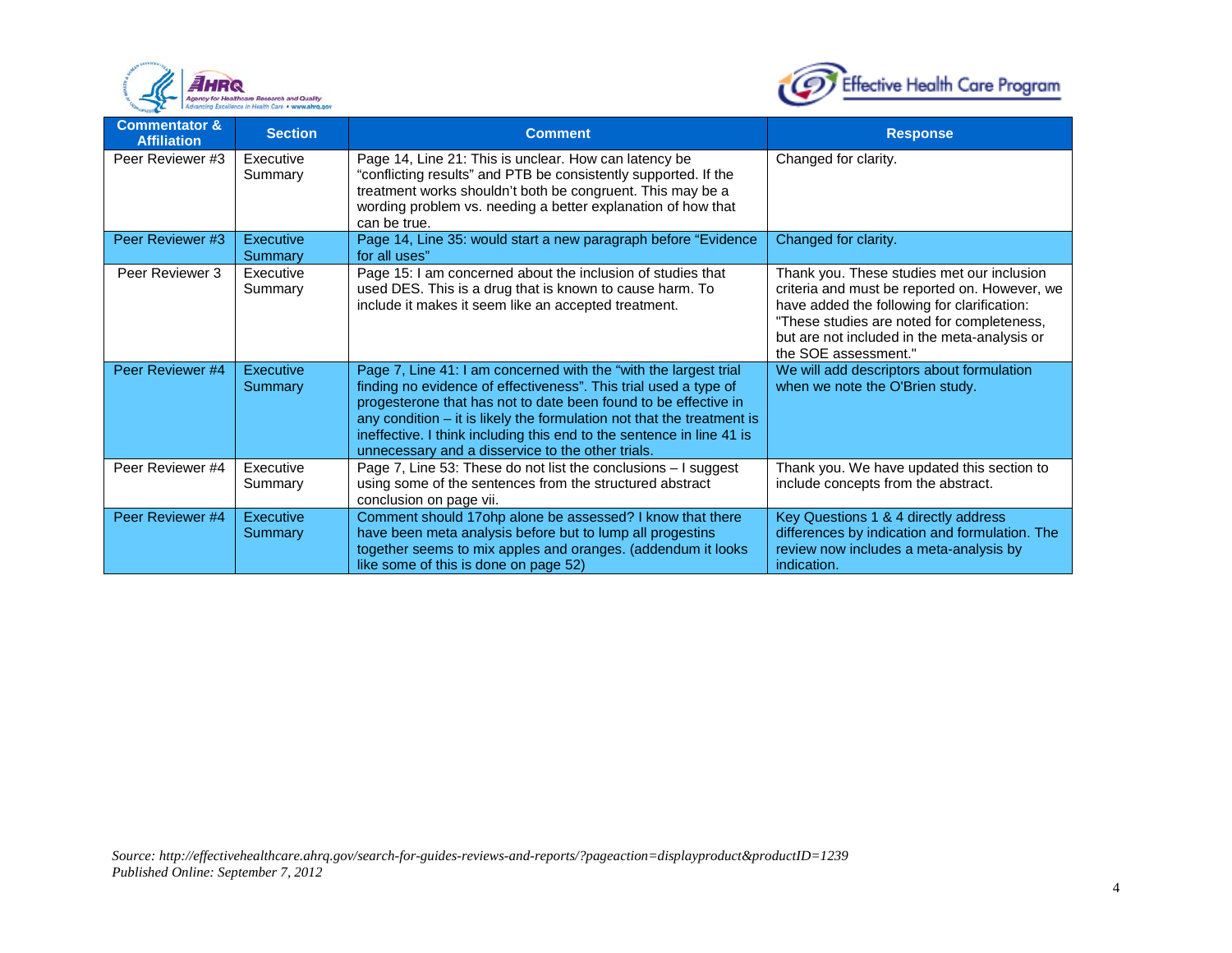



| <b>Commentator &amp;</b><br><b>Affiliation</b> | <b>Section</b>       | <b>Comment</b>                                                                                                                                                                                                                                                                                                                                                                                                                                                                                                                                                                                                                                                                                                                                                                                                                                                                                                                                                                                                                                        | <b>Response</b>                                                                                                                                                                                                                                                                                                                                                                                                                                                                                                                                                                                                                                                                                                                                                                                                                                                                                                                                               |
|------------------------------------------------|----------------------|-------------------------------------------------------------------------------------------------------------------------------------------------------------------------------------------------------------------------------------------------------------------------------------------------------------------------------------------------------------------------------------------------------------------------------------------------------------------------------------------------------------------------------------------------------------------------------------------------------------------------------------------------------------------------------------------------------------------------------------------------------------------------------------------------------------------------------------------------------------------------------------------------------------------------------------------------------------------------------------------------------------------------------------------------------|---------------------------------------------------------------------------------------------------------------------------------------------------------------------------------------------------------------------------------------------------------------------------------------------------------------------------------------------------------------------------------------------------------------------------------------------------------------------------------------------------------------------------------------------------------------------------------------------------------------------------------------------------------------------------------------------------------------------------------------------------------------------------------------------------------------------------------------------------------------------------------------------------------------------------------------------------------------|
| Peer Reviewer #6                               | Executive<br>Summary | Page 17: The Executive Summary (under Summary - Strengths<br>of Evidence and Findings) indicates that "use of progestogens in<br>singleton pregnancy with prior spontaneous preterm birth is<br>informed by evidence of low strength, based on numbers of<br>small trials using progestogens, with the largest trial finding no<br>evidence of effectiveness". It would seem that this summary of<br>evidence is not supportive of the conclusion of the structured<br>abstract. This is an important issue because readers will<br>probably rely on the abstract in PubMed (rather than in the<br>article) to form an opinion about this important issue.<br>Obstetricians are busy clinicians, and therefore, often rely on the<br>conclusions of peer-reviewed literature (in particular, that of a<br>peer-reviewed abstract). I would ask the authors that the<br>conclusions of the abstract be made consistent with the<br>Summary - Strengths of Evidence and Findings (page 7, or<br>page 17/518 – there are two methods of page numbering). | Changed:<br>Summary Strength of Evidence and Findings<br>Progestogen treatment reduces risk of<br>preterm birth in singleton pregnancies in<br>women with prior preterm birth. Use of<br>progestogens for this indication is informed by<br>evidence of moderate strength, based on<br>small numbers of trials, using different<br>progestogens. Moderate strength of evidence<br>indicates lack of effectiveness for multiple<br>gestations. Evidence is insufficient for all other<br>uses and for understanding factors associated<br>with patient preference and adherence to<br>different routes of birth of progestogens.<br>Across indications, data are sparse to<br>evaluate influence on near term and long-term<br>maternal and infant health outcomes. Overall<br>evidence is insufficient for understanding<br>whether intervention has the ultimately<br>desired outcome of preventing morbidity and<br>promoting normal childhood development. |
| Peer Reviewer #8                               | Executive<br>Summary | Page 17 Line 42: Page 7, 3rd sentence in the section "Summary<br>Strength of Evidence and Findings:" there must be a typo where                                                                                                                                                                                                                                                                                                                                                                                                                                                                                                                                                                                                                                                                                                                                                                                                                                                                                                                       | Corrected. Deleted "of birth".                                                                                                                                                                                                                                                                                                                                                                                                                                                                                                                                                                                                                                                                                                                                                                                                                                                                                                                                |
| Peer Reviewer #1                               | Introduction         | the text states "different routs of 'birth' of progestogens."<br>presents the dilemna clinical and policy makers face re this<br>therapy                                                                                                                                                                                                                                                                                                                                                                                                                                                                                                                                                                                                                                                                                                                                                                                                                                                                                                              | Thank you.                                                                                                                                                                                                                                                                                                                                                                                                                                                                                                                                                                                                                                                                                                                                                                                                                                                                                                                                                    |
| Peer Reviewer #2                               | Introduction         | The structured abstract is concise and clear, delineating the<br>methods and results accurately.                                                                                                                                                                                                                                                                                                                                                                                                                                                                                                                                                                                                                                                                                                                                                                                                                                                                                                                                                      | Thank you.                                                                                                                                                                                                                                                                                                                                                                                                                                                                                                                                                                                                                                                                                                                                                                                                                                                                                                                                                    |
| Peer Reviewer #2                               | Introduction         | The authors suggest that there are no maternal factors that have<br>been shown to modify the effects of progestogen treatment. This<br>is true with respect to preterm labor, twin and triplet pregnancies,<br>and this should be stated for these specifically. There are also<br>data regarding race, number of prior preterm births, and<br>gestational age of prior preterm births. This could also be stated<br>specifically. There are some data that suggest women with a<br>short cervical length, with or without a prior preterm birth or other<br>high risk factors, may benefit from progestogen therapy. The<br>authors may wish to modify the initial comment regarding "no<br>maternal factors".                                                                                                                                                                                                                                                                                                                                       | A number of maternal factors are known to be<br>predictors of preterm birth risk. Key question 3<br>specifically dealt with potential modification of<br>the effect of treatment by individual<br>characteristics like, severity of prior PTB and<br>cervical length. These factors have not been<br>appropriately modeled in clinical trials data to<br>understand if they behave as effect modifiers.                                                                                                                                                                                                                                                                                                                                                                                                                                                                                                                                                       |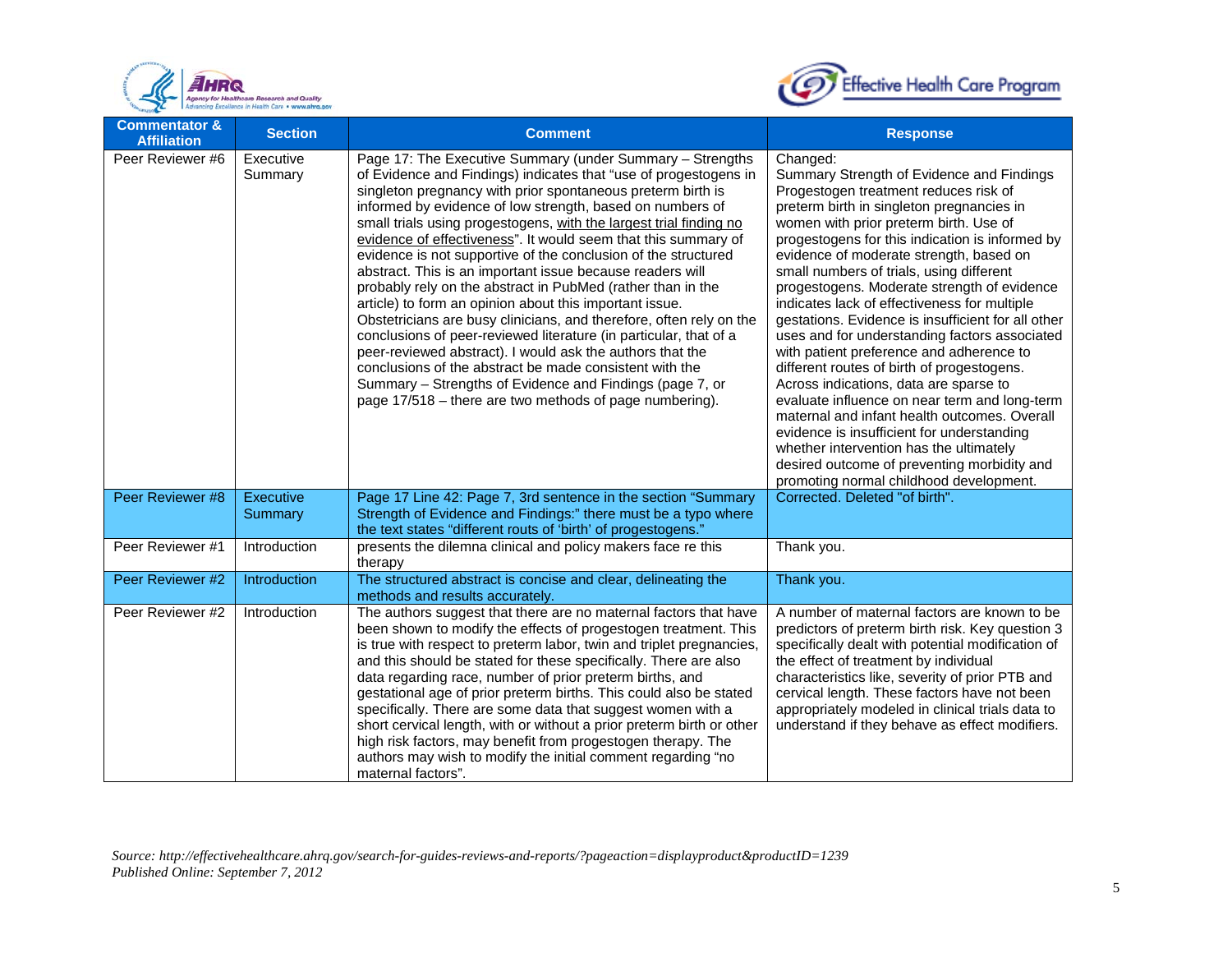



| <b>Commentator &amp;</b><br><b>Affiliation</b> | <b>Section</b> | <b>Comment</b>                                                                                                                                                                                                                                                                                                                                                                                                                                                                                                                                                                                                                                             | <b>Response</b>                                                                                                                                                                                                                                                                                                                                                                                                                                                                                                                                                                                                                                                   |
|------------------------------------------------|----------------|------------------------------------------------------------------------------------------------------------------------------------------------------------------------------------------------------------------------------------------------------------------------------------------------------------------------------------------------------------------------------------------------------------------------------------------------------------------------------------------------------------------------------------------------------------------------------------------------------------------------------------------------------------|-------------------------------------------------------------------------------------------------------------------------------------------------------------------------------------------------------------------------------------------------------------------------------------------------------------------------------------------------------------------------------------------------------------------------------------------------------------------------------------------------------------------------------------------------------------------------------------------------------------------------------------------------------------------|
| Peer Reviewer #2                               | Introduction   | An important aspect is that not all progestogen treatment is the<br>same. The authors lump intramuscular, intravaginal, and oral<br>therapy, suggesting that there is no consistency among studies.<br>Importantly, there is relative consistency among studies of<br>intramuscular progestogens. Similarly, five studies of vaginal<br>suppositories demonstrated pregnancy prolongation but none of<br>gel therapy did. There is also consistency among the trials of<br>vaginal gel (progesterone vaginal gel did not work in either<br>study). There appear to be consistent patterns according to type<br>of progestogen and route of administration. | Key Questions 1 & 4 directly address<br>differences by indication and formulation. The<br>review now includes a meta-analysis by<br>indication. The findings of that analysis in the<br>discussion of "KQ3, KQ4, and KQ5: Modifiers<br>of Outcomes" find benefit from all formulations<br>assessed - oral, IM, vaginal. This may well<br>obscure some further distinctions between gel<br>vs cream or other nuances, but suggest that<br>formulation is unlikely to be an explanation for<br>lack of benefit is some trials. We also not that<br>this is not conclusive since there are no head-<br>to-head comparisons to determine if there are<br>differences. |
| Peer Reviewer #3                               | Introduction   | Page 22, Line 54: I would take out the part about how many PTB<br>may be prevented with progestin's. That number is based on the<br>effect size of 17P, which is under debate in this document. I<br>think it is fine to say how many with prior preterm birth might be<br>eligible, but again, this reports is supposed to be determining<br>what populations have evidence for using progestins. I think<br>these sentences may suggest a bias on the part of the report.                                                                                                                                                                                | Changed for clarity.<br>"In the United States, approximately 133,000<br>expectant mothers annually have a history of<br>preterm birth and are potential candidates for<br>progestogens. If the results of the largest US<br>trial for that indication are used, an estimated<br>10,000 preterm births might be prevented<br>annually by use of progestogens."                                                                                                                                                                                                                                                                                                     |
| Peer Reviewer #4                               | Introduction   | As above, very dense report                                                                                                                                                                                                                                                                                                                                                                                                                                                                                                                                                                                                                                | Abstract, executive summary, and subsequent<br>articles will be of more use. We agree the full<br>formal reports serve better as extensive<br>documentation than reading material.                                                                                                                                                                                                                                                                                                                                                                                                                                                                                |
| Peer Reviewer #5                               | Introduction   | This section provides concise background on the scope of the<br>clinical problem and variety of approaches utilized clinically that<br>are seen in the various studies.                                                                                                                                                                                                                                                                                                                                                                                                                                                                                    | Thank you.                                                                                                                                                                                                                                                                                                                                                                                                                                                                                                                                                                                                                                                        |
| Peer Reviewer #6                               | Introduction   | The introduction is an adequate justification for the report.<br>However, the appropriateness of using 37 weeks as a primary<br>endpoint was not considered an adequate surrogate for infant<br>and neonatal outcome by an FDA Panel. This matter needs to<br>be considered and discussed.                                                                                                                                                                                                                                                                                                                                                                 | See tables 4 through 16 for examples. We<br>abstracted both maternal and infant/fetal<br>outcomes from an a priori list of outcomes<br>developed with the report's Technical Expert<br>Panel. We share the same concern as the<br>reviewer that when it comes time to aggregate<br>results <37 weeks becomes the default.                                                                                                                                                                                                                                                                                                                                         |
| Peer Reviewer #7                               | Introduction   | Appreciate the cost (\$) data as well as clinical--key information<br>for policy development. Cost data well done and credible. Cost<br>calculations avoided the pitfall of making questionable<br>associations and cause and effect relationships--well done                                                                                                                                                                                                                                                                                                                                                                                              | Thank you.                                                                                                                                                                                                                                                                                                                                                                                                                                                                                                                                                                                                                                                        |
| Peer Reviewer #8                               | Introduction   | Nice introduction sets the stage for what will be addressed within<br>the study, as well as the main thrust of the issues.                                                                                                                                                                                                                                                                                                                                                                                                                                                                                                                                 | Thank you.                                                                                                                                                                                                                                                                                                                                                                                                                                                                                                                                                                                                                                                        |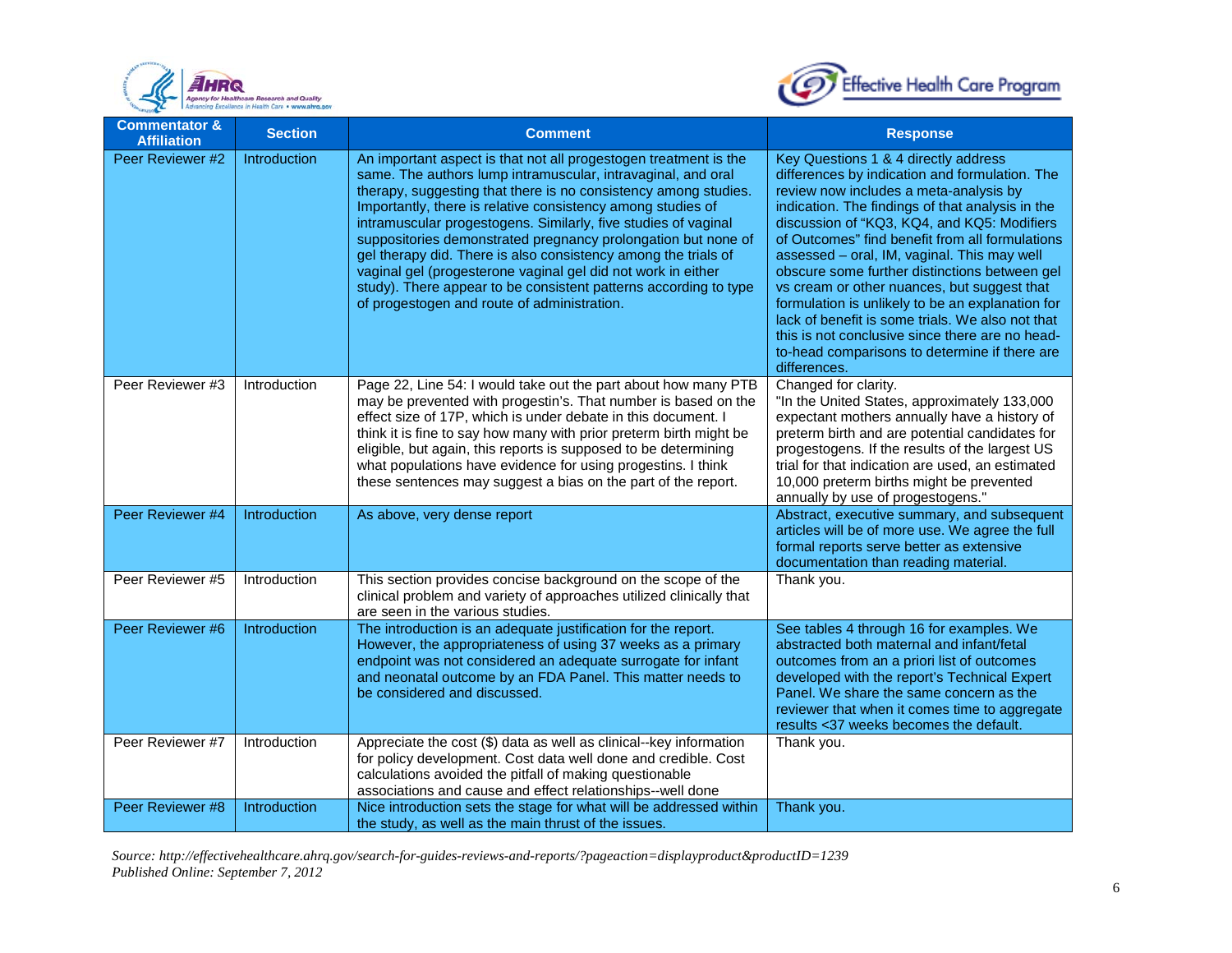



| <b>Commentator &amp;</b><br><b>Affiliation</b> | <b>Section</b> | <b>Comment</b>                                                                                                                                                                                                                                                                                                                                                                                                                                                                                                                                                                                             | <b>Response</b>                                                                                                                                                                                                                                                                                                              |
|------------------------------------------------|----------------|------------------------------------------------------------------------------------------------------------------------------------------------------------------------------------------------------------------------------------------------------------------------------------------------------------------------------------------------------------------------------------------------------------------------------------------------------------------------------------------------------------------------------------------------------------------------------------------------------------|------------------------------------------------------------------------------------------------------------------------------------------------------------------------------------------------------------------------------------------------------------------------------------------------------------------------------|
| Peer Reviewer #8                               | Introduction   | Page 22, Line 15: On page 12, under the section "Use of<br>Progestogens," the text states "The exact mechanism for<br>pharmaceutical effects is not well understood." While this is<br>broadly true, there are certainly some theoretical underpinnings<br>for mechanisms, including the idea that progesterone functions<br>as an anti-inflammatory. The inflammatory pathway, as one of<br>the pathways to preterm birth, is well-recognized. Perhaps there<br>should be at least some mention of some of the current thoughts<br>about the mechanisms of the pharmaceutical effects of<br>progestogens. | Thanks - the text includes that "Some<br>evidence suggests that progestogens act by<br>inhibiting an inflammatory pathway that may<br>be the impetus for preterm birth."                                                                                                                                                     |
| Peer Reviewer #8                               | Introduction   | Page 23. Line 55: Page 13 under "treatment options," next to<br>last sentence: I don't believe it is correct to state that "only<br>medroxyprogesterone acetate is currently available in the United<br>States." Prometrium (progesterone, USP) is also widely<br>available in the U.S., correct?                                                                                                                                                                                                                                                                                                          | Sentence corrected.<br>"of these three,"                                                                                                                                                                                                                                                                                     |
| Peer Reviewer #9                               | Introduction   | Appropriate and includes the relevant information.                                                                                                                                                                                                                                                                                                                                                                                                                                                                                                                                                         | Thank you.                                                                                                                                                                                                                                                                                                                   |
| <b>Peer Reviewer</b><br>#10                    | Introduction   | Two Introductions are included in the manuscript-one in the<br>executive summary and one in the overall presentation. Both do<br>a reasonably good job of outlining the problem, describing the<br>use of progestogens and introducing the key questions.                                                                                                                                                                                                                                                                                                                                                  | Thank you.                                                                                                                                                                                                                                                                                                                   |
| Peer Reviewer<br>#10                           | Introduction   | Page 22, Line 47: the authors state, "to endorse use of<br>progestogens for women with prior spontaneous preterm births<br>Other progestogens may also be effective". They need to<br>provide clarification.                                                                                                                                                                                                                                                                                                                                                                                               | Sentence corrected.<br>"to endorse the use of 17 OHP"                                                                                                                                                                                                                                                                        |
| <b>Peer Reviewer</b><br>#10                    | Introduction   | Page 24, Line 52the authors state, "crystalline progesterone and<br>natural progesterone" I think crystalline would be natural<br>progesterone.                                                                                                                                                                                                                                                                                                                                                                                                                                                            | Language reflects the terminology used in the<br>literature.                                                                                                                                                                                                                                                                 |
| Peer Reviewer #1                               | Methods        | have used standard criteria and statistical techniques                                                                                                                                                                                                                                                                                                                                                                                                                                                                                                                                                     | Thank you.                                                                                                                                                                                                                                                                                                                   |
| Peer Reviewer #2                               | <b>Methods</b> | Methods for this document are clearly specified, allowing clear<br>understanding of the criteria for inclusion and exclusion of<br>relevant studies. The statistical methods applied appear to be<br>appropriate.                                                                                                                                                                                                                                                                                                                                                                                          | Thank you.                                                                                                                                                                                                                                                                                                                   |
| Peer Reviewer #2                               | Methods        | Of note, the grading system includes the presence or absence of<br>a flow diagram as a criterion for quality. Review of the grading<br>for the two largest studies (Meis and O'Brien) reveals the Meis<br>study was declared to have "fair" quality solely because it lacked<br>a flow diagram. However, the flow diagram in the O'Brien study<br>provides no additional information to that provided in the Meis<br>paper's text. This criterion seems somewhat arbitrary and not<br>quality driven.                                                                                                      | The Meis study has been changed to good.<br>The flow diagram is a required Consort<br>diagram (and we find sometimes reveals<br>differences from text and tables); we wish<br>editors would uniformly allow this figure to be<br>included. The grading is on quality of the data<br>as presented not the study as performed. |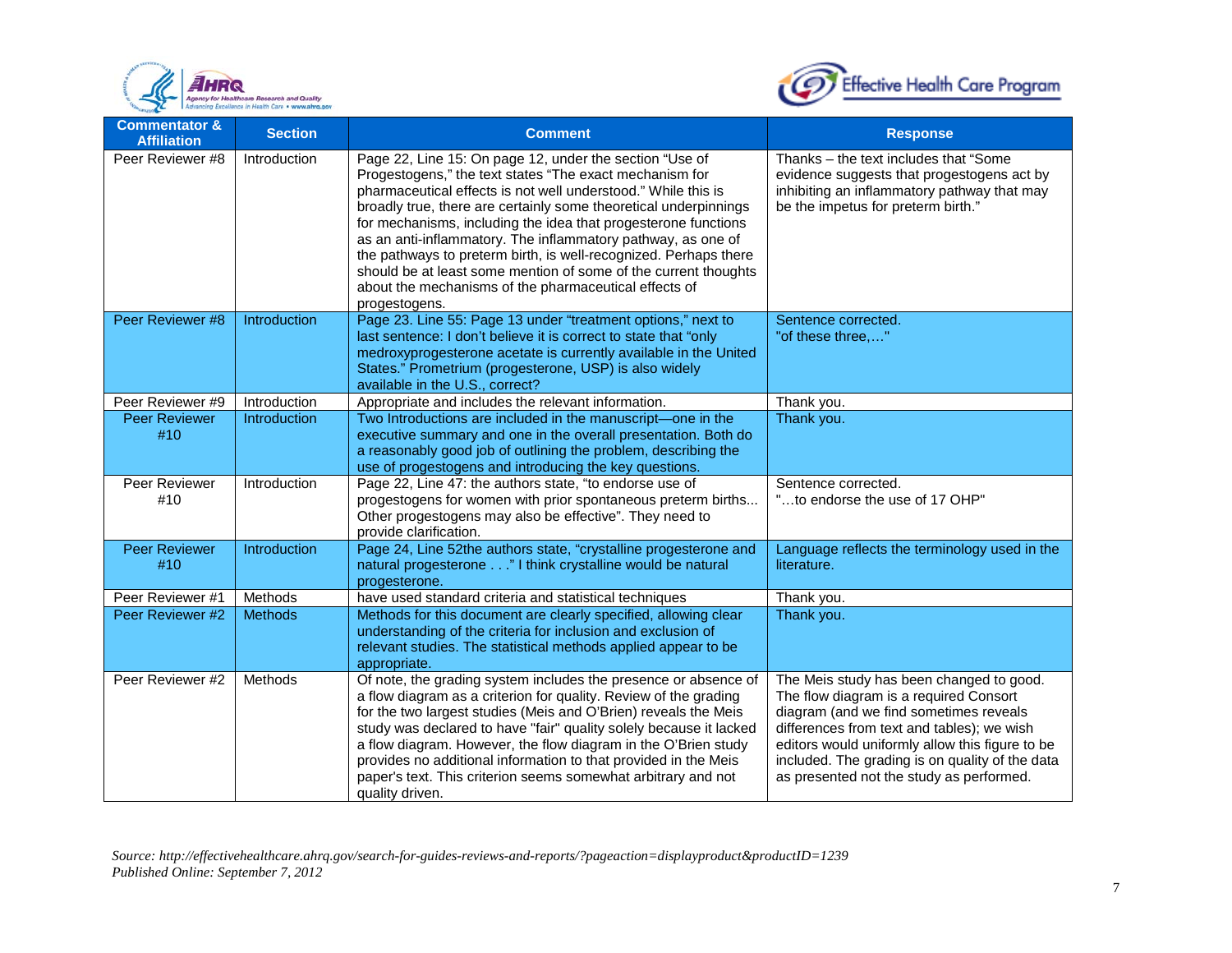



| <b>Commentator &amp;</b><br><b>Affiliation</b> | <b>Section</b> | <b>Comment</b>                                                                                                                                                                                                                                                                                                                                                                                                                                                                                                                                                                                                                                                                                                                                                                                                                                                                                                                                                                                                                                                  | <b>Response</b>                                                                                                                                                                                                                                                                                                                                                                                                                                                                                                                                                                                                                                                                                                         |
|------------------------------------------------|----------------|-----------------------------------------------------------------------------------------------------------------------------------------------------------------------------------------------------------------------------------------------------------------------------------------------------------------------------------------------------------------------------------------------------------------------------------------------------------------------------------------------------------------------------------------------------------------------------------------------------------------------------------------------------------------------------------------------------------------------------------------------------------------------------------------------------------------------------------------------------------------------------------------------------------------------------------------------------------------------------------------------------------------------------------------------------------------|-------------------------------------------------------------------------------------------------------------------------------------------------------------------------------------------------------------------------------------------------------------------------------------------------------------------------------------------------------------------------------------------------------------------------------------------------------------------------------------------------------------------------------------------------------------------------------------------------------------------------------------------------------------------------------------------------------------------------|
| Peer Reviewer #4                               | <b>Methods</b> | Uncertain why Northen followup study not included in report                                                                                                                                                                                                                                                                                                                                                                                                                                                                                                                                                                                                                                                                                                                                                                                                                                                                                                                                                                                                     | It is included as part of a family with the Meis<br>trial meaning that analyses that build from the<br>same population are noted, counted and<br>discussed if they add new information to the<br>particular area of discussion. Otherwise they<br>are cited as part of the family or inter-related<br>papers with the "parent" paper given primary<br>position.                                                                                                                                                                                                                                                                                                                                                         |
| Peer Reviewer #4                               | Methods        | Major concern that the analyses were not performed based on<br>type of progesterone used. Given that the metaanalyses done in<br>the 1960s were similar until evaluating based on specific<br>progesterone type, it is clear that the type of progesterone used<br>is critical. Simply to say that the quality is low and imprecise<br>when you are mixing all kinds of trials and types of<br>progesterones together is meaningless.                                                                                                                                                                                                                                                                                                                                                                                                                                                                                                                                                                                                                           | Key Question 4 directly addresses differences<br>by formulation and now includes a meta-<br>analysis by indication.                                                                                                                                                                                                                                                                                                                                                                                                                                                                                                                                                                                                     |
| Peer Reviewer #5                               | <b>Methods</b> | The criteria for study inclusion and exclusion are specifically<br>described and are appropriate. The search strategy is fairly<br>standard. The methods for data synthesis are outlined<br>appropriately, as are the specific criteria for quality assessment.<br>The statistical methods for meta-analysis is described<br>sufficiently.                                                                                                                                                                                                                                                                                                                                                                                                                                                                                                                                                                                                                                                                                                                      | Thank you.                                                                                                                                                                                                                                                                                                                                                                                                                                                                                                                                                                                                                                                                                                              |
| Peer Reviewer #6                               | Methods        | The search is explicitly stated, but clearly missed important<br>information which is in the hands of the Federal Governnment<br>(FDA). I do not think it is appropriate to ignore this information,<br>which is also in the public domain. The composition of the<br>Technical Expert Panel is not disclosed - similarly, there is no<br>information about whether the TEP had conflicts of interest or<br>whether they were knowledgeable about the safety signal and<br>did not bring it to the attention of the authors. The safety signal<br>uncovered by the FDA was an excess of fetal death in patients<br>exposed to 17P. There is now an RCT that has reported a<br>significant increase in fetal death, strengthening the concern first<br>identified by the FDA. This information was available in<br>December 2009, presented in February 2010, and may have<br>been known by members of the TEP. However, the authors may<br>not have had a way to know this. This is particularly concerning<br>because the identity of the TEP is not disclosed | Technical Expert Panel members will be listed<br>in the final report. Their potential conflicts of<br>interest were reviewed before they served in<br>this capacity. We will review this study and<br>determine its inclusion in the review and/or<br>add it to the discussion of the review.<br>Earlier in this document (and in greater detail<br>in the final report) we address the Combs<br>paper. In the interim, the FDA has weighed<br>the content of the literature presumably<br>concurring with the data we describe above<br>showing no excess of fetal deaths across all<br>the related trials. In early February 2011, the<br>FDA approved an IM formulation of 17OHP for<br>prevention of preterm birth. |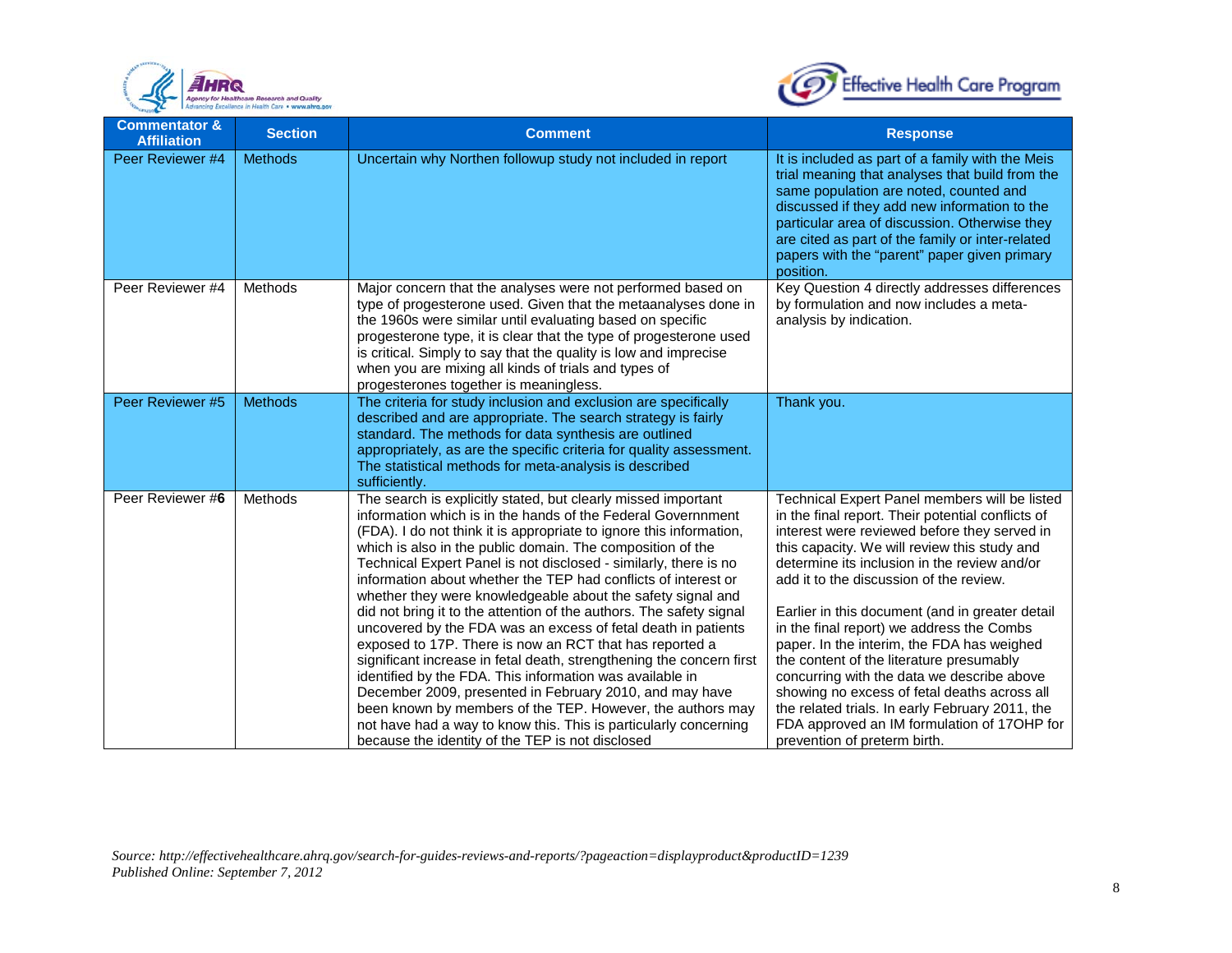



| <b>Commentator &amp;</b><br><b>Affiliation</b> | <b>Section</b> | <b>Comment</b>                                                                                                                                                                                                                                                                                                                                                                                                                                                                                                                                                                                                                                                                                                                                                                                                                                                                                                                                                                                                                                                     | <b>Response</b>                                                                                                                                                      |
|------------------------------------------------|----------------|--------------------------------------------------------------------------------------------------------------------------------------------------------------------------------------------------------------------------------------------------------------------------------------------------------------------------------------------------------------------------------------------------------------------------------------------------------------------------------------------------------------------------------------------------------------------------------------------------------------------------------------------------------------------------------------------------------------------------------------------------------------------------------------------------------------------------------------------------------------------------------------------------------------------------------------------------------------------------------------------------------------------------------------------------------------------|----------------------------------------------------------------------------------------------------------------------------------------------------------------------|
| Peer Reviewer #6                               | <b>Methods</b> | In the Methods section, the authors state that they had a<br>"Technical Expert Panel" and called attention to Appendix E; yet,<br>Appendix E does not have the composition of the "Technical<br>Expert Panel", and also, Appendix E refers to the reference list<br>of excluded studies (page 506/518). I believe that the<br>composition of this Technical Expert Panel and whether they<br>could have conflicts of interest would enhance the transparency<br>and confidence that the public would have from a Government<br>agency such as AHRQ. This is particularly important because<br>the document states that "this report may be used in whole or in<br>part, as the basis for development of clinical practice guidelines<br>and other quality enhancement tools, or as a basis for<br>reimbursement and coverage policies." Therefore, this document<br>could be invoked by professional organizations and other<br>members of the community to support an intervention which has,<br>at best, weak evidence and potential risk identified by the FDA. | Technical Expert Panel members will be listed<br>in the final report. Their potential conflicts of<br>interest were reviewed before they served in<br>this capacity. |
| Peer Reviewer #7                               | Methods        | Researchers hit all the critical criteria for inclusion and exclusion.<br>Appreciate clear rationale stated for inclusion and exclusion of<br>each study. Search strategies are complete and eliminate the<br>potential for bias--well done. Definitions and diagnostic criteria<br>are appropriate, complete and reflect the probable consensus of<br>clinical providers (if they were polled) on a large scale. Cannot<br>comment in detail on statistical methods--not my area of<br>expertise but to my limited knowledge they look appropriate and<br>proper without overstating the results.                                                                                                                                                                                                                                                                                                                                                                                                                                                                 | Thank you.                                                                                                                                                           |
| Peer Reviewer #8                               | <b>Methods</b> | The authors are methodical, thorough, and explicit in their<br>methods. The rationale is appropriate and clear. Nice job!                                                                                                                                                                                                                                                                                                                                                                                                                                                                                                                                                                                                                                                                                                                                                                                                                                                                                                                                          | Thank you.                                                                                                                                                           |
| Peer Reviewer #9                               | Methods        | Methods appear correct and have resulted in appropriate articles<br>being obtained. Statistical methods appear correct to me                                                                                                                                                                                                                                                                                                                                                                                                                                                                                                                                                                                                                                                                                                                                                                                                                                                                                                                                       | Thank you.                                                                                                                                                           |
| <b>Peer Reviewer</b><br>#10                    | <b>Methods</b> | In the Methods sections the authors present inclusion and<br>exclusion criteria, all of which seem logical. It was initially<br>somewhat disappointing that English was required as an<br>inclusion for the study. However, the authors later explain this<br>exclusion quite appropriately and satisfactorily.                                                                                                                                                                                                                                                                                                                                                                                                                                                                                                                                                                                                                                                                                                                                                    | Thank you.                                                                                                                                                           |
| Peer Reviewer<br>#10                           | Methods        | the scores are very nicely presented. However, it is very difficult<br>to find where these scores are actually listed in relationship to<br>the specific studies. This should be addressed in this section.                                                                                                                                                                                                                                                                                                                                                                                                                                                                                                                                                                                                                                                                                                                                                                                                                                                        | Corrected. Inserted a note to see Appendix D<br>for the quality score table.                                                                                         |
| Peer Reviewer #1                               | <b>Results</b> | While this report is lengthy and the reader burdened by the basic<br>ignorance we have about the epidemiology and mechanisms of<br>preterm birth, the results are clear and compartmentalized<br>according to conventional wisdom.                                                                                                                                                                                                                                                                                                                                                                                                                                                                                                                                                                                                                                                                                                                                                                                                                                 | Thank you.                                                                                                                                                           |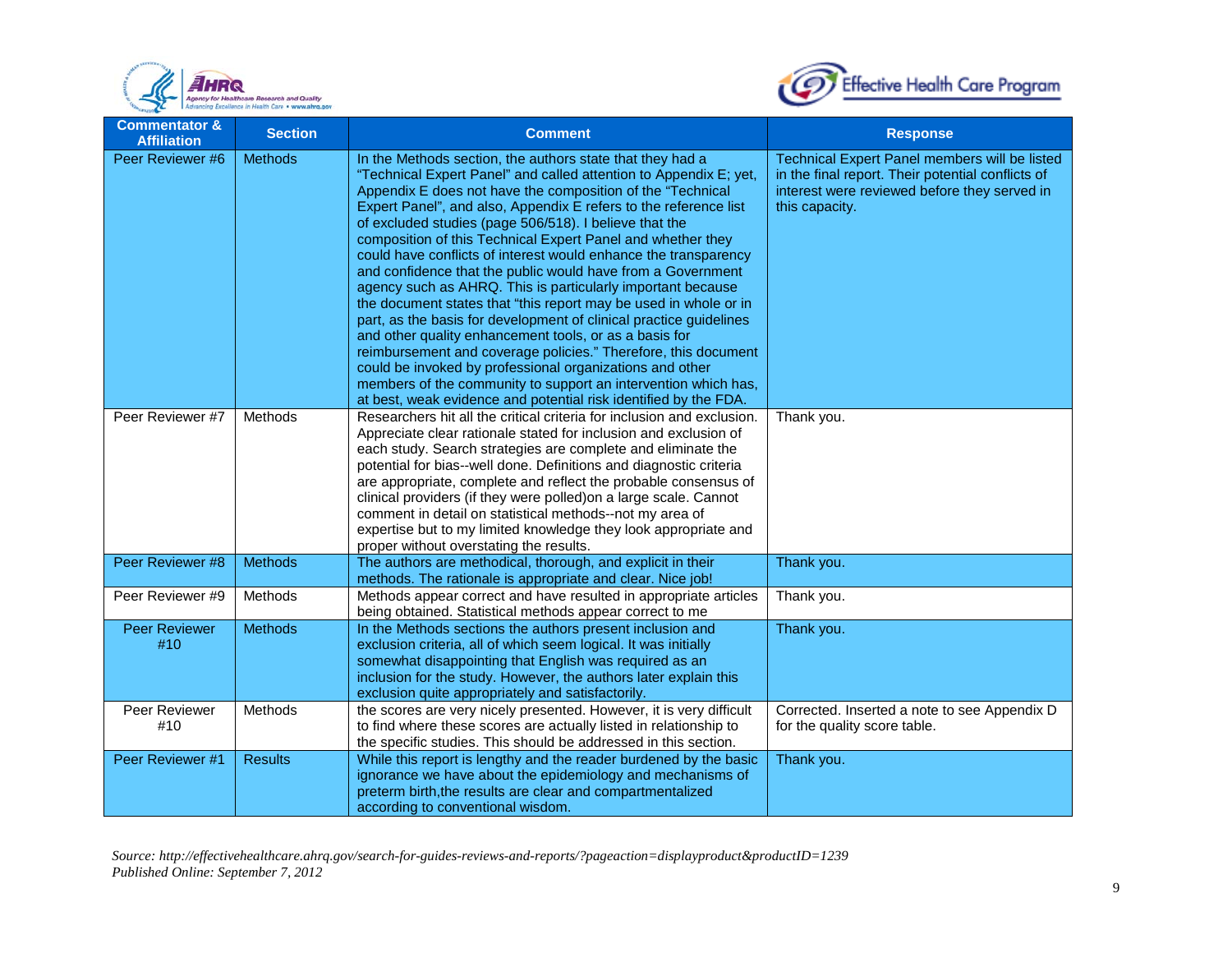



| <b>Commentator &amp;</b><br><b>Affiliation</b> | <b>Section</b> | <b>Comment</b>                                                                                                                                                                                                                                                                                                                                                                                                                                                                                                                                                                                                                                                                                                                                                                                                           | <b>Response</b>                                                                                                                                                                                                                                                                                                                                                                                                                                                                                                                                                                                                                                                                                                                                                                                                                                                                                                                                                                                                                                                                                                                                                                                                                                                                                                                                                                                                                                                                                                                                                                                                     |
|------------------------------------------------|----------------|--------------------------------------------------------------------------------------------------------------------------------------------------------------------------------------------------------------------------------------------------------------------------------------------------------------------------------------------------------------------------------------------------------------------------------------------------------------------------------------------------------------------------------------------------------------------------------------------------------------------------------------------------------------------------------------------------------------------------------------------------------------------------------------------------------------------------|---------------------------------------------------------------------------------------------------------------------------------------------------------------------------------------------------------------------------------------------------------------------------------------------------------------------------------------------------------------------------------------------------------------------------------------------------------------------------------------------------------------------------------------------------------------------------------------------------------------------------------------------------------------------------------------------------------------------------------------------------------------------------------------------------------------------------------------------------------------------------------------------------------------------------------------------------------------------------------------------------------------------------------------------------------------------------------------------------------------------------------------------------------------------------------------------------------------------------------------------------------------------------------------------------------------------------------------------------------------------------------------------------------------------------------------------------------------------------------------------------------------------------------------------------------------------------------------------------------------------|
| Peer Reviewer #2                               | Results        | Page 46: Throughout the Results (particularly on page 36 and<br>38) the authors describe differences between progestogen<br>treatment and controls as either "higher" or "lower" when<br>statistical significance is not reached, or even "nearly" reached.<br>The authors are strongly discouraged from taking this approach<br>in an objective evaluation. The findings are either statistically<br>different or significance was not reached. If the authors wish to<br>discuss more subjective "near significance," this should be<br>restricted to the discussion and the power of the findings<br>delineated. Near significance should not be asserted if statistical<br>significance is not reached and there is adequate power to<br>evaluate the question of a clinically meaningful difference in<br>outcomes. | Two facets are of separate importance in the<br>summary of findings of individual studies: the<br>point estimate of the association and the<br>precision of that estimate. As many in the<br>clinical epidemiology and statistical<br>community, we treat those as distinct<br>characteristics of the results. So statements<br>like "The rate of tocolysis was higher with<br>progestogen treatment in a trial comparing<br>intramuscular 17OHP with placebo (17.3<br>percent versus $15.9$ percent; RR = $1.09$ ; 95<br>percent CI: 0.70, 1.69) and a trial comparing<br>vaginal progesterone with placebo (11.3<br>percent versus 10.3 percent; $OR = 1.12$ ; 95<br>percent CI: 0.67, 1.86)" are fully accurate.<br>These sections describe the point estimates -<br>both in the direction of 17OHP participants<br>being more likely to receive tocolysis - while<br>also noting lack of significance. Significance<br>levels chosen are arbitrary and vary by field.<br>Reliance of meeting that level in order to note<br>findings short-circuits the full description of the<br>literature by relegating rare outcomes and<br>underpowered studies to the "not-significant"<br>scrap heap while the full picture may be<br>information across the full body of literature. If<br>we do not discuss the direction and<br>magnitude of non-significant findings we are<br>leaving part of the work of synthesis<br>unattended to. We concur with the<br>assessment that "near" and "approaching" are<br>not helpful - as if the data were striving to<br>become more - and have reworded related<br>sentences. |
| Peer Reviewer #2                               | <b>Results</b> | Page 54, Table 18: the authors present the range of outcomes<br>with the number of studies reporting in parentheses, the authors<br>also report the N for placebo injection, vaginal, and oral therapy<br>in the first header row. This makes the N unclear but suggests<br>for example that there are 23 placebo controlled studies of which<br>only three evaluated reaction or discomfort to the suppository<br>etc. Please clarify.                                                                                                                                                                                                                                                                                                                                                                                  | The data in the table are presented in a way<br>to describe the N in the header to represent<br>the number of studies of a particular type. The<br>numbers in parenthesis in each cell<br>represents the number of studies that<br>reported the outcome.                                                                                                                                                                                                                                                                                                                                                                                                                                                                                                                                                                                                                                                                                                                                                                                                                                                                                                                                                                                                                                                                                                                                                                                                                                                                                                                                                            |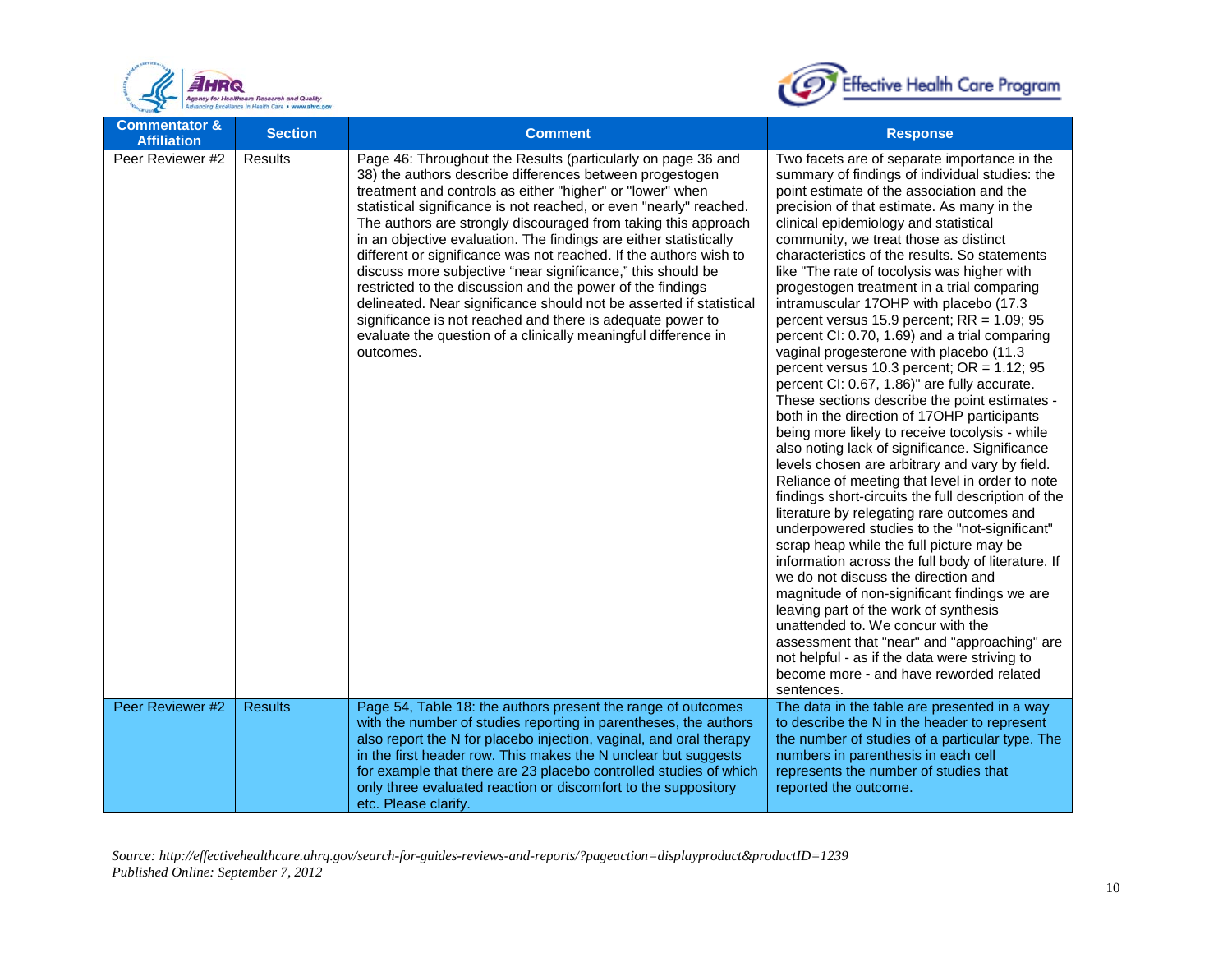



| <b>Commentator &amp;</b><br><b>Affiliation</b> | <b>Section</b> | <b>Comment</b>                                                                                                                                                                                                                                                                                                                                                                                                                                                                                                                                                                                                                                                                                                                                  | <b>Response</b>                                                                                                                                                                                                                                                                                                                                                                                                                                                                                                                                   |
|------------------------------------------------|----------------|-------------------------------------------------------------------------------------------------------------------------------------------------------------------------------------------------------------------------------------------------------------------------------------------------------------------------------------------------------------------------------------------------------------------------------------------------------------------------------------------------------------------------------------------------------------------------------------------------------------------------------------------------------------------------------------------------------------------------------------------------|---------------------------------------------------------------------------------------------------------------------------------------------------------------------------------------------------------------------------------------------------------------------------------------------------------------------------------------------------------------------------------------------------------------------------------------------------------------------------------------------------------------------------------------------------|
| Peer Reviewer #2                               | <b>Results</b> | Page 58: Regarding newborn outcomes, the authors have<br>elected to provide meta-estimates for neonatal deaths and birth<br>weight, but not for newborn morbidities such as respiratory<br>distress syndrome, necrotizing enterocolitis, intraventricular<br>hemorrhage, sepsis, the need for ventilation and retinopathy of<br>prematurity (each presented in tables 13-14.) The authors are<br>encouraged to provide meta-estimates for these outcomes as<br>reduction of infant morbidity and mortality is the major reason for<br>attempted pregnancy prolongation and prematurity prevention.<br>The criteria for performance or non performance of meta-<br>estimates (formal metanalysis) should be described in the<br>Methods section. | The criteria are listed in the Principal Findings<br>and Considerations section.<br>"All other maternal, fetal, or neonatal<br>outcomes were reported by fewer studies or<br>had incompatible definitions not appropriate<br>for aggregate estimates."                                                                                                                                                                                                                                                                                            |
| Peer Reviewer #2                               | <b>Results</b> | Page 64: regarding injections of 17 hydroxyprogesterone the<br>authors combine studies of singleton therapy with those for<br>multiple gestations. Given that no studies of multiple gestations<br>has demonstrated benefit and a that large fraction of singleton<br>studies did find benefit, and also given the likely different<br>mechanisms of preterm birth in these cohorts, the authors are<br>encouraged to compare the evidence for singleton and multifetal<br>gestations separately.                                                                                                                                                                                                                                               | This section of the report presents the results<br>of KQ4, in which we discuss the effectiveness<br>of the progestogen use by route and<br>formulation, regardless of indication. In the<br>results for KQ1 the literature is summarized by<br>indication (prior preterm, multiples, current<br>preterm labor, etc).                                                                                                                                                                                                                              |
| Peer Reviewer #2                               | Results        | Page 65: regarding vaginally administered progestogens, the<br>authors combine vaginal gel and suppositories but comment in<br>the last sentence that neither trial of gel found benefit. Again, it<br>may be appropriate to present data separately for gel and for<br>suppositories unless the authors can make the case that these<br>are equivalent treatments.                                                                                                                                                                                                                                                                                                                                                                             | Table 19 includes the precise form (gel,<br>capsule, or suppository) and related odds<br>ratios. We have attempted to discuss the<br>types clearly in the text. The specific sentence<br>about "neither trial of gel" does refer to two<br>trials of that form. Across other forms, the<br>studies lack similarity in indication and use.<br>We take some reassurance that providing<br>summary evidence is sufficient since the<br>meta-estimates for prevention of preterm birth<br>show benefit for the class of vaginal agents as<br>a group. |
| Peer Reviewer #2                               | <b>Results</b> | The characteristics and progestogen dosing regimens within the<br>included studies are described in detail, as are their geographic<br>origination and funding.                                                                                                                                                                                                                                                                                                                                                                                                                                                                                                                                                                                 | Thank you.                                                                                                                                                                                                                                                                                                                                                                                                                                                                                                                                        |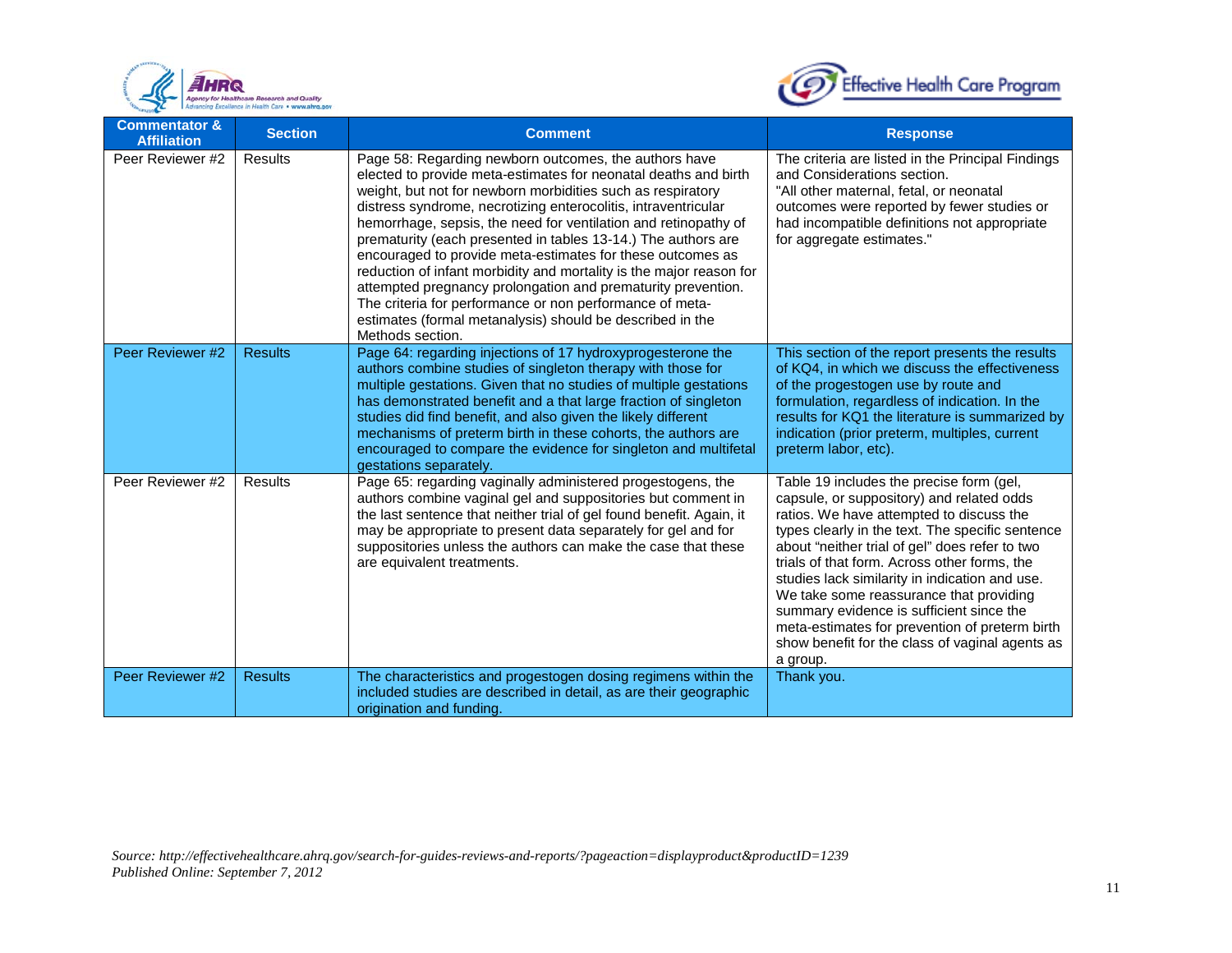



| <b>Commentator &amp;</b><br><b>Affiliation</b> | <b>Section</b> | <b>Comment</b>                                                                                                                                                                                                                                                                                                                                                        | <b>Response</b>                                                                                                                                                                                                                                                                                                                                                                                                                           |
|------------------------------------------------|----------------|-----------------------------------------------------------------------------------------------------------------------------------------------------------------------------------------------------------------------------------------------------------------------------------------------------------------------------------------------------------------------|-------------------------------------------------------------------------------------------------------------------------------------------------------------------------------------------------------------------------------------------------------------------------------------------------------------------------------------------------------------------------------------------------------------------------------------------|
| Peer Reviewer #2                               | Results        | There is some inconsistency in descriptions. For example, for<br>the meis trial, the placebo is described repeatedly as castor oil,<br>but the placebos for other studies are not described. The O'Brien<br>study is considered to have a low dropout rate. However, only<br>those who received their first dose were included. The actual<br>dropout rate is unknown | We note castor oil as a placebo in the Meis<br>trial due to its use as a method to induce<br>labor. Descriptions of other placebo agents<br>are included in the evidence tables in<br>Appendix C. We are unable to report past the<br>information provided in the publication;<br>however the O'Brien (2007) paper does<br>include information in Figure 1 that reports<br>pre-randomization loss and post-<br>randomization loss by arm. |
| Peer Reviewer #2                               | <b>Results</b> | While the results of studies are described as being "conflicting"<br>the formulations and mode of administration are different<br>between these. The authors are asked to reconsider whether<br>studies of different drug formulations and rout of administration<br>should be considered as equivalent and combined for<br>comparison purposes.                      | The report includes a full and varied analysis<br>of the use of progestogen, including separate<br>analysis by route, formulation, and indication.<br>Meta-analysis results also suggest that all<br>major formulation types are effective<br>lessening our worry that formulation conceals<br>or creates appearance of benefit.                                                                                                          |
| Peer Reviewer #3                               | <b>Results</b> | Page 45: many of these outcomes are not hard health outcomes<br>but physician behavior mediated events. That might be worth<br>commenting on (tocolysis, antenatal hospitalization,<br>determination of PTL).                                                                                                                                                         | Good point, we have now noted the role of<br>providers in "creating" these outcomes: "The<br>most clinically significant and frequently<br>reported outcomes for complications during<br>pregnancy and mode of birth are presented in<br>Tables 4-7, of note each of these is mediated<br>by the care provider as part of the process of<br>care; none are patient reported or longer<br>term."                                           |
| Peer Reviewer #3                               | <b>Results</b> | Page 49, Line 46: most of the other paragraphs start with the<br>progestin group compared to placebo. This paragraph compares<br>placebo to progestin thus reversing the language. Try to keep<br>comparisons consistent through the paragraphs so people can<br>skim for "high" or "lower" and understand the relationship.                                          | Corrected.                                                                                                                                                                                                                                                                                                                                                                                                                                |
| Peer Reviewer #4                               | Results        | Page 43: I would argue that although the DaFonseca 2003 trial<br>was mixed, over 90% of the patients had a prior PTB and they<br>should be analyzed with those trials. Why isn't daFonseca<br>included in lines 40-48 of page 33                                                                                                                                      | The description of the studies noted here<br>includes only RCTs with greater than 200<br>participants. Da Fonseca only had 142<br>participants. It does not meaningfully change<br>estimates and after meta-analysis we have<br>changed the strength of evidence to moderate<br>for use in prior preterm birth while maintaining<br>mutually exclusive categorization of the<br>studies.                                                  |
| Peer Reviewer #4                               | <b>Results</b> | Page 67, Line 17: why isn't the Northen study cited (the followup<br>of the Meis trial) published in Obstetrics & Gynecology?                                                                                                                                                                                                                                         | It is included as part of a family with the Meis<br>study. (See longer related note above.)                                                                                                                                                                                                                                                                                                                                               |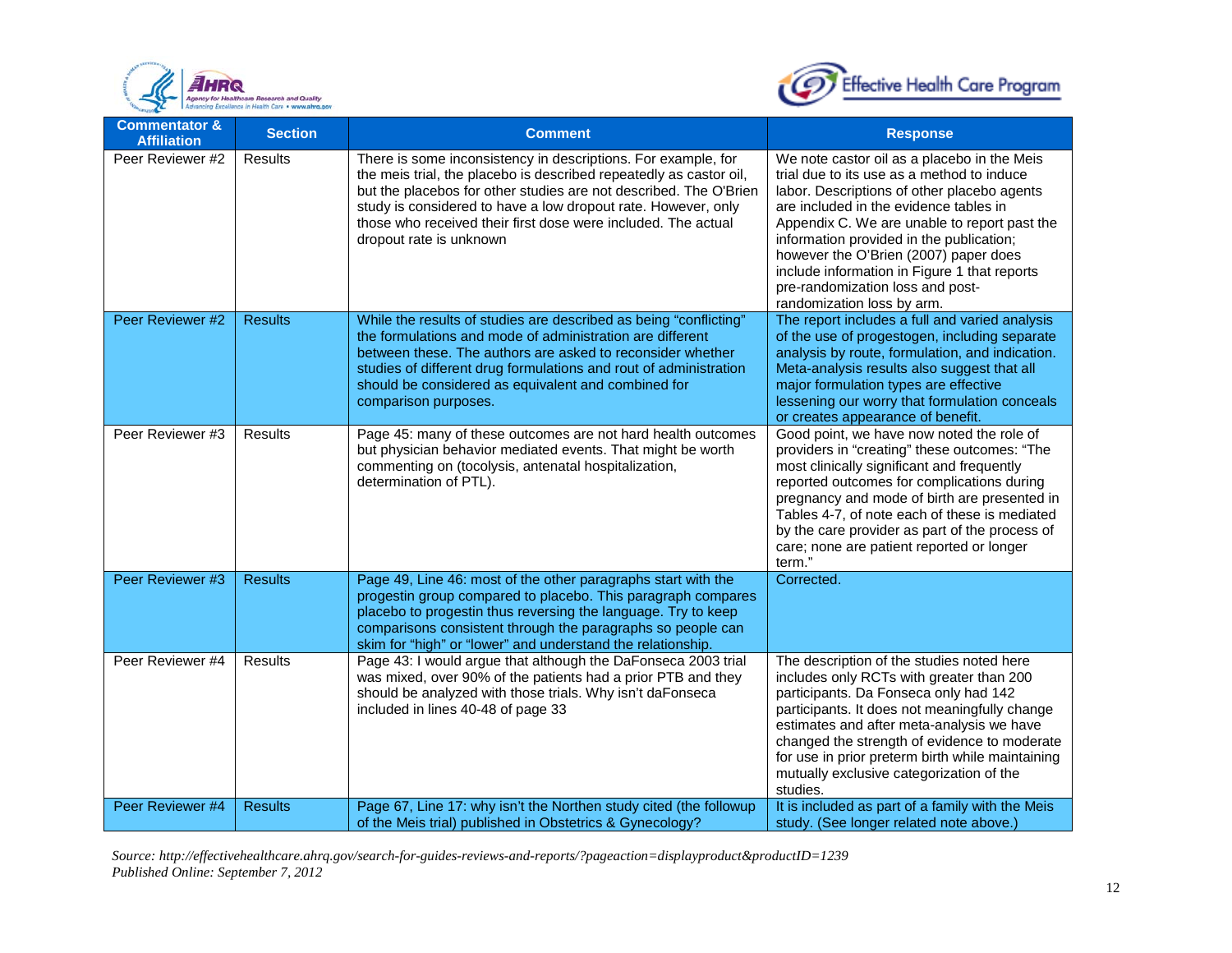



| <b>Commentator &amp;</b><br><b>Affiliation</b> | <b>Section</b> | <b>Comment</b>                                                                                                                                                                                                                                                                                                                                                                                                                                               | <b>Response</b>                                                                                                                                                                                                                                                                                                                                                                                                                     |
|------------------------------------------------|----------------|--------------------------------------------------------------------------------------------------------------------------------------------------------------------------------------------------------------------------------------------------------------------------------------------------------------------------------------------------------------------------------------------------------------------------------------------------------------|-------------------------------------------------------------------------------------------------------------------------------------------------------------------------------------------------------------------------------------------------------------------------------------------------------------------------------------------------------------------------------------------------------------------------------------|
| Peer Reviewer #4                               | Results        | Page 76, Line 34: "Two studies with interventions initiated before<br>20 weekshave conflicting findings" - again I am concerned<br>with this statement in that different formulations were used -<br>consistently, the gel has not shown benefit                                                                                                                                                                                                             | The report includes a full and varied analysis<br>of the use of progestogen, including separate<br>analysis by route, formulation, and indication.<br>We provide the view through each of these<br>"lenses" separately.                                                                                                                                                                                                             |
| Peer Reviewer #4                               | <b>Results</b> | Page 82: when combining all types of progesterone the evidence<br>is inconsistent and imprecise. Strongly urge evaluation by type<br>of progesterone.                                                                                                                                                                                                                                                                                                        | We benefitted from reviewers strong interest<br>in greater consideration of type of<br>progesterone in this and several prior<br>comments. We conducted a meta-analysis by<br>formulation that shows within the limitations of<br>the literature that the type of progestogens is<br>not likely to be driving the results of the<br>studies - all are effective in aggregate;<br>indication seems a stronger driver of<br>outcomes. |
| Peer Reviewer #4                               | Results        | Page 85: text says 3 RCTs in twins - meta estimate graph only<br>displays two                                                                                                                                                                                                                                                                                                                                                                                | Thank you, this has been updated.                                                                                                                                                                                                                                                                                                                                                                                                   |
| Peer Reviewer #4                               | <b>Results</b> | How were the studies rated? Page 25 describes the rating<br>system, but I would like to see the data of why the Meis trial is<br>rated "fair" (p33 line 14) whereas the O'Brien is rated "Good"<br>(p33) and Rouse is "good" by the same group as the Meis trial.<br>What puts the Meis trial in a lower tier?                                                                                                                                               | Ratings on individual criteria are located in<br>Appendix D.<br>As noted above Meis has been changed to<br>good on the basis of consideration that Figure<br>1 data is in text and was excluded by editorial<br>constraints.                                                                                                                                                                                                        |
| Peer Reviewer #4                               | Results        | By not analyzing by type of progesterone the results are not<br>useful.                                                                                                                                                                                                                                                                                                                                                                                      | See notes above related to new analyses by<br>formulation. Indication appears to have more<br>weight than formulation as all formulation. We<br>had key questions organized by indication and<br>formulation and we now provided the related<br>meta-analysis results.                                                                                                                                                              |
| Peer Reviewer #5                               | <b>Results</b> | The amount of detail in this section is extensive and appropriate,<br>with the characteristics of the studies clearly defined and<br>described. The interpretations are clear and are appropriate for<br>the data. Figures, tables, and appendices are extensive and<br>adequate, but easy to read and navigate to address the reader's<br>questions. No studies that are relevant appear to be overlooked,<br>and included studies meet the entry criteria. | Thank you                                                                                                                                                                                                                                                                                                                                                                                                                           |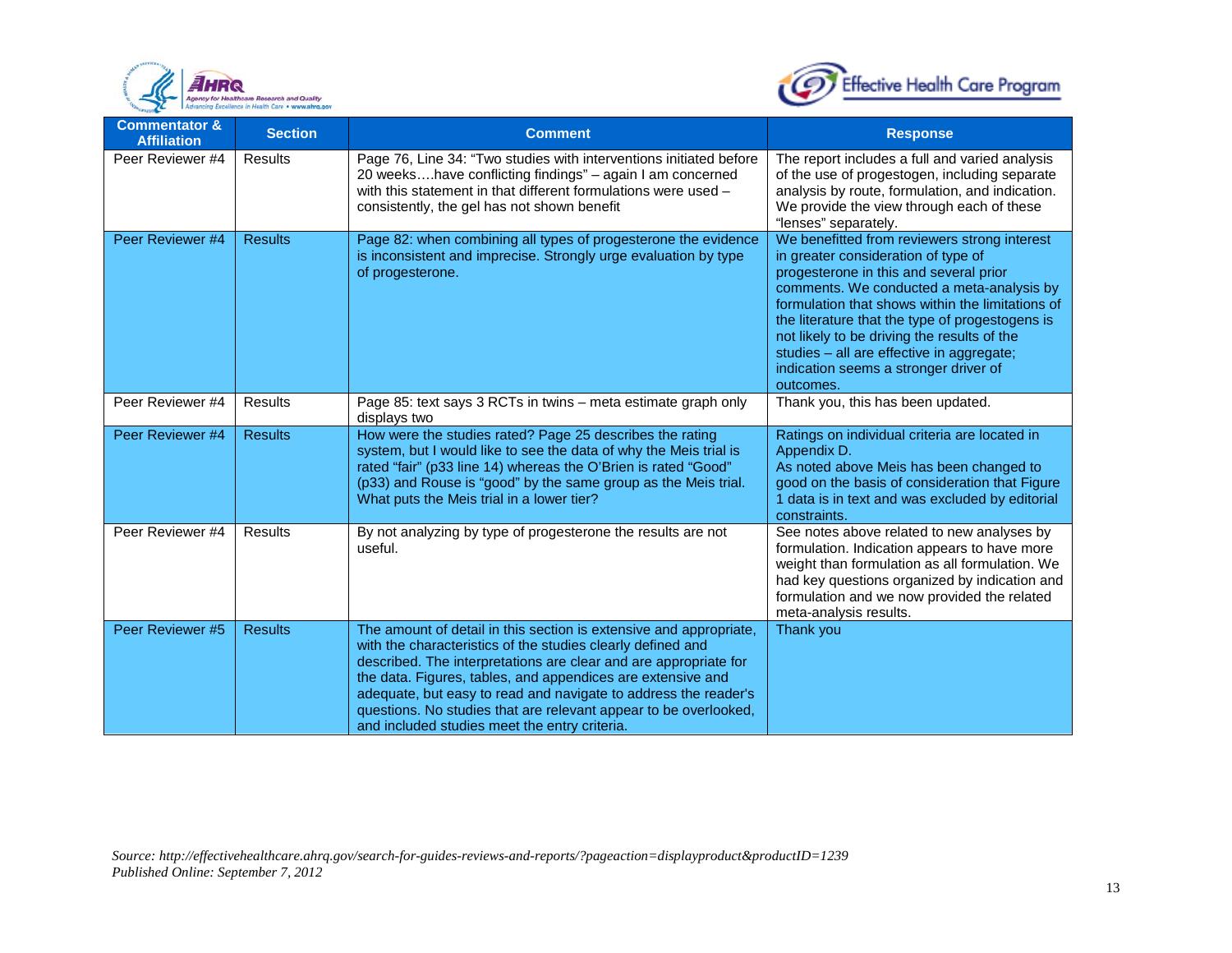



| <b>Commentator &amp;</b><br><b>Affiliation</b> | <b>Section</b> | <b>Comment</b>                                                                                                                                                                                                                                                                                                                                                                                                                                                                                                                                                                              | <b>Response</b>                                                                                                                                                                                                                                                                                                                                                                                                            |
|------------------------------------------------|----------------|---------------------------------------------------------------------------------------------------------------------------------------------------------------------------------------------------------------------------------------------------------------------------------------------------------------------------------------------------------------------------------------------------------------------------------------------------------------------------------------------------------------------------------------------------------------------------------------------|----------------------------------------------------------------------------------------------------------------------------------------------------------------------------------------------------------------------------------------------------------------------------------------------------------------------------------------------------------------------------------------------------------------------------|
| Peer Reviewer #6                               | Results        | Page 58: 1. The data regarding spontaneous abortion for the<br>Meis et al. trial (which is the basis for the conclusion in the<br>abstract) is missing. Specifically, Table 13 reports fetal and<br>neonatal outcomes for women with a history of preterm birth.<br>This table does not include the data for the 5 miscarriages that<br>occurred in the trial. I believe that the source of this is an<br>incorrect reading of Tables 2 and 3 on the paper published in the<br>New England Journal of Medicine. However, this was the basis<br>for the safety signal discovered by the FDA. | We only report IUFDs and not miscarriages.<br>Miscarriage was very uncommonly reported in<br>this literature (likely related to gestational age<br>at initiation) and was not sufficiently commonly<br>reported to be presented in summary tables.                                                                                                                                                                         |
| Peer Reviewer #6                               | <b>Results</b> | Page 66: There is some evidence that 17-alpha<br>hydroxyprogesterone caproate may increase the risk of<br>gestational diabetes. However, this is not included in the section<br>of Harms of Progestogen Treatment - yet, this information was<br>reviewed on page 56 in narrative form, and in Table 18.                                                                                                                                                                                                                                                                                    | Table 17 is in the harms section KQ2 (which<br>was Table 18 at the time of review draft). It<br>includes the data the reviewer refers to about<br>the incidence of gestational diabetes by study<br>type (RCT, other observational). The literature<br>on the topic is sparse with wide ranges that<br>overlap the rates in placebo groups. Text the<br>reviewer notes is also within the harms<br>results.                |
| Peer Reviewer #6                               | <b>Results</b> | The section about potential for harm and risk does not<br>adequately cover the risk of fetal death or gestational diabetes.                                                                                                                                                                                                                                                                                                                                                                                                                                                                 | We agree these are important outcomes;<br>however the literature is limited. Table 17<br>reflects data reported and each table by<br>indication in KQ1 for fetal/neonatal outcomes<br>also includes this information when it was<br>reported by the authors. We have noted in<br>multiple locations that lack of sufficiently large<br>studies to understand this risk is concerning<br>and problematic for clinical care. |
| Peer Reviewer #7                               | <b>Results</b> | Opening section of KQ1 has the best list of clinical concerns that<br>I have seen. I hope future research takes these clinical<br>questions as their measurement points. Answering these<br>questions in future research will move the care of women at risk<br>for preterm labor giant steps forward. Tables are extremely<br>helpful. Tables include critical information without unnecessary<br>information. List of included and excluded studies seems<br>complete. Appreciate the clear statement of reasons for<br>inclusion or exclusion of each study.                             | Thank you.                                                                                                                                                                                                                                                                                                                                                                                                                 |
| Peer Reviewer #8                               | <b>Results</b> | Throughout the results section, when discussing studies in the<br>text that are NOT placed within any of the tables, it would be<br>helpful to provide the sample size for those studies                                                                                                                                                                                                                                                                                                                                                                                                    | This has been corrected.                                                                                                                                                                                                                                                                                                                                                                                                   |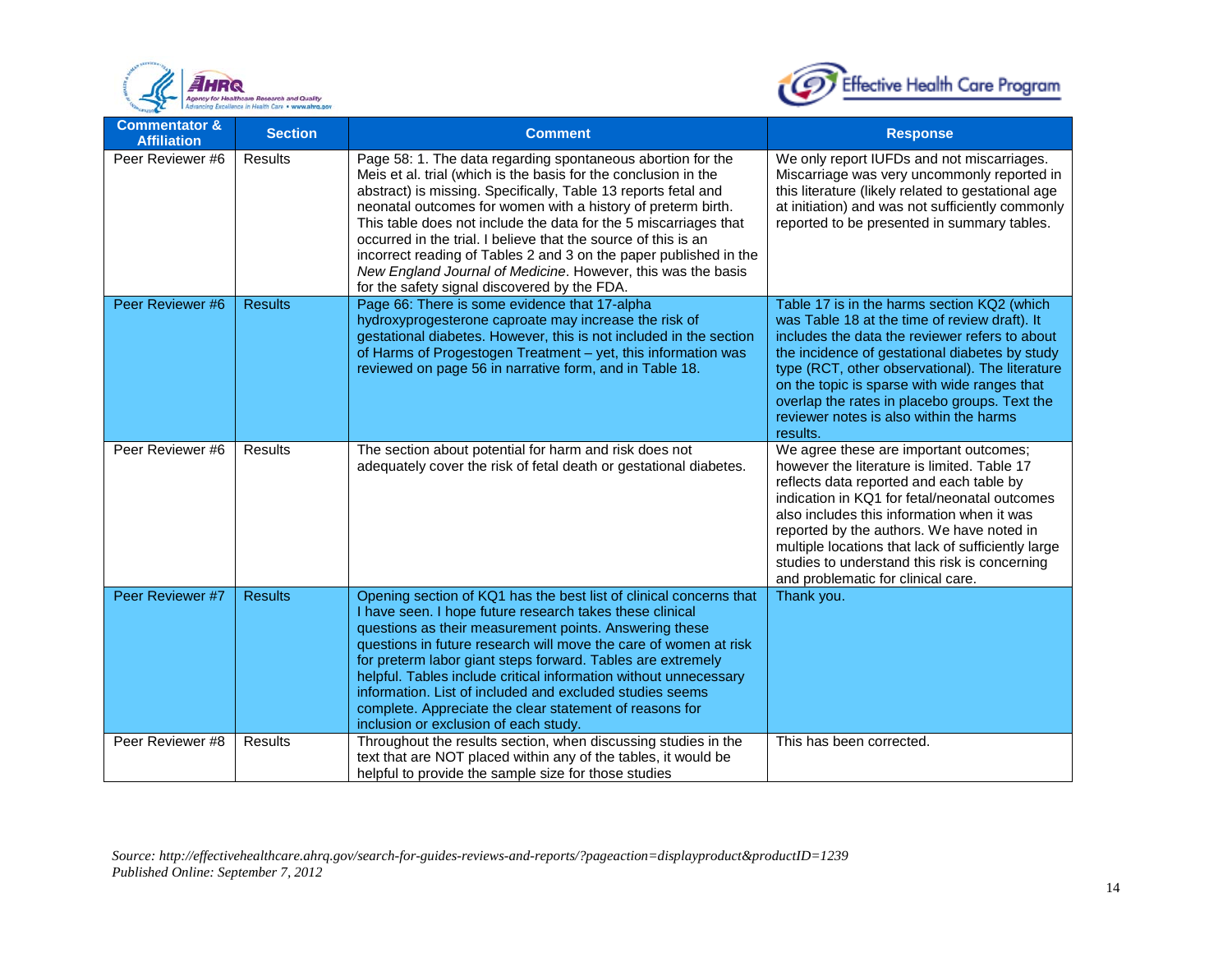



| <b>Commentator &amp;</b><br><b>Affiliation</b> | <b>Section</b> | <b>Comment</b>                                                                                                                                                                                                                                                                                                                                                                                                                  | <b>Response</b>                                                                                                          |
|------------------------------------------------|----------------|---------------------------------------------------------------------------------------------------------------------------------------------------------------------------------------------------------------------------------------------------------------------------------------------------------------------------------------------------------------------------------------------------------------------------------|--------------------------------------------------------------------------------------------------------------------------|
| Peer Reviewer #8                               | <b>Results</b> | . It is not made clear if the included studies address<br>spontaneous preterm birth ONLY or have included medically<br>induced preterm births. None of the tables make this indication<br>either. It would be important to clarify this, perhaps several times<br>within the report.                                                                                                                                            | Some studies differentiate these, but many do<br>not. We have reported the spontaneous<br>preterm births when available. |
| Peer Reviewer #8                               | <b>Results</b> | When meta-estimates have been conducted, it would be helpful<br>to place these results at the bottom of the corresponding tables<br>for a quick ability to compare these with the individual results.                                                                                                                                                                                                                           | Corrected. Meta-estimates added to results<br>section. (Check with KH)                                                   |
| Peer Reviewer #8                               | <b>Results</b> | Table 10 on page 43: To be consistent, the * that indicates<br>statistical significance needs to be located in the same spot for<br>each study. For example, the Facchinette et al RCT places the *<br>on the control group, whereas the others place the * on the<br>intervention group statistics.                                                                                                                            | This has been corrected.                                                                                                 |
| Peer Reviewer #8                               | Results        | Table 10, page 43: The text indicates that the mean GA<br>difference in the Borna, et al study is statistically significant.<br>However, the table does not place the * on the statistic.                                                                                                                                                                                                                                       | This has been corrected.                                                                                                 |
| Peer Reviewer #8                               | <b>Results</b> | Page 46, text and table 12: Regarding the Suvonnakote study,<br>the text states "The rate of preterm birth at less than 37 weeks<br>was also significantly lower with progestogen treatment in a RCT<br>comparing intramuscular 17OHP with no treatment (85.71<br>percent versus $51.28$ percent, $p = 0.0036$ ). However, the table<br>reports 14.3* and 48.7. These are very different in number, as<br>well as in direction! | This has been corrected.                                                                                                 |
| Peer Reviewer #8                               | <b>Results</b> | Table 12: Regarding the da Fonseca, et al study, the table<br>reports 28.5% PTB < 37 weeks for the placebo group, but the<br>texts reports 38.5%.                                                                                                                                                                                                                                                                               | This has been corrected.                                                                                                 |
| Peer Reviewer #8                               | <b>Results</b> | Table 14: The Borna, et al study results for RDS don't match<br>what has been reported in the text on page 51, which states<br>"Respiratory distress syndrome was the only condition for which<br>there was a significantly lower rate ( $p = 0.021$ ) among infants<br>whose mothers received vaginal progesterone suppositories."<br>The table reports a HIGHER rate of RDS in the progesterone<br>group, not a lower rate.   | This has been corrected.                                                                                                 |
| Peer Reviewer #8                               | Results        | Page 51: Would be helpful to report the rates for LBW in the<br>Borna, et al study along with the p value in the text.                                                                                                                                                                                                                                                                                                          | This has been added to the text.                                                                                         |
| Peer Reviewer #8                               | <b>Results</b> | Page 53: Citation needed (Dudas, et al study?) for the statement<br>"One case-control study found lower mean birth weight in infants<br>whose mothers were treated with intramuscular 17OHP, which<br>was significant when unadjusted (p=0.002) but lost significance<br>when adjusted ( $p = 0.09$ ).                                                                                                                          | This has been corrected.                                                                                                 |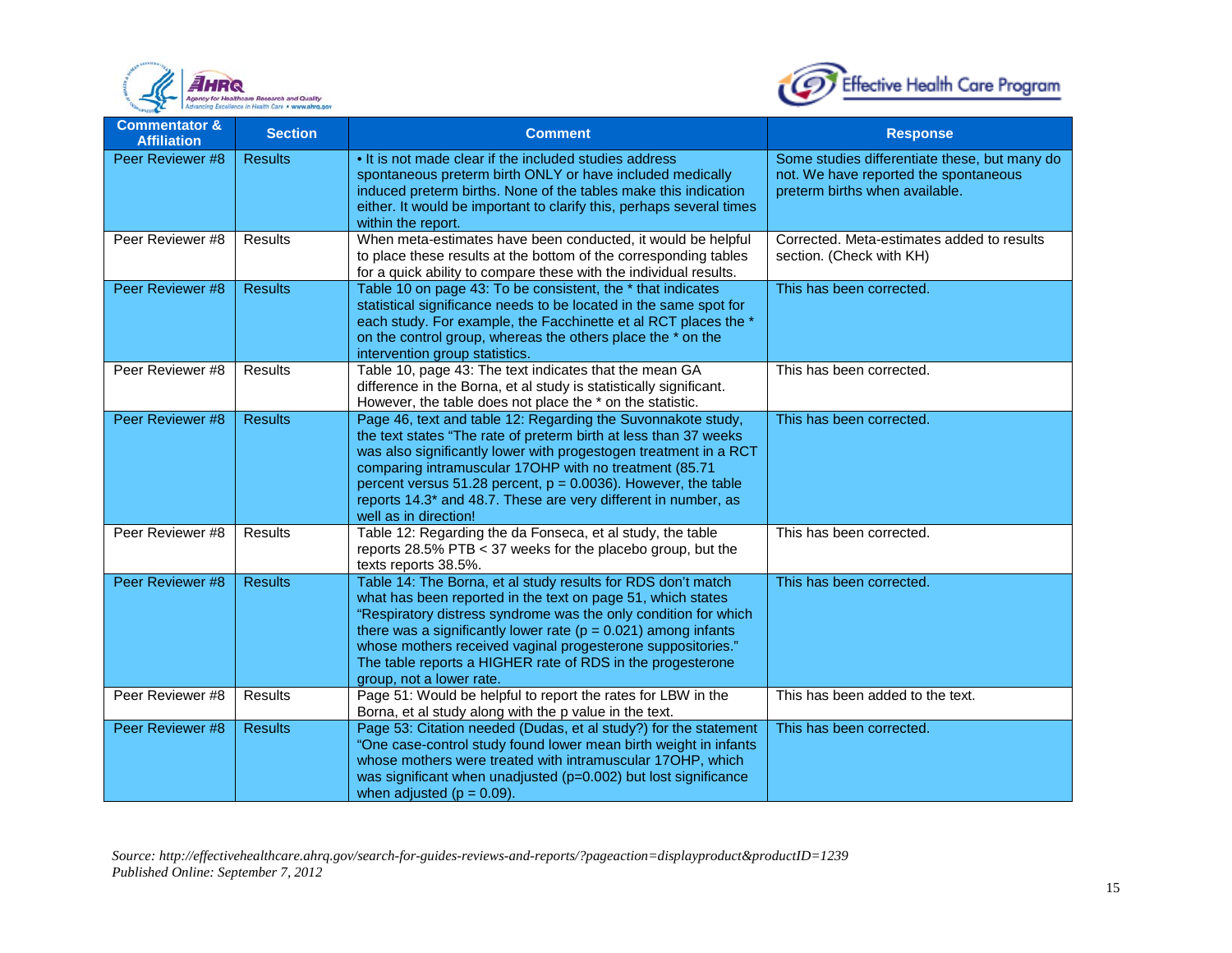



| <b>Commentator &amp;</b><br><b>Affiliation</b> | <b>Section</b> | <b>Comment</b>                                                                                                                                                                                                                                                                                                                                                                                                                                                                                                                                                                                                                                                                                                                        | <b>Response</b>                                                                                                                                                                                       |
|------------------------------------------------|----------------|---------------------------------------------------------------------------------------------------------------------------------------------------------------------------------------------------------------------------------------------------------------------------------------------------------------------------------------------------------------------------------------------------------------------------------------------------------------------------------------------------------------------------------------------------------------------------------------------------------------------------------------------------------------------------------------------------------------------------------------|-------------------------------------------------------------------------------------------------------------------------------------------------------------------------------------------------------|
| Peer Reviewer #8                               | <b>Results</b> | Page 56: Text states (second paragraph): "none of those<br>receiving oral progesterone or placebo reported development of<br>PIH," but the table 18 reports 0-29% PIH in placebo.                                                                                                                                                                                                                                                                                                                                                                                                                                                                                                                                                     | This has been corrected.                                                                                                                                                                              |
| Peer Reviewer #8                               | <b>Results</b> | Page 56: "postpartum bleeding disorders" and "bleeding<br>problems" need to be defined, i.e. do the authors mean<br>postpartum hemorrhage?                                                                                                                                                                                                                                                                                                                                                                                                                                                                                                                                                                                            | This has been updated.                                                                                                                                                                                |
| Peer Reviewer #8                               | <b>Results</b> | · Page 57: last paragraph states "Others, like cesarean, are<br>entangled with preterm birth and would require additional<br>modeling within study data to evaluate for any independent<br>effect of the drug on risk." The authors may also want to add<br>"multiple gestation."                                                                                                                                                                                                                                                                                                                                                                                                                                                     | We analyzed singletons and multiple<br>gestations separately and have decided not to<br>add "multiple gestation" to this sentence for<br>clarity.                                                     |
| Peer Reviewer #8                               | <b>Results</b> | . Page 62, section on BMI, last sentence of first paragraph of<br>that section states "The entanglement of BMI with both risk of<br>preterm birth and potentially with the biological activity of risk of<br>treatment make if (sic) an important target for understanding<br>modification of progestogen treatment outcomes." It would be<br>appropriate to also mention the risk of medically induced preterm<br>birth secondary to BMI-associated PIH and GDM.                                                                                                                                                                                                                                                                     | Corrected.<br>"The entanglement of BMI and its related<br>morbidities"                                                                                                                                |
| Peer Reviewer #8                               | <b>Results</b> | . Page 64: reference made to table 4, but where is table 4?<br>Same for reference to table 4 at bottom of page 65. Tables 19<br>and 20 are present, but not 4. This is confusing.                                                                                                                                                                                                                                                                                                                                                                                                                                                                                                                                                     | Table 4 is referenced multiple times<br>throughout the report to draw attention to the<br>information it contains.<br>Added "in Results chapter" to text.                                             |
| Peer Reviewer #8                               | <b>Results</b> | • Table 21: Is this a correct p value ( $p = 0.98$ ) for the Hobel, et al<br>study regarding "Favors Progestogens?" If so, it should be in the<br>NS column, right?                                                                                                                                                                                                                                                                                                                                                                                                                                                                                                                                                                   | This has been corrected.                                                                                                                                                                              |
| Peer Reviewer #9                               | <b>Results</b> | The results are certainly detailed (the 500 pages is a testament<br>to that). Correspondingly, figures, tables, and appendices are<br>appripriate and I can't identify any relevant articles that have<br>been missed.                                                                                                                                                                                                                                                                                                                                                                                                                                                                                                                | Thank you.                                                                                                                                                                                            |
| <b>Peer Reviewer</b><br>#10                    | <b>Results</b> | The Results section is reasonably well organized. The authors<br>attempt to logically follow through the key questions. The<br>characteristics of the studies are well described and I believe<br>that the messages come through quite clearly. The figures are<br>useful. I do not believe the authors overlooked studies although<br>there have been studies recently published that identify<br>progesterones for the use of short cervix that the authors<br>mention but do not include. It would be useful to include these in<br>the overall analysis. I also repeat that I believe inclusion of<br>discussions regarding the use of progesterone, as a tocolytic for<br>preterm labor is not appropriate in this presentation. | Thank you. An update to capture recently<br>published literature will be done and studies<br>that meet inclusion criteria will be added.<br>Preterm labor studies met the criteria for the<br>review. |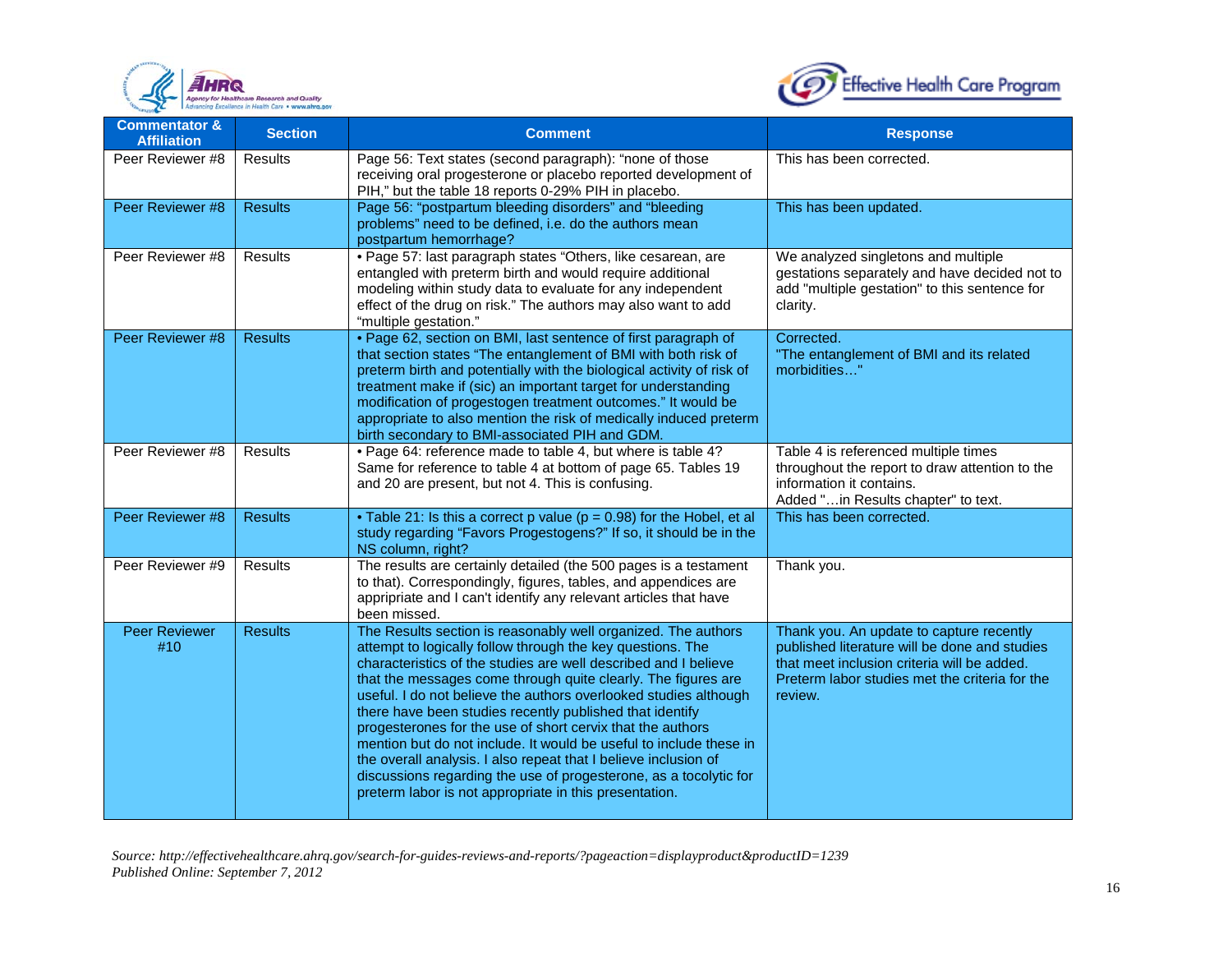



| <b>Commentator &amp;</b><br><b>Affiliation</b> | <b>Section</b> | <b>Comment</b>                                                                                                                                                                                                                                                                                                                                                                                                                                                                                                                                                                                                                                                                                                                             | <b>Response</b>                                                                                                                                                                                                                                                                |
|------------------------------------------------|----------------|--------------------------------------------------------------------------------------------------------------------------------------------------------------------------------------------------------------------------------------------------------------------------------------------------------------------------------------------------------------------------------------------------------------------------------------------------------------------------------------------------------------------------------------------------------------------------------------------------------------------------------------------------------------------------------------------------------------------------------------------|--------------------------------------------------------------------------------------------------------------------------------------------------------------------------------------------------------------------------------------------------------------------------------|
| Peer Reviewer<br>#10                           | <b>Results</b> | Page 37 of 518, Table 3, 34 of the 58 randomized control trials<br>have used 17-hydroxyprogesterone. In keeping with my prior<br>objection, I suggest that progestogens should not be presented<br>in combination as effective or not effective but rather the specific<br>preparation for the specific indication should be included as<br>efficacious.                                                                                                                                                                                                                                                                                                                                                                                   | The report includes a full and varied analysis<br>of the use of progestogen, including separate<br>analysis by route, formulation, and indication.                                                                                                                             |
| <b>Peer Reviewer</b><br>#10                    | <b>Results</b> | Page 38 of 518, a second Table 3 is presented. In this table it<br>would be useful to include the number of patients in the study<br>and the quality of the study.                                                                                                                                                                                                                                                                                                                                                                                                                                                                                                                                                                         | For spacing and organization purposes, we<br>have presented quality in Appendix D. We<br>have added the total N to Table 3.                                                                                                                                                    |
| Peer Reviewer<br>#10                           | <b>Results</b> | Page 44 of 518, Table 5, it would be important to include the<br>drug that was used in these studies as part of this table.                                                                                                                                                                                                                                                                                                                                                                                                                                                                                                                                                                                                                | The table cannot accommodate any more<br>information. All drugs are listed in Table 3.                                                                                                                                                                                         |
| <b>Peer Reviewer</b><br>#10                    | <b>Results</b> | Page 50 of 518, Table 9--what is the meaning of the dagger<br>symbol included for example, in the Rittenberg et al study under<br>$PTB \leq$ to 32 weeks?                                                                                                                                                                                                                                                                                                                                                                                                                                                                                                                                                                                  | Thank you. This has been corrected.                                                                                                                                                                                                                                            |
| Peer Reviewer<br>#10                           | Results        | Page 52 of 518, although I don't think the data presented is<br>necessary, the text states that the two studies show significant<br>differences in gestational age with treatment but only one of<br>these is marked as statistically significant in Table 10.                                                                                                                                                                                                                                                                                                                                                                                                                                                                             | Thank you. This has been corrected.                                                                                                                                                                                                                                            |
| <b>Peer Reviewer</b><br>#10                    | <b>Results</b> | Page 53 of 518, the statement is made that "the meta-estimate<br>combining these three trials is a relative risk of 0.44 (95 percent<br>CI: 0.26, 0.76)". Again as stated above, I don't believe this<br>should be included. However, this rather substantial and<br>impressive observation, if it is included, must address why it<br>shouldn't influence therapy.                                                                                                                                                                                                                                                                                                                                                                        | We agree. The methodologic problems with<br>these studies are addressed in the Discussion<br>chapter.                                                                                                                                                                          |
| Peer Reviewer<br>#10                           | <b>Results</b> | Page 56 of 518, the authors present a comparison of the results<br>of treatments in groups with mixed risk factors. This data does<br>not appear to be useful. It is clear from the remainder of the<br>presentation that not all forms of preterm birth are prevented by<br>progesterone therapy. Certainly it is not effective in multiple<br>gestations and the only evidence of success is in women with<br>previous preterm birth. The conglomeration of several different<br>indications actually results in meaningless data that might best<br>be excluded from the presentation. There is virtually no way to<br>interpret the meaning of this data as the identity and<br>characteristics of the mixed risk factors are unknown. | We agree that the data of studies with mixed<br>indications are difficult to interpret and note<br>the limitations in the Results and Discussion<br>chapters. However, these studies met our<br>inclusion criteria and therefore their results are<br>included in this report. |
| <b>Peer Reviewer</b><br>#10                    | <b>Results</b> | Page 47 of 518, the authors describe a study of an<br>asymptomatic short cervix determined on ultrasound in which<br>the progesterone treated group seemed to have a clear<br>advantage. Perhaps in combination with the more recent short<br>cervix studies, this could be a useful point to provide to clinicians<br>considering the use of progesterone.                                                                                                                                                                                                                                                                                                                                                                                | An update to capture recently published<br>literature will be done and studies that meet<br>inclusion criteria will be added.                                                                                                                                                  |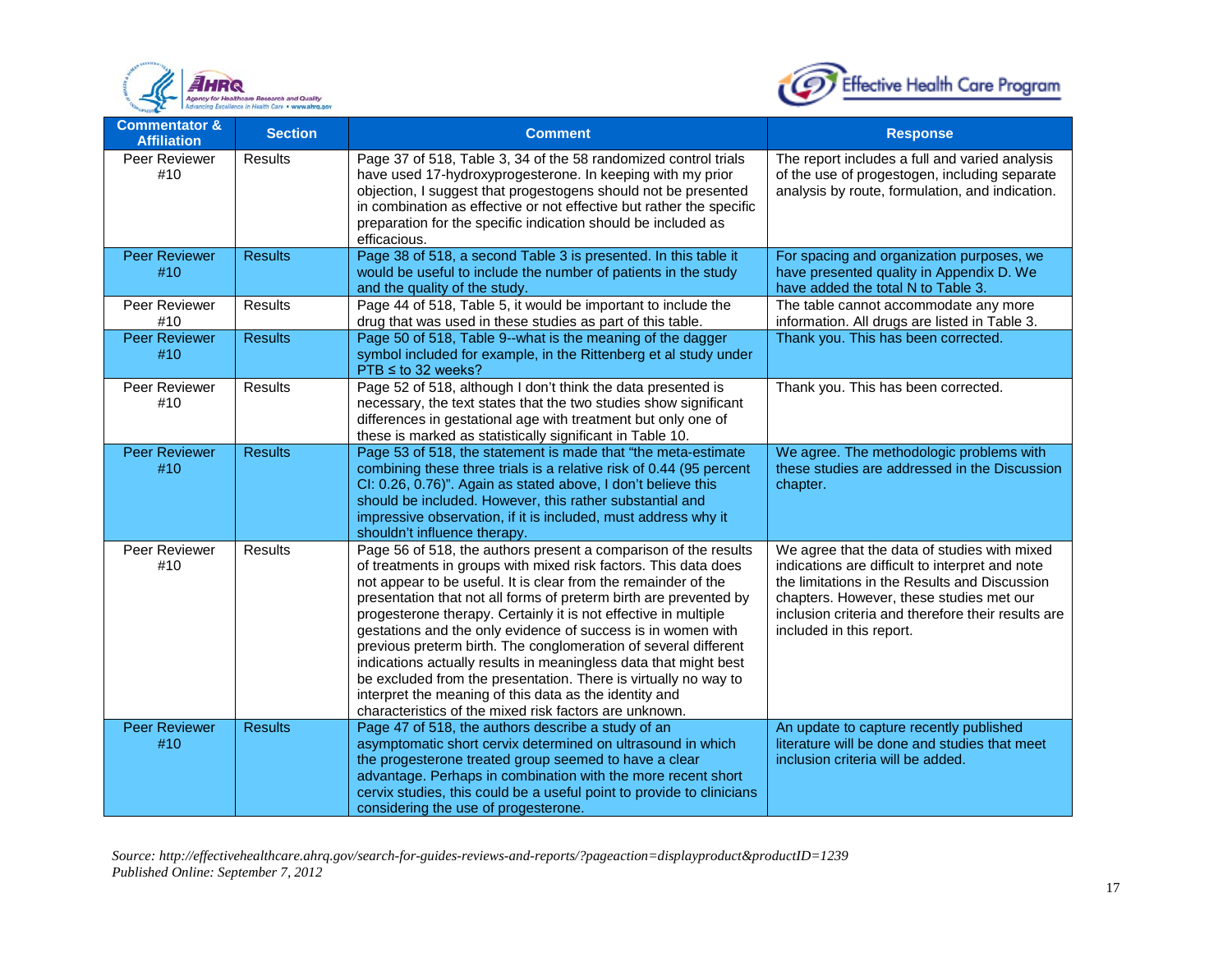



| <b>Commentator &amp;</b><br><b>Affiliation</b> | <b>Section</b> | <b>Comment</b>                                                                                                                                                                                                                                                                                                                                                                                                                                                                                                                                                | <b>Response</b>                                                                                                                                                                                                                                                                                                                                                                                                                                                                                                                                                                                                                                                                                                                                                                                                                                                                                                                                                                                                                                                                                                                                                                                                                                           |
|------------------------------------------------|----------------|---------------------------------------------------------------------------------------------------------------------------------------------------------------------------------------------------------------------------------------------------------------------------------------------------------------------------------------------------------------------------------------------------------------------------------------------------------------------------------------------------------------------------------------------------------------|-----------------------------------------------------------------------------------------------------------------------------------------------------------------------------------------------------------------------------------------------------------------------------------------------------------------------------------------------------------------------------------------------------------------------------------------------------------------------------------------------------------------------------------------------------------------------------------------------------------------------------------------------------------------------------------------------------------------------------------------------------------------------------------------------------------------------------------------------------------------------------------------------------------------------------------------------------------------------------------------------------------------------------------------------------------------------------------------------------------------------------------------------------------------------------------------------------------------------------------------------------------|
| Peer Reviewer<br>#10                           | Results        | Page 64 of 518, lines 18-20, the statement is made that the<br>majority of 17 hydroxyprogesterone caproate studies "initiated<br>treatment between 16 and 21 weeks gestation with a range of 15<br>to 36 weeks". Is it reasonable to include the study that enrolled<br>patients at 36 weeks in this analysis?                                                                                                                                                                                                                                                | This study met our inclusion criteria and<br>therefore its results are included in this report.                                                                                                                                                                                                                                                                                                                                                                                                                                                                                                                                                                                                                                                                                                                                                                                                                                                                                                                                                                                                                                                                                                                                                           |
| <b>Eisenberg Center</b>                        | <b>Results</b> | Page 35: There is no Table 4.                                                                                                                                                                                                                                                                                                                                                                                                                                                                                                                                 | This has been corrected.                                                                                                                                                                                                                                                                                                                                                                                                                                                                                                                                                                                                                                                                                                                                                                                                                                                                                                                                                                                                                                                                                                                                                                                                                                  |
| Eisenberg Center                               | <b>Results</b> | Page 56: The Da Fonseca 2003 article supplies the mean GA<br>data (p 128/308); could it be included here?                                                                                                                                                                                                                                                                                                                                                                                                                                                     | This has been added.                                                                                                                                                                                                                                                                                                                                                                                                                                                                                                                                                                                                                                                                                                                                                                                                                                                                                                                                                                                                                                                                                                                                                                                                                                      |
| <b>Eisenberg Center</b>                        | <b>Results</b> | Page 82, Table 22: Rating reconsideration, Prior PTB; PTB rate<br>at <37 weeks is scored as Low evidence, but there is a meta-<br>estimate with reasonable confidence intervals and consistency<br>across studies. Of the four studies, 3 are rated "good" quality<br>and one fair. We are curious to know why this is rated low, and<br>are wondering if you are considering changing this rating to<br>moderate. And, if 2 other trials (one fair, one good) are included<br>in the analysis (as discussed on page 42), does the evidence<br>level improve? | Table 21 may provide a useful summary.<br>There are two processes at work: 1) grading<br>the quality of an individual paper; and 2)<br>assessing strength of the evidence for<br>effectiveness of the agent to achieve specific<br>outcomes. The latter rests on assessing risk<br>of bias, consistency of findings, directness<br>(which is "direct" when there are RCTS), and<br>precision of the estimates. The risk of bias is<br>informed by quality of the studies. Table 21<br>summarizes our considerations by indication<br>for effectiveness in preventing preterm birth,<br>improving birth weight, and preventing<br>fetal/neonatal death.<br>Indeed after conduct of a new meta-analysis<br>added in the final version we changed<br>precision of the information about use of<br>progesterone to "fair" from "imprecise" and the<br>overall rating for use of progestogens to<br>prevent preterm birth to moderate. We are<br>nonetheless distressed that the literature<br>pivots on only 4 RCTS, one with inconsistent<br>findings, and that we have not had the<br>opportunity to answer crucial questions about<br>effectiveness and safety. We sincerely hope<br>the rating of moderate does not imply that the<br>final answer is in. |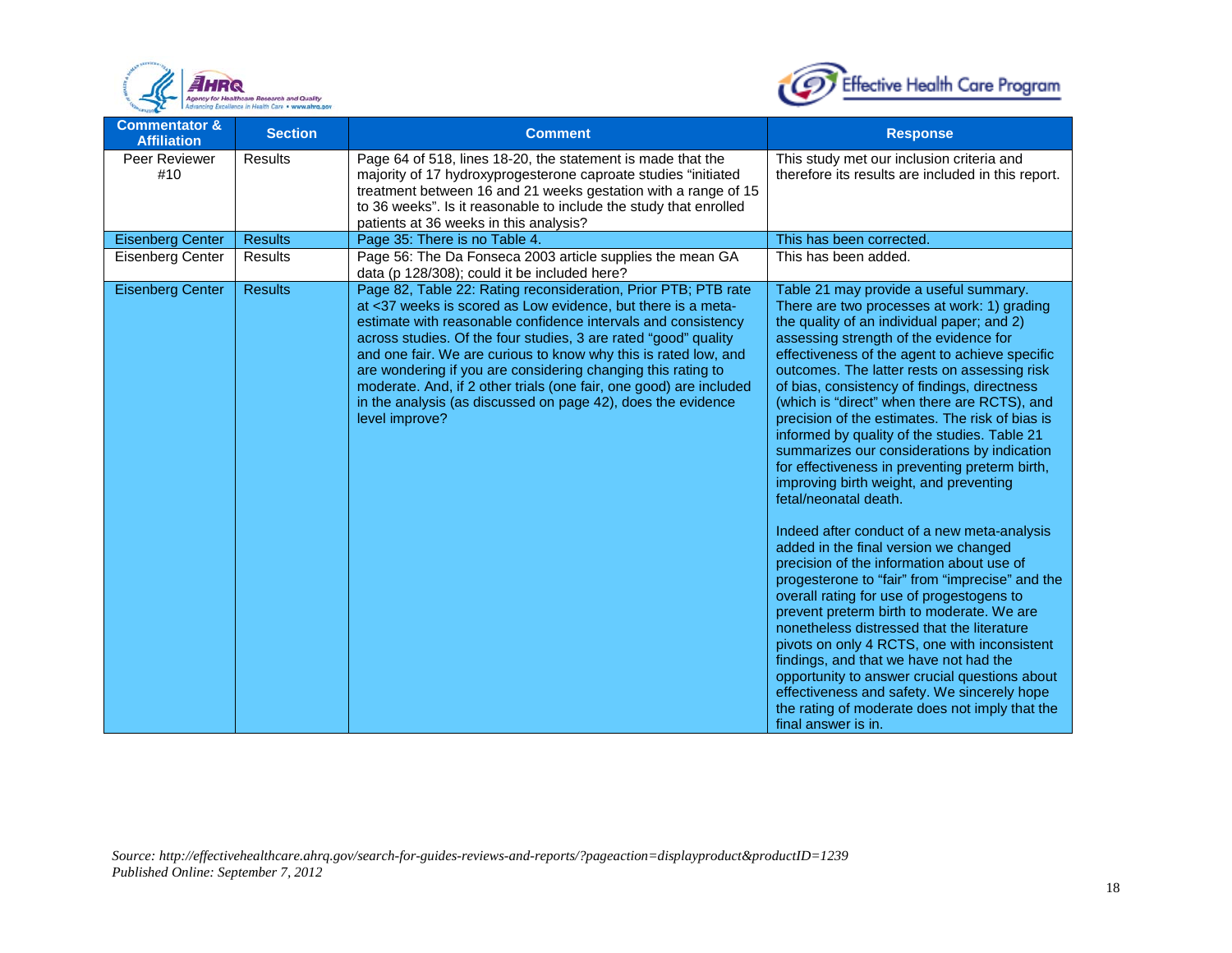



| <b>Commentator &amp;</b><br><b>Affiliation</b> | <b>Section</b>    | <b>Comment</b>                                                                                                                                                                                                                                                                                                                                                                                                                                                                                                                                                                                                                                                          | <b>Response</b>                                                                                                                                                                                                                                                                                                                                                                                                                                                                                     |
|------------------------------------------------|-------------------|-------------------------------------------------------------------------------------------------------------------------------------------------------------------------------------------------------------------------------------------------------------------------------------------------------------------------------------------------------------------------------------------------------------------------------------------------------------------------------------------------------------------------------------------------------------------------------------------------------------------------------------------------------------------------|-----------------------------------------------------------------------------------------------------------------------------------------------------------------------------------------------------------------------------------------------------------------------------------------------------------------------------------------------------------------------------------------------------------------------------------------------------------------------------------------------------|
| <b>Eisenberg Center</b>                        | Results           | Page 82, Table 22: Clarification: Prior PTB; fetal /neonatal<br>death is scored as insufficient evidence, lack of precision to<br>estimate, but Figure 4 gives the meta-estimate of 4 trials. We'd<br>like to better understand your rating on this. Also on closer<br>examination, it appears that Mahji 2009 perhaps should not have<br>been included in this meta-analysis because, you report in Table<br>13 that Mahji and colleagues did not report fetal or neonatal<br>deaths in their study.                                                                                                                                                                   | Overall answer is as above. We do not<br>provide a meta-analysis for fetal death but do<br>consider the precision across studies. Overall<br>the size of studies has been insufficient to<br>have adequate power to detect differences<br>and no one study is compelling. Thus<br>precision within the studies and across all<br>available studies is lacking or imprecise in the<br>table ratings that contribute to strength of<br>evidence summaries.                                            |
| <b>Eisenberg Center</b>                        | <b>Results</b>    | Page 82, Table 22: Rating reconsideration, Threatened Preterm<br>Labor: The aggregated result of 3 trials indicates a benefit (RR<br>=0.44, CI 0.26, 0.76). We wonder if this should be rated "low"<br>rather than "insufficient." According to our medical content<br>expert, shortened cervix is considered by some to be a symptom<br>of preterm labor, she inquired whether the Fonseca 2007 trial<br>can be discussed as part of the pre-term labor group.                                                                                                                                                                                                         | In this domain all outcomes have high risk of<br>bias, inconsistent results, and imprecise (a<br>five-fold width of the confidence bounds is<br>large) estimates despite direct comparisons.<br>That translates in this evaluation of strength to<br>insufficient. Multiple factors not just precision<br>are assessed.                                                                                                                                                                             |
| <b>Eisenberg Center</b>                        | Results           | Page 82, Table 22: Clarification: Mixed risk factors: PTB<br>prevention. Evidence quality is rated as "low" in Table 22, but no<br>finding is given. Is there a finding that we can associate with this<br>rating?                                                                                                                                                                                                                                                                                                                                                                                                                                                      | We have changed this to insufficient to be<br>consistent with the other ratings.                                                                                                                                                                                                                                                                                                                                                                                                                    |
| <b>Eisenberg Center</b>                        | <b>Results</b>    | Page 86, Line 19: Summary of KQ2 results, Harms of<br>Progestogen Treatments. The summary states that "Prospective<br>followup of mothers and children over years has not been<br>reported." However, it appears that the Northen study of<br>participants from the Mies MFMU network study (reference 20 in<br>the CER) may have been overlooked                                                                                                                                                                                                                                                                                                                       | We have added discussion of the Northen<br>study to the harms section and clarified that<br>statement in the summary section.                                                                                                                                                                                                                                                                                                                                                                       |
| Peer Reviewer #1                               | Discussion        | The future research section is one of the strongest parts. Points<br>out clear paths for researchers to follow.                                                                                                                                                                                                                                                                                                                                                                                                                                                                                                                                                         | Thank you                                                                                                                                                                                                                                                                                                                                                                                                                                                                                           |
| Peer Reviewer #2                               | <b>Discussion</b> | Page 73: In the last sentence of paragraph 2, page 73 the<br>authors suggest poor precision for understanding of rare<br>outcomes such as IVH and respiratory distress syndrome.<br>However, numerous studies have evaluated these outcomes<br>and they are more frequent than fetal or neonatal death. Please<br>be consistent in presentation. Figure 4 demonstrates the<br>summary estimate for effectiveness of 0.55 (0.299, 1.02). I<br>would suggest that the estimate here is not poor. If those for<br>respiratory distress, IVH, necrotizing enterocolitis and sepsis are<br>significant different, it would be helpful to have this information<br>presented. | Thank you for your comments. The lack of<br>precision noted here relates to the varying<br>definitions of these rare events and their use<br>as intermediate outcomes to determining<br>overall well-being of a child. While RDS was<br>reported in several studies, the authors felt<br>this was an intermediate outcome while<br>fetal/neonatal death was not and a meta-<br>analysis for this outcome was undertaken.<br>The meta-analysis has been redone and new<br>figures are in the report. |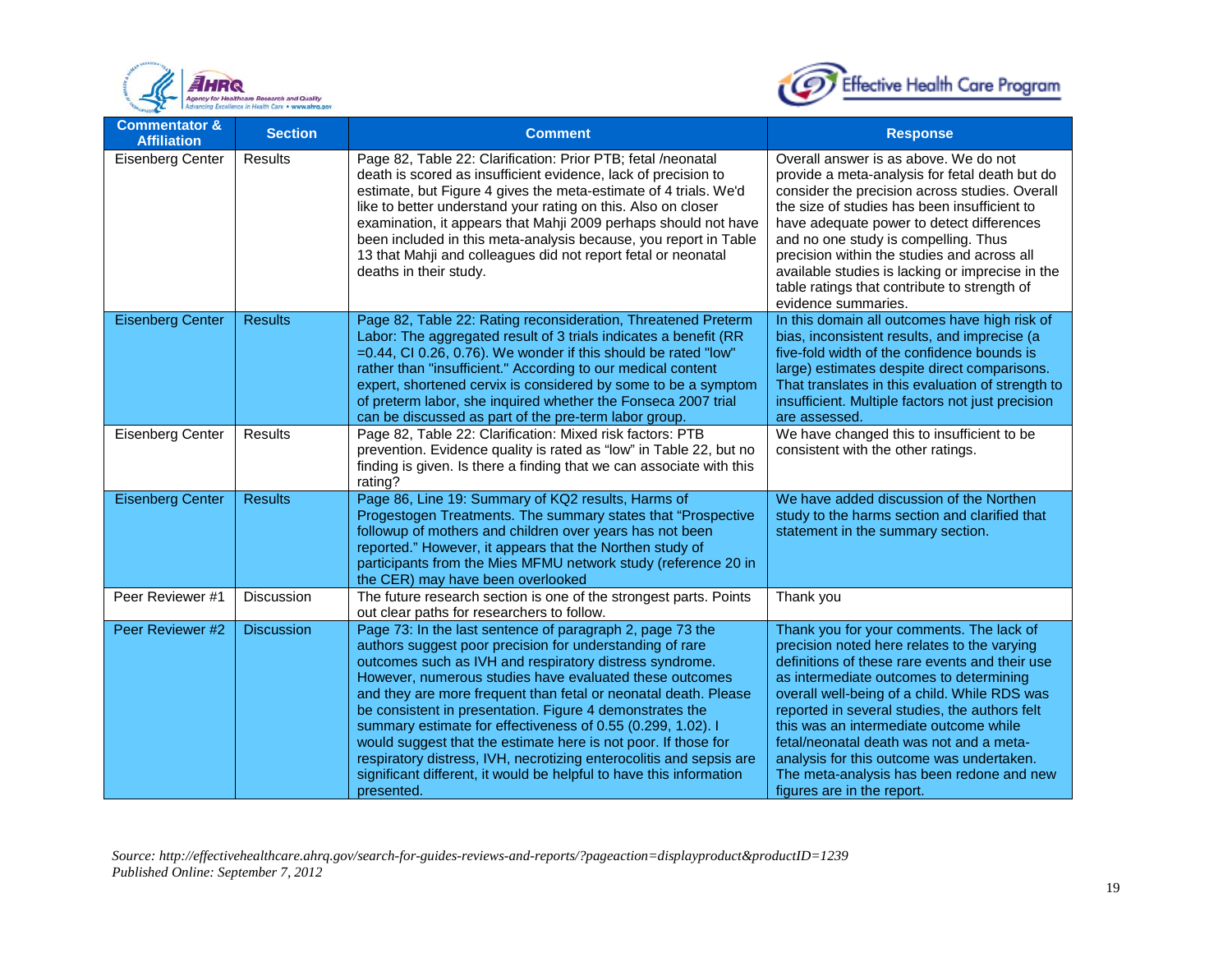



| <b>Commentator &amp;</b><br><b>Affiliation</b> | <b>Section</b>    | <b>Comment</b>                                                                                                                                                                                                                                                                                                                                                                                                                                                                                                                                  | <b>Response</b>                                                                                                                                                                            |
|------------------------------------------------|-------------------|-------------------------------------------------------------------------------------------------------------------------------------------------------------------------------------------------------------------------------------------------------------------------------------------------------------------------------------------------------------------------------------------------------------------------------------------------------------------------------------------------------------------------------------------------|--------------------------------------------------------------------------------------------------------------------------------------------------------------------------------------------|
| Peer Reviewer #2                               | Discussion        | Page 82, Table 22: In Table 22 the authors suggest the data are<br>sufficient and there is a lack of precision to estimate fetal death,<br>birth weight, fetal neonatal death, etc. Please provide the point<br>estimate and 95% confidence intervals for each. In addition,<br>please provide similar information for the other relevant neonatal<br>morbidities associated with preterm birth as described above<br>(RDS, IVH, necrotizing enterocolitis, and sepsis).                                                                        | Point estimates and 95% confidence intervals<br>are not consistently reported. Where<br>available, they are in the text.                                                                   |
| Peer Reviewer #2                               | <b>Discussion</b> | Given that the authors have specifically raised the issue of<br>castor oil as the placebo in the intramuscular injection studies,<br>they are encouraged to discuss the relevance of this issue to<br>their interpretation of these studies. Are there data that<br>intramuscular castor oil at this dose has an effect on pregnancy<br>prolongation (or for that matter that larger doses given orally are<br>of concern). This information would help provide context to the<br>apparent efficacy of this intervention given intramuscularly. | Use of castor oil as a placebo is a theoretical<br>concern due to its use as an induction agent.<br>Evidence for the effects of IM castor oil have<br>not been examined in the literature. |
| Peer Reviewer #4                               | Discussion        | Page 89: The conclusions of the report (p79) do not succinctly<br>describe the findings - they are more a statement of "issues" I<br>suggest using some of the sentences from the structured<br>abstract conclusion on page vii.                                                                                                                                                                                                                                                                                                                | We have revised the conclusions section of<br>the report.                                                                                                                                  |
| Peer Reviewer #4                               | <b>Discussion</b> | The discussion and conclusion section, especially the latter, do<br>not provide a summary of the findings. I suggest using the end of<br>the structured abstract in the conclusion.                                                                                                                                                                                                                                                                                                                                                             | Corrected.                                                                                                                                                                                 |
| Peer Reviewer #5                               | Discussion        | The summary of the findings is divided into strength of evidence,<br>medication effectiveness, harms, and modifiers of outcomes,<br>and each is presented clearly, with the limitations described in<br>detail. The implications are further summarized in the<br>applicability section, and future research needs listed in terms of<br>both methodologic and content priorities.                                                                                                                                                              | Thank you                                                                                                                                                                                  |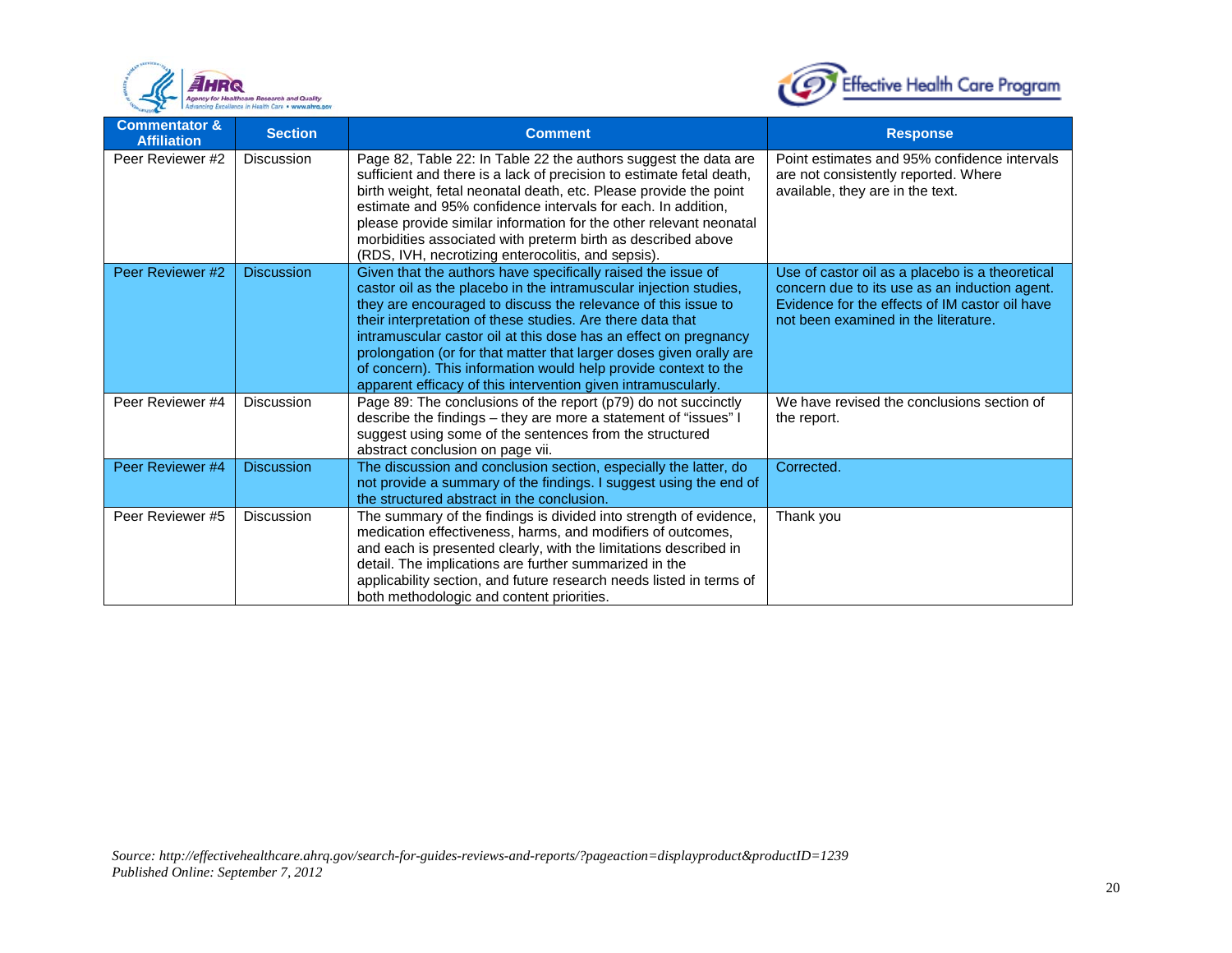



| <b>Commentator &amp;</b><br><b>Affiliation</b> | <b>Section</b>    | <b>Comment</b>                                                                                                                                                                                                                                                                                                                                                                                                                                                                                                                                                                                                                                              | <b>Response</b>                                                                                                                                                                                                                                                                                                                                                                                                                                                                                                                                                                                                                                                                                                                                                                                                                                                                                                                                                                                                                                                                                                                                                                                                                   |
|------------------------------------------------|-------------------|-------------------------------------------------------------------------------------------------------------------------------------------------------------------------------------------------------------------------------------------------------------------------------------------------------------------------------------------------------------------------------------------------------------------------------------------------------------------------------------------------------------------------------------------------------------------------------------------------------------------------------------------------------------|-----------------------------------------------------------------------------------------------------------------------------------------------------------------------------------------------------------------------------------------------------------------------------------------------------------------------------------------------------------------------------------------------------------------------------------------------------------------------------------------------------------------------------------------------------------------------------------------------------------------------------------------------------------------------------------------------------------------------------------------------------------------------------------------------------------------------------------------------------------------------------------------------------------------------------------------------------------------------------------------------------------------------------------------------------------------------------------------------------------------------------------------------------------------------------------------------------------------------------------|
| Peer Reviewer #6                               | <b>Discussion</b> | I do not believe that this implications of the major findings are<br>clearly stated, because there is ambiguity about whether 17P<br>should or should not be used, and that patients need to be<br>informed of the potential risk of fetal death, first identified by the<br>FDA and subsequently found in an RCT. The authors did not<br>count correctly the number of spontaneous abortions (late) in the<br>major trial in which their conclusions are based.                                                                                                                                                                                            | We have updated the report to include new<br>information concerning the safety of 17-OHP.<br>The new study by Combs added 81 triplet<br>pregnancies and reported a statistically<br>significant higher rate of intrauterine fetal<br>death with progestogen treatment (7.7 percent<br>versus zero percent; $p = 0.01$ ). In this study,<br>the intrauterine fetal death rate was only<br>reported in combination with the miscarriage<br>rate. Thus the 7.7 percent result includes<br>some miscarriages after 16 weeks. When<br>taken in total with other trials of IM 17OHP<br>(Meis, 2003; Fuchs, 1960; Caritis, 2009;<br>Rouse 2007, Hartikainen-Sorri 1980) there is<br>not a net excess of fetal deaths in the IM<br>compared to placebo groups. And this<br>extends to other formulations. The exact<br>numbers are included in Tables 12, 14, and<br>15. (As an aside this is a group for which we<br>indicate moderate evidence that there is no<br>benefit for use.) Since this review the FDA has<br>approved Makena a 17OHP injection for<br>prevention of preterm birth as anticipated. We<br>share concerns about lack of large scale<br>safety data and have amplified that in the final<br>version of the report. |
| Peer Reviewer #7                               | <b>Discussion</b> | The statement of findings is well done and fairly states the major<br>findings without exaggeration, assumptions, or inference---"just<br>the facts". Very refreshing when reading research summaries.<br>The statement of findings is consistent with the entire paper--I<br>did not find any inconsistency in facts or conclusions. The future<br>research section is easily translated into future research as are<br>each of the Key Question sections. My hope is that researchers<br>will read this report carefully and avoid the problems cited in<br>excluded research and adopt the definitions and clinical<br>questions listed in each section. | Thank you                                                                                                                                                                                                                                                                                                                                                                                                                                                                                                                                                                                                                                                                                                                                                                                                                                                                                                                                                                                                                                                                                                                                                                                                                         |
| Peer Reviewer #8                               | <b>Discussion</b> | The discussion is clear and the conclusions are justified based<br>on the results.                                                                                                                                                                                                                                                                                                                                                                                                                                                                                                                                                                          | Thank you                                                                                                                                                                                                                                                                                                                                                                                                                                                                                                                                                                                                                                                                                                                                                                                                                                                                                                                                                                                                                                                                                                                                                                                                                         |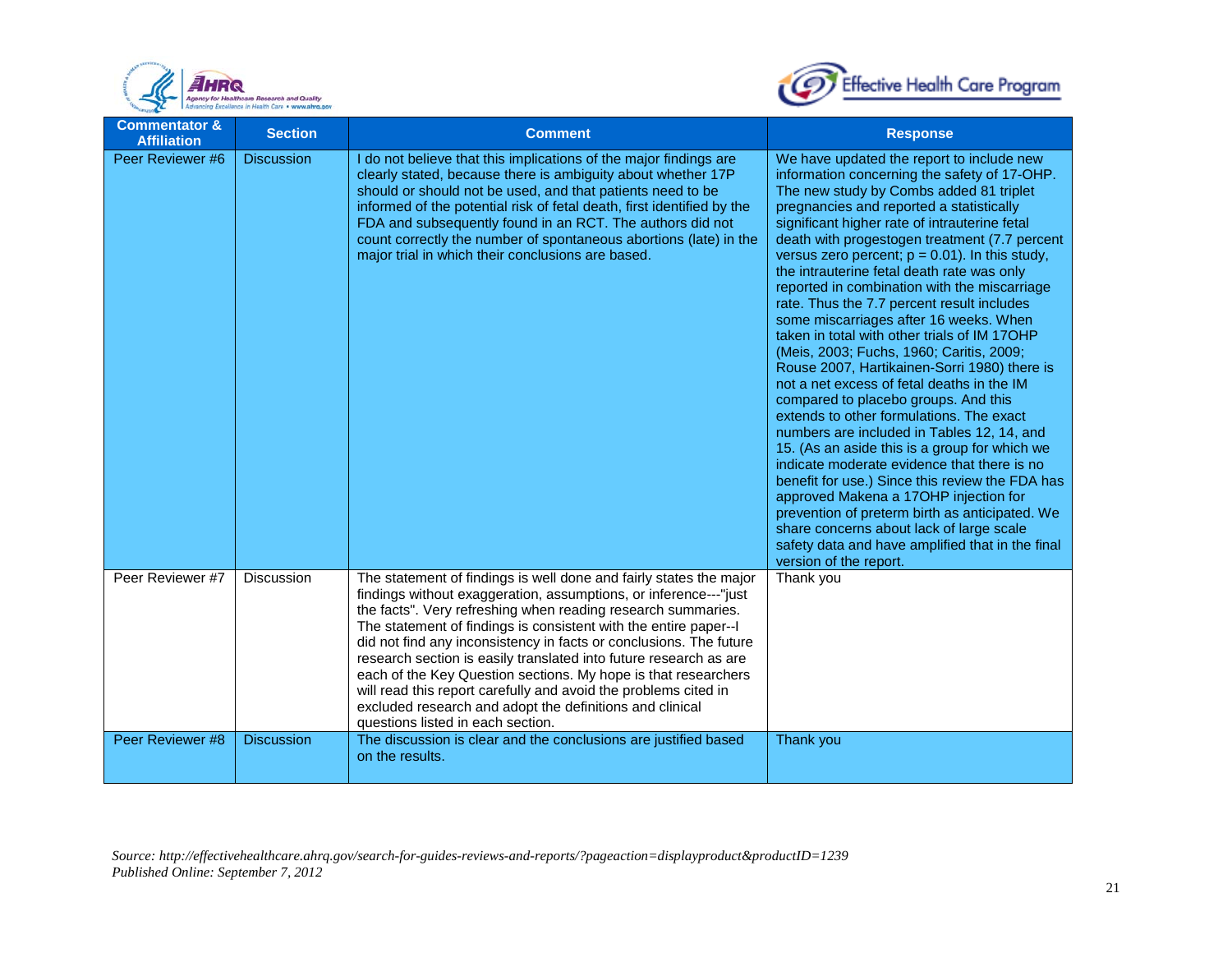



| <b>Commentator &amp;</b><br><b>Affiliation</b> | <b>Section</b>    | <b>Comment</b>                                                                                                                                                                                                                                                                                                                                                                                                                                                                                                                      | <b>Response</b>                                                                                                                                                                                                                                                                                                                                                                                                                                                                                                  |
|------------------------------------------------|-------------------|-------------------------------------------------------------------------------------------------------------------------------------------------------------------------------------------------------------------------------------------------------------------------------------------------------------------------------------------------------------------------------------------------------------------------------------------------------------------------------------------------------------------------------------|------------------------------------------------------------------------------------------------------------------------------------------------------------------------------------------------------------------------------------------------------------------------------------------------------------------------------------------------------------------------------------------------------------------------------------------------------------------------------------------------------------------|
| Peer Reviewer #8                               | <b>Discussion</b> | The authors adequately address the issue of treatment<br>adherence, as well as participant retention, but there is little<br>discussion about the potential for selection bias related to those<br>women who decline to participate in progestogen studies from<br>the outset. Is there something different about the groups of<br>women who are not included in these studies (i.e. by self<br>selection or by exclusion due to location - urban vs. rural, etc.)?                                                                 | Thank you for raising this concern. We will<br>add this issue as an area for potential future<br>research.                                                                                                                                                                                                                                                                                                                                                                                                       |
| Peer Reviewer #8                               | <b>Discussion</b> | Do the authors identify any limitations of their report methods<br>and/or results?                                                                                                                                                                                                                                                                                                                                                                                                                                                  | Evidence reviews, this one included, are<br>subject to a range of limitations imposed by<br>the method (can only report on what the<br>search strategy retrieves, what the paper<br>says, etc) and by the innumerable alternatives<br>in approach. We don't have substantive<br>concerns about gaps or weaknesses that limit<br>the utility of the report. No doubt other<br>syntheses and perhaps conclusions are<br>possible, but extensive review and time to<br>reflect have not revealed any crucial flaws. |
| Peer Reviewer #8                               | Discussion        | Page 71: the table is listed as "table 3." Is that correct? There is<br>also a table 3 on page 29 titled "Summary of progestogen<br>interventions."                                                                                                                                                                                                                                                                                                                                                                                 | Corrected. Table 3 deleted from Discussion,<br>added sentence referring back to Table 3 in<br>the Results chapter.                                                                                                                                                                                                                                                                                                                                                                                               |
| Peer Reviewer #9                               | <b>Discussion</b> | Very well done and clear what is missing in data so far obtained.                                                                                                                                                                                                                                                                                                                                                                                                                                                                   | Thank you                                                                                                                                                                                                                                                                                                                                                                                                                                                                                                        |
| Peer Reviewer<br>#10                           | <b>Discussion</b> | I think this is one of the better sections of the paper. The authors<br>adequately summarize the data and arrive at clear<br>recommendations. The section on future research is well done<br>and should be useful to guide future research studies.                                                                                                                                                                                                                                                                                 | Thank you.                                                                                                                                                                                                                                                                                                                                                                                                                                                                                                       |
| <b>Peer Reviewer</b><br>#10                    | <b>Discussion</b> | Page 85 of 518, the authors state that there is no data to inform<br>whether the effectiveness of progesterone treatment varies<br>among women with prior PPROM cerclage, uterine<br>malformations, or conceptions via assisted reproductive<br>technology, compared to other women. I think the data indicating<br>differential efficacy with different risks for preterm birth is<br>sufficient to allow the authors to make the statement that in<br>future analyses, different risks would need to be considered<br>separately. | We agree. This is addressed in the future<br>research section.                                                                                                                                                                                                                                                                                                                                                                                                                                                   |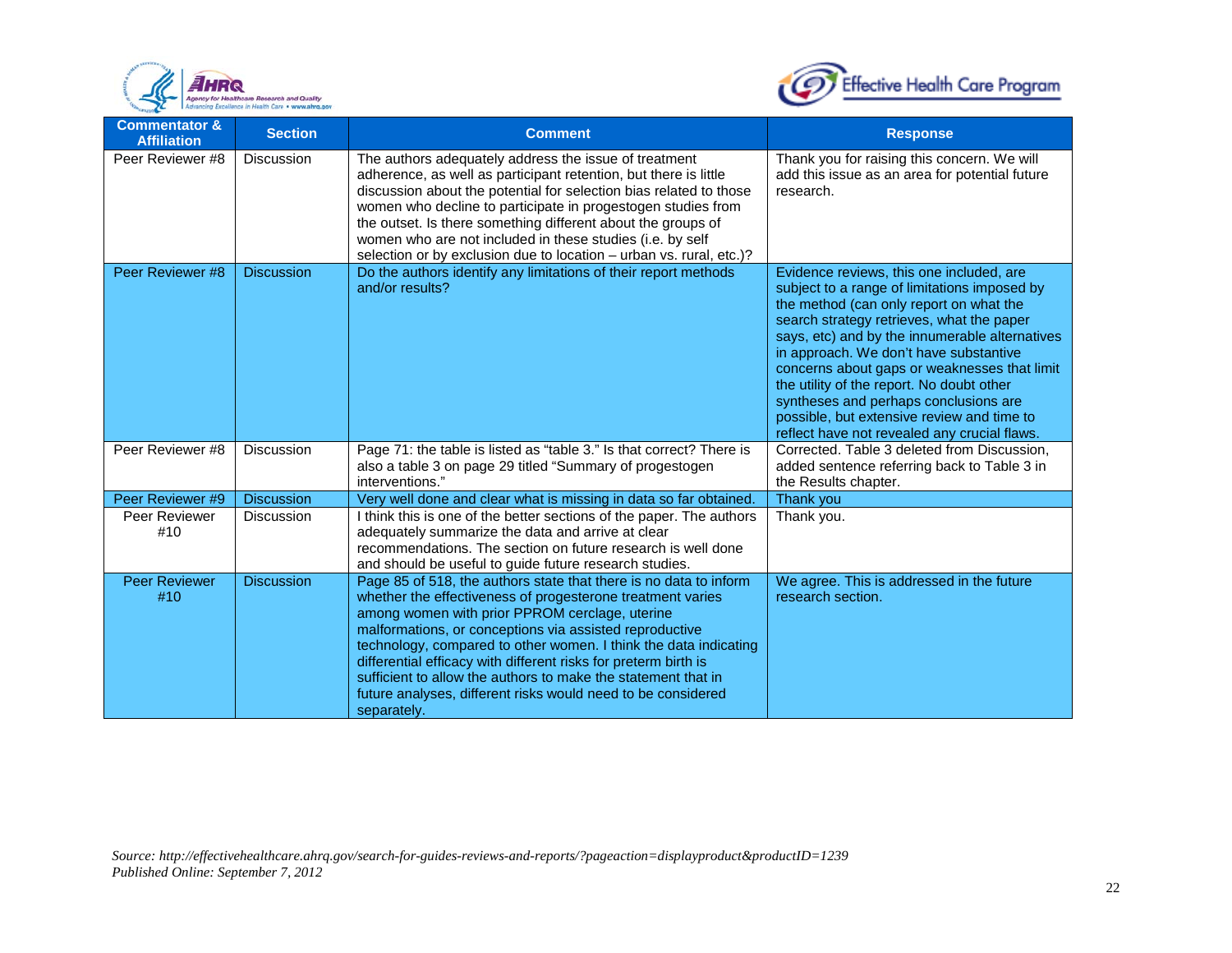



| <b>Commentator &amp;</b><br><b>Affiliation</b> | <b>Section</b>           | <b>Comment</b>                                                                                                                                                                                                                                                                                                                                                                                                                                                                                              | <b>Response</b>                                                                                                                                                                                                                                                    |
|------------------------------------------------|--------------------------|-------------------------------------------------------------------------------------------------------------------------------------------------------------------------------------------------------------------------------------------------------------------------------------------------------------------------------------------------------------------------------------------------------------------------------------------------------------------------------------------------------------|--------------------------------------------------------------------------------------------------------------------------------------------------------------------------------------------------------------------------------------------------------------------|
| Peer Reviewer<br>#10                           | <b>Discussion</b>        | Under the State of the Science, under Methodological Priorities<br>the authors list, "Clear specifying of operational definitions for<br>inclusion and exclusion criteria for instance, definition of preterm<br>labor." I think the data on preterm labor would indicate that this<br>diagnosis is so imprecise that it would not be a good indication<br>for intervention if taken as history in the previous pregnancy. The<br>vast majority of patients with preterm labor go on to deliver at<br>term. | Thank you.                                                                                                                                                                                                                                                         |
| Peer Reviewer #1                               | <b>Usability/Clarity</b> | I think this reprort will be useful to policy makers.                                                                                                                                                                                                                                                                                                                                                                                                                                                       | Thank you                                                                                                                                                                                                                                                          |
| Peer Reviewer #2                               | Usability/Clarity        | The presented information is important, generally objective and<br>will be useful to the target audience. The presented tables are<br>clear. A summary table including all meta-estimates might be<br>helpful.                                                                                                                                                                                                                                                                                              | Thank you                                                                                                                                                                                                                                                          |
| Peer Reviewer #5                               | Usability/Clarity        | The report is appropriately structured and organized, with the<br>main findings clearly presented. Unfortunately, the findings are<br>that the strength of evidence is low or insuffient for a majority of<br>the questions addressed, pointing only for the need for further<br>study rather than any clear message for practice change.                                                                                                                                                                   | Thank you                                                                                                                                                                                                                                                          |
| Peer Reviewer #6                               | Usability/Clarity        | I do not believe that the conclusions can be used to inform policy<br>and/or practice decisions, because they do not take into account<br>the examination of the key trial by the FDA and the concerns of<br>safety and efficacy that have prevented the approval of this drug.<br>Similarly, the document does not state with sufficient clarity that<br>17P and progesterone are two different compounds with<br>different efficacy and safety profiles.                                                  | This publication did not remain in our search<br>because it was an abstract during the search<br>for this review. The update of the treatment<br>trials will look for any new publications and will<br>be compared to our criteria for inclusion in the<br>review. |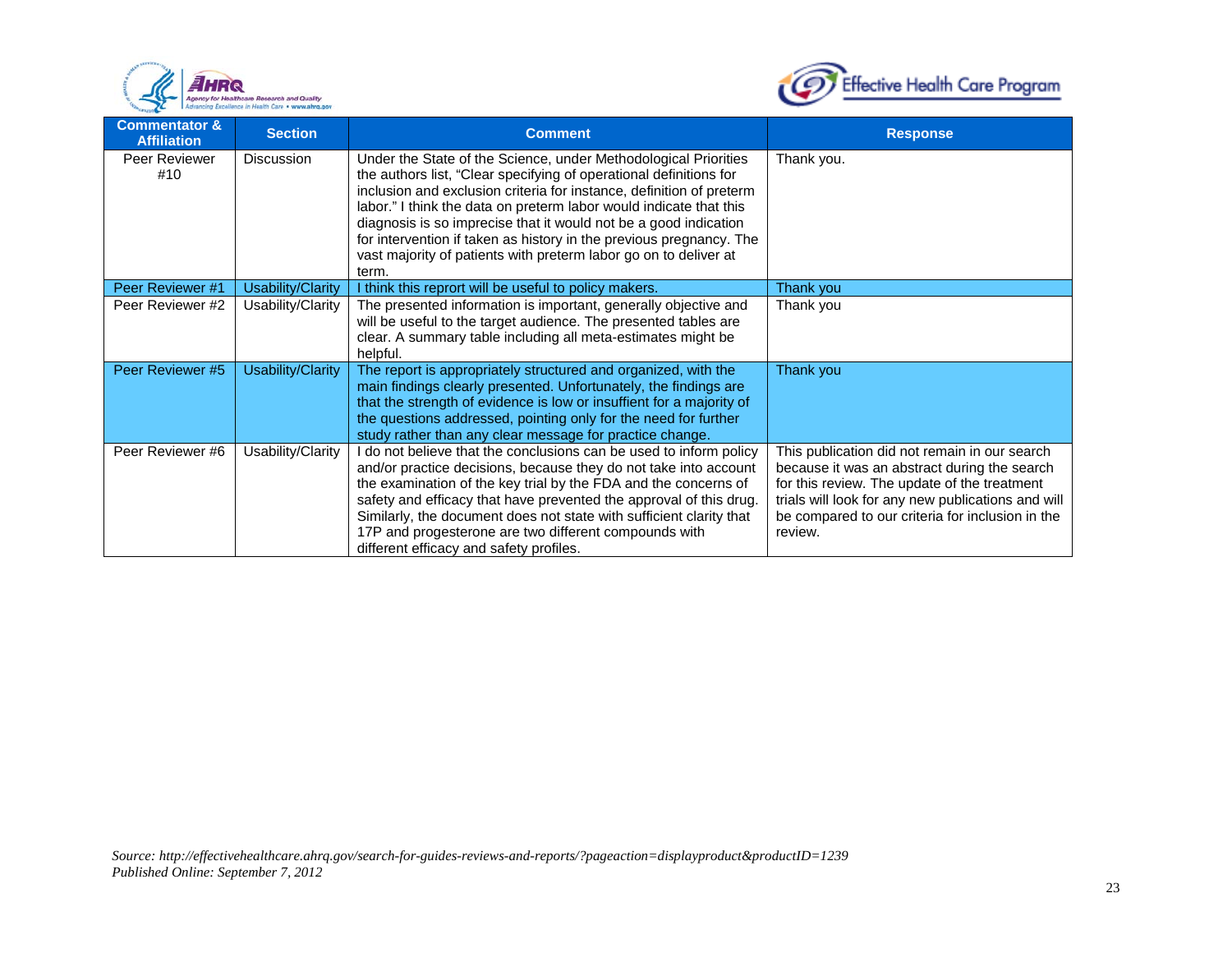



| <b>Commentator &amp;</b><br><b>Affiliation</b> | <b>Section</b>    | <b>Comment</b>                                                                                                                                                                                                                                                                                                                                                                                                                                                                                                                                                                                                                                                                                                                                                                                                                                                                                                                                                                                                                                                                                                                                                                                                                                                                                                                                                                                                                                                                                                                                                                                                                                                                                                                                                                                                                                                                                                                                                                                                                                                                                                                                                                                                                                                                                  | <b>Response</b>                                                                                                  |
|------------------------------------------------|-------------------|-------------------------------------------------------------------------------------------------------------------------------------------------------------------------------------------------------------------------------------------------------------------------------------------------------------------------------------------------------------------------------------------------------------------------------------------------------------------------------------------------------------------------------------------------------------------------------------------------------------------------------------------------------------------------------------------------------------------------------------------------------------------------------------------------------------------------------------------------------------------------------------------------------------------------------------------------------------------------------------------------------------------------------------------------------------------------------------------------------------------------------------------------------------------------------------------------------------------------------------------------------------------------------------------------------------------------------------------------------------------------------------------------------------------------------------------------------------------------------------------------------------------------------------------------------------------------------------------------------------------------------------------------------------------------------------------------------------------------------------------------------------------------------------------------------------------------------------------------------------------------------------------------------------------------------------------------------------------------------------------------------------------------------------------------------------------------------------------------------------------------------------------------------------------------------------------------------------------------------------------------------------------------------------------------|------------------------------------------------------------------------------------------------------------------|
| Peer Reviewer #7                               | Usability/Clarity | Reprt very well structured and organized. Main points are<br>repeated when needed. Example: clear statements on what can<br>and cannot be confirmed with evidence. The clear distinction of<br>populations that have evidence of benefit and those that do not<br>(as of this date) inform policy. Financial data on prematurity and<br>cost of treatment with 17OH are excellent guides for where to<br>put public money to get the most benefit for every dollar.<br>Conclusions are clear for clinical practice--as important as the<br>evidence for what works is the lack of evidence or evidence that<br>it does not work in particular populations/risk factors. Hopefully<br>this will deter the medical propensity to apply interventions<br>without solid evidence: "if it works for patient A it must work for<br>patient B" clearly does not apply for 17OH. Information on<br>cointerventions was well written and added clarity that I have not<br>seen in other publications. This is truly a mixed bag and the<br>authors did an excellent job of isolating factors and effects as the<br>data allowed. Very helpful to clinicians and in planning future<br>studies. This information is easily understood, the format walks<br>the "non-researcher" through the research methodology in very<br>readable and understandable steps. This is a great asset to<br>clinicians who have trouble getting "the meat" out of research<br>papers. The organization and the clear statement of analysis<br>makes this usable by all clinicians. Clinicians who "don't let data<br>interfere with how they practice" will have a hard time continuing<br>old practices after reading this--it makes the data understood<br>and the progression to conclusions absolutely clear. The<br>addition of reasons to exclude studies will help clinicians<br>understand why the information in some studies (included) has<br>more relevance and reliability in addressing the questions than<br>the excluded studies. This is a paper I would use to discuss the<br>appropriate use of 17OH in my role on a state Medicaid<br>committee. The policy folks can understand this even though<br>they are not clinicians. The financial sections are of particular<br>value with the policy group. | Thank you                                                                                                        |
| Peer Reviewer #8                               | Usability/Clarity | A fair amount of text repeats what is found in the tables.<br>Because the text is so dense it may be difficult and time<br>consuming for clinicians to wade through the detail. There is a<br>great deal of information being relayed, so it might be more "user<br>friendly" (and efficient) to allow the readers to use the tables<br>(which we tend to do anyway), and for the authors to avoid<br>repeating the data in the text.                                                                                                                                                                                                                                                                                                                                                                                                                                                                                                                                                                                                                                                                                                                                                                                                                                                                                                                                                                                                                                                                                                                                                                                                                                                                                                                                                                                                                                                                                                                                                                                                                                                                                                                                                                                                                                                           | Thank you. There are strict formatting<br>requirements that we must adhere to when<br>constructing full reports. |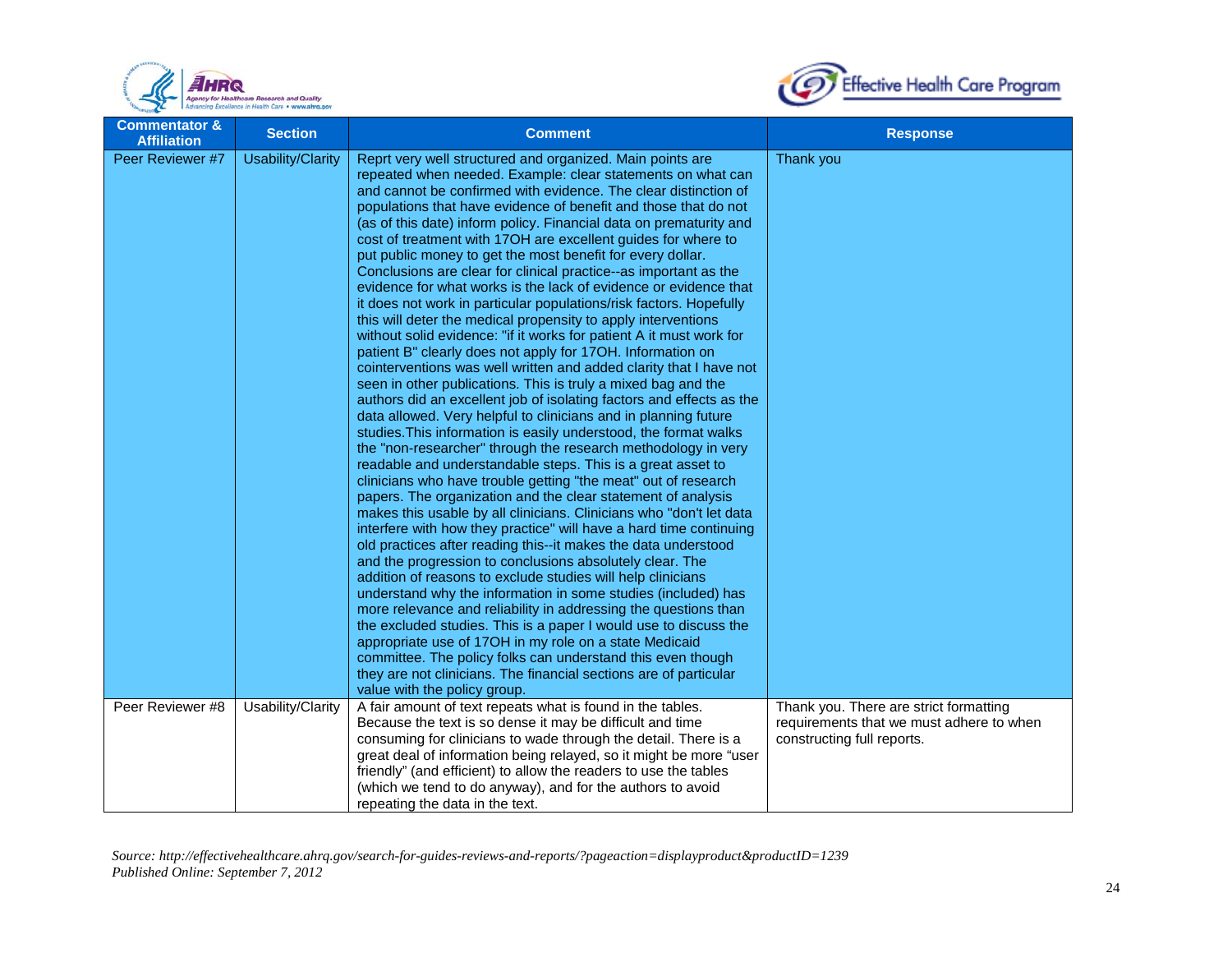



| <b>Commentator &amp;</b><br><b>Affiliation</b> | <b>Section</b>    | <b>Comment</b>                                                                                                                                                                                                                                                                                                                                                                                                                                                                                                                                                                                                                                                                                                                                                                                                                                                                                                                                                                                                                                                                                                                                                                                                                                                                                                                                                                                                                                                      | <b>Response</b>                                                                                                  |
|------------------------------------------------|-------------------|---------------------------------------------------------------------------------------------------------------------------------------------------------------------------------------------------------------------------------------------------------------------------------------------------------------------------------------------------------------------------------------------------------------------------------------------------------------------------------------------------------------------------------------------------------------------------------------------------------------------------------------------------------------------------------------------------------------------------------------------------------------------------------------------------------------------------------------------------------------------------------------------------------------------------------------------------------------------------------------------------------------------------------------------------------------------------------------------------------------------------------------------------------------------------------------------------------------------------------------------------------------------------------------------------------------------------------------------------------------------------------------------------------------------------------------------------------------------|------------------------------------------------------------------------------------------------------------------|
| Peer Reviewer #8                               | Usability/Clarity | Summarizing after each section is quite helpful. This might be<br>enhanced by providing a summary subheading at the end of<br>each section (i.e. each KQ report) so these can be easily located<br>within the document.                                                                                                                                                                                                                                                                                                                                                                                                                                                                                                                                                                                                                                                                                                                                                                                                                                                                                                                                                                                                                                                                                                                                                                                                                                             | Thank you. There are strict formatting<br>requirements that we must adhere to when<br>constructing full reports. |
| Peer Reviewer #9                               | Usability/Clarity | I think very well structures and organized and conclusions can<br>inform research and policy.                                                                                                                                                                                                                                                                                                                                                                                                                                                                                                                                                                                                                                                                                                                                                                                                                                                                                                                                                                                                                                                                                                                                                                                                                                                                                                                                                                       | Thank you                                                                                                        |
| <b>Peer Reviewer</b><br>#10                    | Usability/Clarity | On the whole, the paper is reasonably easy to follow. It would<br>benefit from the few additions to the tables, which I addressed<br>above and also to refer to tables in some instances where no<br>referrals currently exist. In addition it would be useful to<br>determine the identity of the technical experts. This information<br>is not included in the paper as presented. I certainly think that<br>the conclusions and the recommendations could be used to<br>inform clinical decisions. However, it should be made clear that<br>the data as it stands indicates the success of a particular<br>progestogen for a specific indication and until we are certain that<br>the progestogens are identical, it will be necessary to consider<br>them as independent treatments. Thus, if 17<br>hydroxyprogesterone is useful for previous preterm birth, it does<br>not automatically follow that vaginal progesterone would be<br>useful since one trial demonstrated that it was not. Similarly, I<br>think it is vital that the authors emphasize that preterm birth that<br>is related to different risks for preterm birth may or may not be<br>prevented by progestin treatment. Some such as previous<br>preterm birth and that related to multiple gestations are obvious<br>but it would be important that future studies address different<br>risks for preterm birth as individual entities rather than lumping<br>them all as "preterm birth". | Thank you, we agree. The TEP members will<br>be included in the final version.                                   |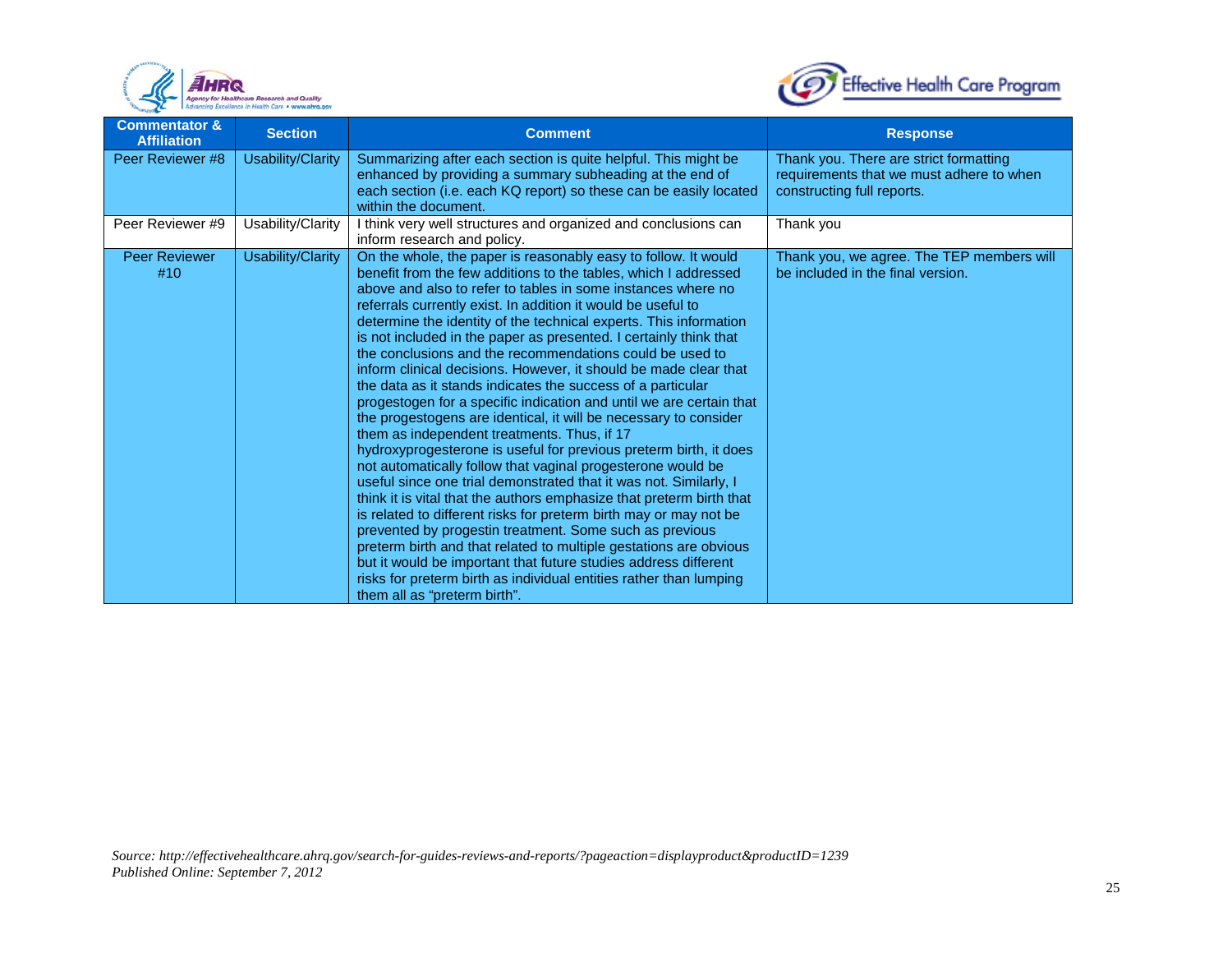



| <b>Commentator &amp;</b><br><b>Affiliation</b> | <b>Section</b> | <b>Comment</b>                                                                                                                                                                                                                                                                                                                                                                                                                                                                                          | <b>Response</b>                                                                                                                                                                                                                                                                                                                                                                                                                                                                                                                                                                                                                                                                                                                                                          |
|------------------------------------------------|----------------|---------------------------------------------------------------------------------------------------------------------------------------------------------------------------------------------------------------------------------------------------------------------------------------------------------------------------------------------------------------------------------------------------------------------------------------------------------------------------------------------------------|--------------------------------------------------------------------------------------------------------------------------------------------------------------------------------------------------------------------------------------------------------------------------------------------------------------------------------------------------------------------------------------------------------------------------------------------------------------------------------------------------------------------------------------------------------------------------------------------------------------------------------------------------------------------------------------------------------------------------------------------------------------------------|
| Peer Reviewer #3                               | General        | Conclusions in abstract. I think to say that the quality of evidence<br>that 17P reduces PTB is low is overstated.                                                                                                                                                                                                                                                                                                                                                                                      | The strength of evidence grading system is<br>described in detail in the Methods chapter.<br>We assume you mean too stringent by<br>"overstated". At the time of the draft we had<br>not completed the meta-analyses and were<br>faced with four RCTs including only 1,318<br>women - three found benefit for reducing<br>births <37 weeks and one with 512<br>participants (largest in the literature did not).<br>That led us to an assessment of inconsistent<br>and imprecise results. However, now that we<br>have completed meta-analyses by indication<br>and dose form, we find the precision of the<br>confidence bounds to be fair and have<br>upgraded the strength of evidence to<br>"moderate" for PTB prevention among women<br>with prior history of PTB. |
| Peer Reviewer #1                               | General        | The report is on target                                                                                                                                                                                                                                                                                                                                                                                                                                                                                 | Thank you.                                                                                                                                                                                                                                                                                                                                                                                                                                                                                                                                                                                                                                                                                                                                                               |
| Peer Reviewer #2                               | General        | The Evidence Report/Technology Assessment regarding<br>Progestogens for Prevention of Preterm Birth is timely and<br>important in that there are accumulating data regarding the<br>effectiveness of such treatments and clinical practice is rapidly<br>evolving, yet FDA approval for such treatment is lacking and the<br>optimal dosing strategies, target populations, long-term risks and<br>benefits are not well established.                                                                   | Thank you.                                                                                                                                                                                                                                                                                                                                                                                                                                                                                                                                                                                                                                                                                                                                                               |
| Peer Reviewer #2                               | General        | This document clearly delineates potential target populations for<br>the treatments and also the audiences and constituencies that<br>might be served by this document.                                                                                                                                                                                                                                                                                                                                 | Thank you.                                                                                                                                                                                                                                                                                                                                                                                                                                                                                                                                                                                                                                                                                                                                                               |
| Peer Reviewer #2                               | General        | The key questions are clearly defined and are appropriate.                                                                                                                                                                                                                                                                                                                                                                                                                                              | Thank you.                                                                                                                                                                                                                                                                                                                                                                                                                                                                                                                                                                                                                                                                                                                                                               |
| Peer Reviewer #4                               | General        | This is incredibly dense reading, I cannot put the effort into an<br>exhaustive look at the 500+ pages, sorry. I strongly urge you to<br>come up with a more useful format, if I (someone interested in<br>the topic) cannot bear to read it, few other will.                                                                                                                                                                                                                                           | Abstract, executive summary, and subsequent<br>articles will be of more use. We agree that full<br>formal reports serve better as extensive<br>documentation rather than reading material.                                                                                                                                                                                                                                                                                                                                                                                                                                                                                                                                                                               |
| Peer Reviewer #4                               | General        | Concern with combining the different types of progesterone in<br>the metaanalysis - trials in the 60s and earlier when combined<br>showed no benefit as well - it took the Kierse metaanalysis of<br>the high risk women with 17OHP to show benefit. Why not do<br>separate analylsis based on progesterone type? I think it is<br>unfortunate to say the strength of the evidence is low because<br>the estimates were inconsistent, when part of that is due to<br>different formulations. (page vii) | Key Question 4 directly addresses differences<br>by formulation and now includes a meta-<br>analysis by indication.                                                                                                                                                                                                                                                                                                                                                                                                                                                                                                                                                                                                                                                      |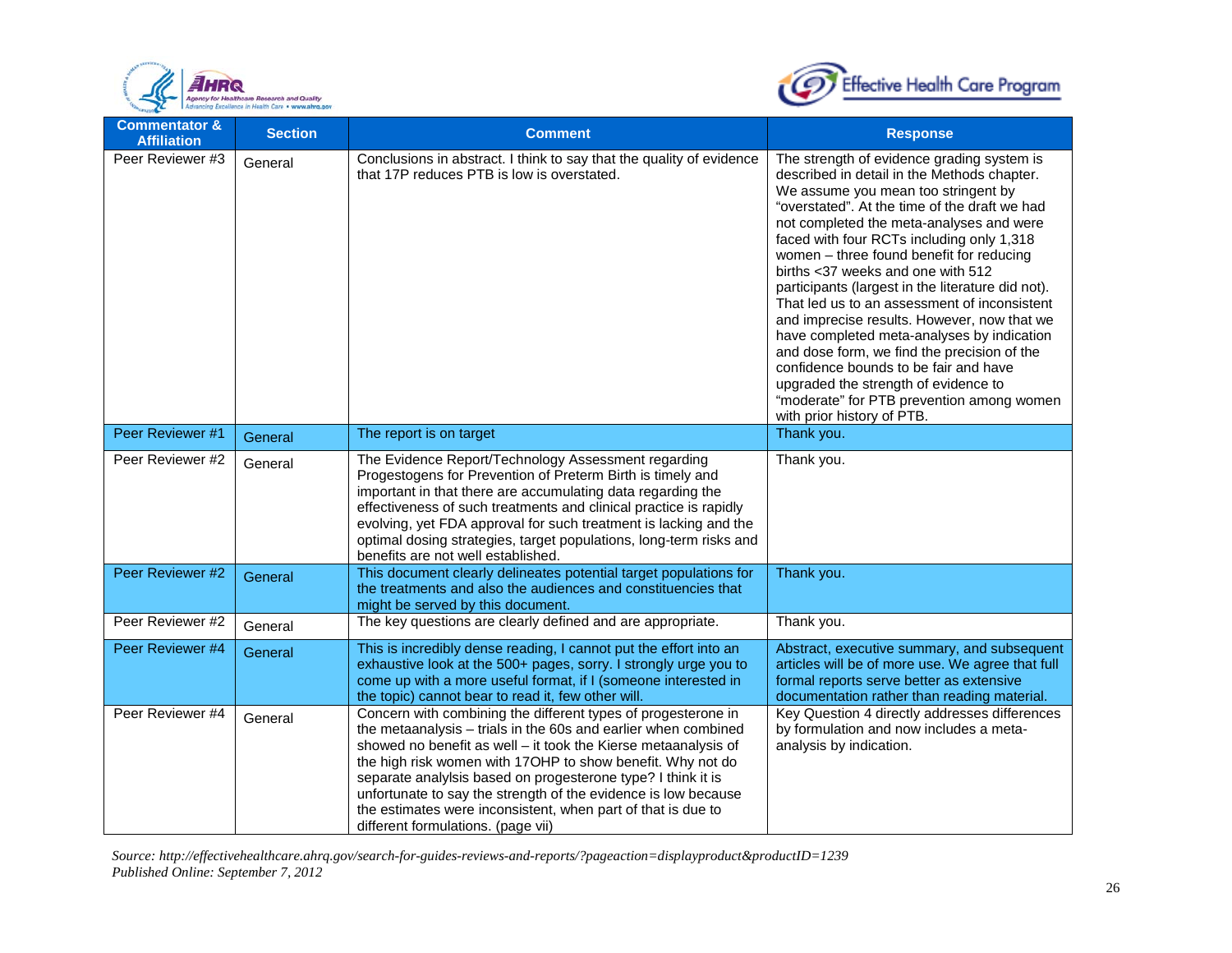



| <b>Commentator &amp;</b><br><b>Affiliation</b> | <b>Section</b> | <b>Comment</b>                                                                                                                                                                                                                                                                                                                                                                                                                                                                                                                                                                                                                                                                                                                                                                                                                                                                                                                                                                                                                                                                                                                 | <b>Response</b>                                                                                                                                                                                                                                                    |
|------------------------------------------------|----------------|--------------------------------------------------------------------------------------------------------------------------------------------------------------------------------------------------------------------------------------------------------------------------------------------------------------------------------------------------------------------------------------------------------------------------------------------------------------------------------------------------------------------------------------------------------------------------------------------------------------------------------------------------------------------------------------------------------------------------------------------------------------------------------------------------------------------------------------------------------------------------------------------------------------------------------------------------------------------------------------------------------------------------------------------------------------------------------------------------------------------------------|--------------------------------------------------------------------------------------------------------------------------------------------------------------------------------------------------------------------------------------------------------------------|
| Peer Reviewer #5                               | General        | This is a thorough review of a topic which is very important to the<br>field of obstetrics. The manuscript is appropriate for the defined<br>audience of practitioners and policy makers, and will be very<br>helpful in synthesizing the vast amount of published data on the<br>topic. The key questions that are addressed are exactly the<br>issues that needed to be covered, and are stated explicitly.                                                                                                                                                                                                                                                                                                                                                                                                                                                                                                                                                                                                                                                                                                                  | Thank you.                                                                                                                                                                                                                                                         |
| Peer Reviewer #6                               | General        | The report addresses an important question with clinical<br>implications; however, there is some information which is<br>missing and there is inconsistency between the summary of the<br>evidence and the abstract. Given that this document could be<br>used to provide guidelines for patient care and change<br>reimbursement, this issue need to be addressed. For example,<br>the abstract is citing about the safety signals of 17P, which is<br>fetal death and has been confirmed in the context of an RCT                                                                                                                                                                                                                                                                                                                                                                                                                                                                                                                                                                                                            | This publication did not remain in our search<br>because it was an abstract during the search<br>for this review. The update of the treatment<br>trials will look for any new publications and will<br>be compared to our criteria for inclusion in the<br>review. |
| Peer Reviewer #6                               | General        | There is a major issue in that an abstract published in December<br>2009 in the American Journal of Obstetrics and Gynecology<br>reporting the results of a randomized clinical trial of 17-alpha<br>hydroxyprogesterone caproate was not included. This trial was<br>presented at the Annual Meeting of the Society of Maternal-Fetal<br>Medicine in February 2010, and is now published. The results of<br>the trial confirm the existence of a potential safety signal for fetal<br>loss. The FDA detected a safety signal when conducting an<br>independent assessment of a clinical trial of 17-alpha<br>hydroxyprogesterone caproate for the prevention of preterm birth<br>in women with a prior preterm birth. The trial, which has not<br>been included, is important because it found a significant<br>increase in the rate of stillbirth and perinatal death. The authors<br>can find this article in the American Journal of Obstetrics and<br>Gynecology, authored by Combs et al. I realize that the full<br>information may not have been available to the authors of this<br>report and technology assessment. | This publication did not remain in our search<br>because it was an abstract during the search<br>for this review. The update of the treatment<br>trials will look for any new publications and will<br>be compared to our criteria for inclusion in the<br>review. |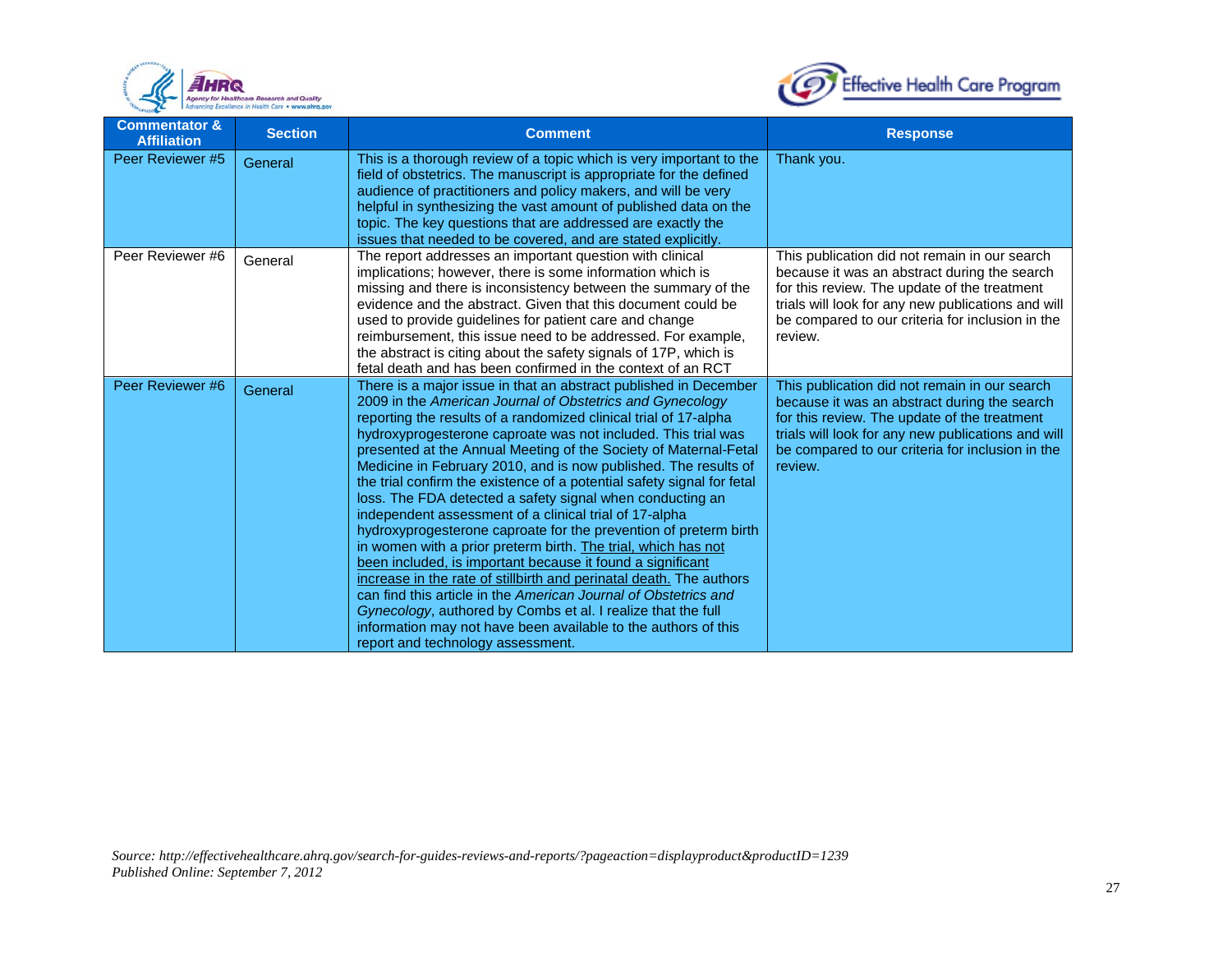



| <b>Commentator &amp;</b><br><b>Affiliation</b> | <b>Section</b> | <b>Comment</b>                                                                                                                                                                                                                                                                                                                                                                                                                                                                                                                                                                                                                                                                                                                                                                                                                                                                                                                                                                                                                                                                                                                                                                                     | <b>Response</b>                                                                                                                                                                                                                                                     |
|------------------------------------------------|----------------|----------------------------------------------------------------------------------------------------------------------------------------------------------------------------------------------------------------------------------------------------------------------------------------------------------------------------------------------------------------------------------------------------------------------------------------------------------------------------------------------------------------------------------------------------------------------------------------------------------------------------------------------------------------------------------------------------------------------------------------------------------------------------------------------------------------------------------------------------------------------------------------------------------------------------------------------------------------------------------------------------------------------------------------------------------------------------------------------------------------------------------------------------------------------------------------------------|---------------------------------------------------------------------------------------------------------------------------------------------------------------------------------------------------------------------------------------------------------------------|
| Peer Reviewer #6                               | General        | I am concerned that the safety signals discovered by the FDA<br>and now strengthened by the finding of a randomized clinical<br>trial are not included because there was an increase in perinatal<br>mortality in triplets ( $p<0.01$ ) and in stillbirths ( $p<0.05$ ). This has<br>implications for practice and the conduction of research.<br>Physicians need to inform patients that there is a potential safety<br>signal with the administration of 17-alpha hydroxyprogesterone<br>caproate. Similarly, there are ongoing randomized clinical trials<br>using 17-alpha hydroxyprogesterone caproate, and the informed<br>consent of these trials must take into account the new evidence<br>of risk confirming the findings of the FDA. I assume that this<br>document was in preparation in December 2009, and therefore,<br>the authors could have access to this information. Indeed, in the<br>Methods section, the authors state that they looked for abstracts<br>of articles published in MedLine and M-Base in English from<br>January 1966-March 2010. The article was published in<br>September 2010 as a full article; nonetheless, this information is<br>of major importance. | This publication did not remain in our search<br>because it was an abstract during the search<br>for this review. The update of the treatment<br>trials will look for any new publications and will<br>be compared to our criteria for inclusion in the<br>review.  |
| Peer Reviewer #6                               | General        | This study has focused on the effects of progestogens - these<br>include natural and synthetic progesterone. The FDA does not<br>consider these compounds equivalent. Indeed, there are<br>reasons to believe that they are not equivalent in clinical<br>medicine. The study of Meis et al. was found to reduce the rate<br>of preterm delivery, defined as <37 weeks using 17-alpha<br>hydroxyprogesterone caproate. In contrast, O'Brien et al. found<br>no evidence of effectiveness of vaginal progesterone in women<br>with a history of previous preterm birth, the same criteria for<br>entry in the Meis et al. trial. Moreover, the safety signal for 17-<br>alpha hydroxyprogesterone caproate has not been found with<br>progesterone. Therefore, there appear to be differences in<br>efficacy and safety.                                                                                                                                                                                                                                                                                                                                                                            | We do not consider these equivalent, but<br>there is not a basis for choosing among them.<br>It is important to review all progestogens<br>being used for the prevention of preterm birth.                                                                          |
| Peer Reviewer #6                               | General        | An issue that requires consideration is that this study focuses on<br>preterm birth, defined as <37 weeks of gestation. However, an<br>FDA advisory panel specifically convened to review the trial that<br>heavily informs this document concluded by overwhelming<br>majority that 37 weeks of gestation was not an adequate<br>surrogate for infant morbidity and mortality. Since delivery at <37<br>weeks was the primary endpoint of the trial, this trial failed to<br>meet the standard of evidence of the FDA Advisory Board. This<br>is the reason why the efficacy of 17-alpha hydroxyprogesterone<br>caproate is questionable.                                                                                                                                                                                                                                                                                                                                                                                                                                                                                                                                                         | See tables 4 through 16 for examples. We<br>abstracted both maternal and infant/fetal<br>outcomes from an a priori list of outcomes.<br>We share the same concern as the reviewer<br>that when it comes time to aggregate results<br><37 weeks becomes the default. |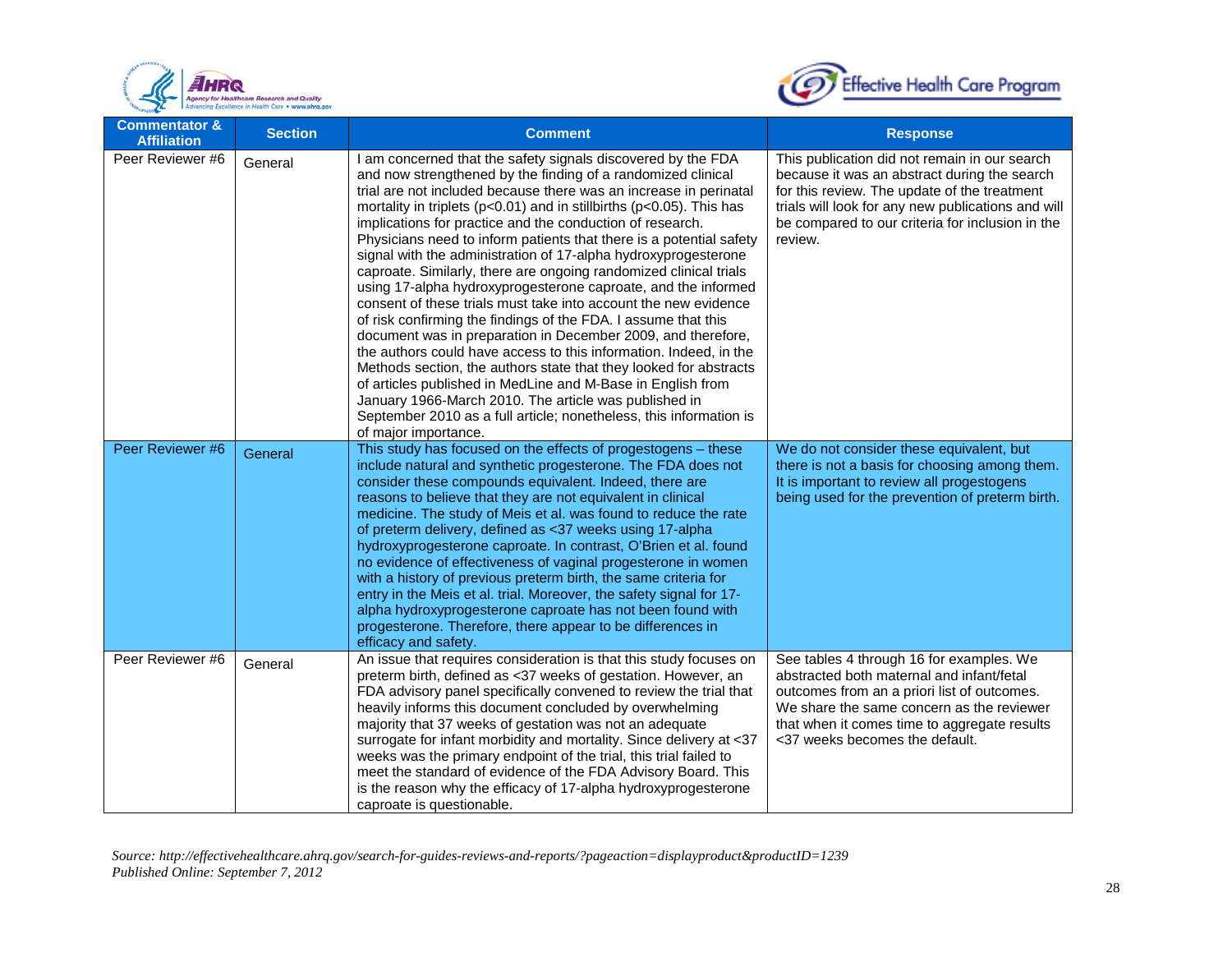



| <b>Commentator &amp;</b><br><b>Affiliation</b> | <b>Section</b> | <b>Comment</b>                                                                                                                                                                                                                                                                                                                                                                                                                                                                                                                                                                                                                                                                                                                                                                                                                                                                                                                                                                                                                                                                                                                         | <b>Response</b>                                                                                                                                                                                                                                                                                                                                                                                                      |
|------------------------------------------------|----------------|----------------------------------------------------------------------------------------------------------------------------------------------------------------------------------------------------------------------------------------------------------------------------------------------------------------------------------------------------------------------------------------------------------------------------------------------------------------------------------------------------------------------------------------------------------------------------------------------------------------------------------------------------------------------------------------------------------------------------------------------------------------------------------------------------------------------------------------------------------------------------------------------------------------------------------------------------------------------------------------------------------------------------------------------------------------------------------------------------------------------------------------|----------------------------------------------------------------------------------------------------------------------------------------------------------------------------------------------------------------------------------------------------------------------------------------------------------------------------------------------------------------------------------------------------------------------|
| Peer Reviewer #6                               | General        | The authors should be aware that there was another study<br>conducted by the Network of Maternal-Fetal Medicine Units<br>using 17-alpha hydroxyprogesterone caproate in which the rate<br>of preterm birth in the control group was substantially lower than<br>that in the Meis et al. trial. Although the first trial was stopped<br>and never published, this information is available on the FDA<br>website and therefore, is in the public domain. I believe that the<br>FDA considered that the rate of preterm birth in the Meis et al.<br>trial was exceedingly high, and raised questions about efficacy.<br>This is the reason why another randomized clinical trial is now in<br>progress to test the efficacy and safety of 17-alpha<br>hydroxyprogesterone caproate. It is understandable that the<br>authors may not have access to that information because it is<br>not in PubMed, but this does not diminish its importance. The<br>transcripts of the meeting are on the FDA website. The name of<br>the Medical Officer that conducted the evaluation is Dr. Barbara<br>Wesley, and she currently works at the FDA. | We will review this study and determine its<br>inclusion in the review and/or add it to the<br>discussion of the review. We will be in contact<br>with Dr. Wesley to get more information.                                                                                                                                                                                                                           |
| Peer Reviewer #6                               | General        | I think it is important that the authors are aware that infant<br>outcomes are considered of major importance by the FDA.<br>Moreover, some trials of progestogens are being conducted in<br>Europe, and the primary outcome is not preterm delivery but<br>infant outcome. Similarly, my recollection is that the ongoing trial<br>of 17-alpha hydroxyprogesterone caproate is using infant<br>outcome as the primary outcome rather than preterm delivery.<br>This information is available on clinicaltrials.gov. Its importance<br>is that it reflects a shift in the emphasis from preterm birth as a<br>primary outcome to neonatal and infant outcome. This is also<br>relevant for evidence-based research.                                                                                                                                                                                                                                                                                                                                                                                                                    | See tables 4 through 16 for examples. We<br>abstracted both maternal and infant/fetal<br>outcomes from an a priori list of outcomes.<br>We share the same concern as the reviewer<br>that when it comes time to aggregate results<br><37 weeks becomes the default. Infant<br>outcomes are the only reasons to study these<br>interventions. Please see pages 46-53, that<br>show how closely we align with the FDA. |
| Peer Reviewer #6                               | General        | The argument could be made that the analysis should separate<br>17-alpha hydroxyprogesterone caproate and progesterone,<br>because they are different compounds                                                                                                                                                                                                                                                                                                                                                                                                                                                                                                                                                                                                                                                                                                                                                                                                                                                                                                                                                                        | Key Questions 1 &4 directly addresses<br>differences by indication and formulation. The<br>review now includes a meta-analysis by<br>formulation.                                                                                                                                                                                                                                                                    |
| Peer Reviewer #6                               | General        | I believe that the considerations of safety and efficacy need to<br>be addressed in a document that has the potential for being<br>used to develop clinical practice guidelines or as a basis for<br>reimbursement and coverage policies. The omission of the<br>safety signal is a major concern. The agencies (DHHS and<br>AHRQ) have called for transparency, and I believe that it is<br>important to know the names of the Technical Expert Panel and<br>whether they had a conflict of interest and informed the authors<br>of this review of information that they knew.                                                                                                                                                                                                                                                                                                                                                                                                                                                                                                                                                        | Technical Expert Panel members will be listed<br>in the final report. Their potential conflicts of<br>interest were reviewed before they served in<br>this capacity.                                                                                                                                                                                                                                                 |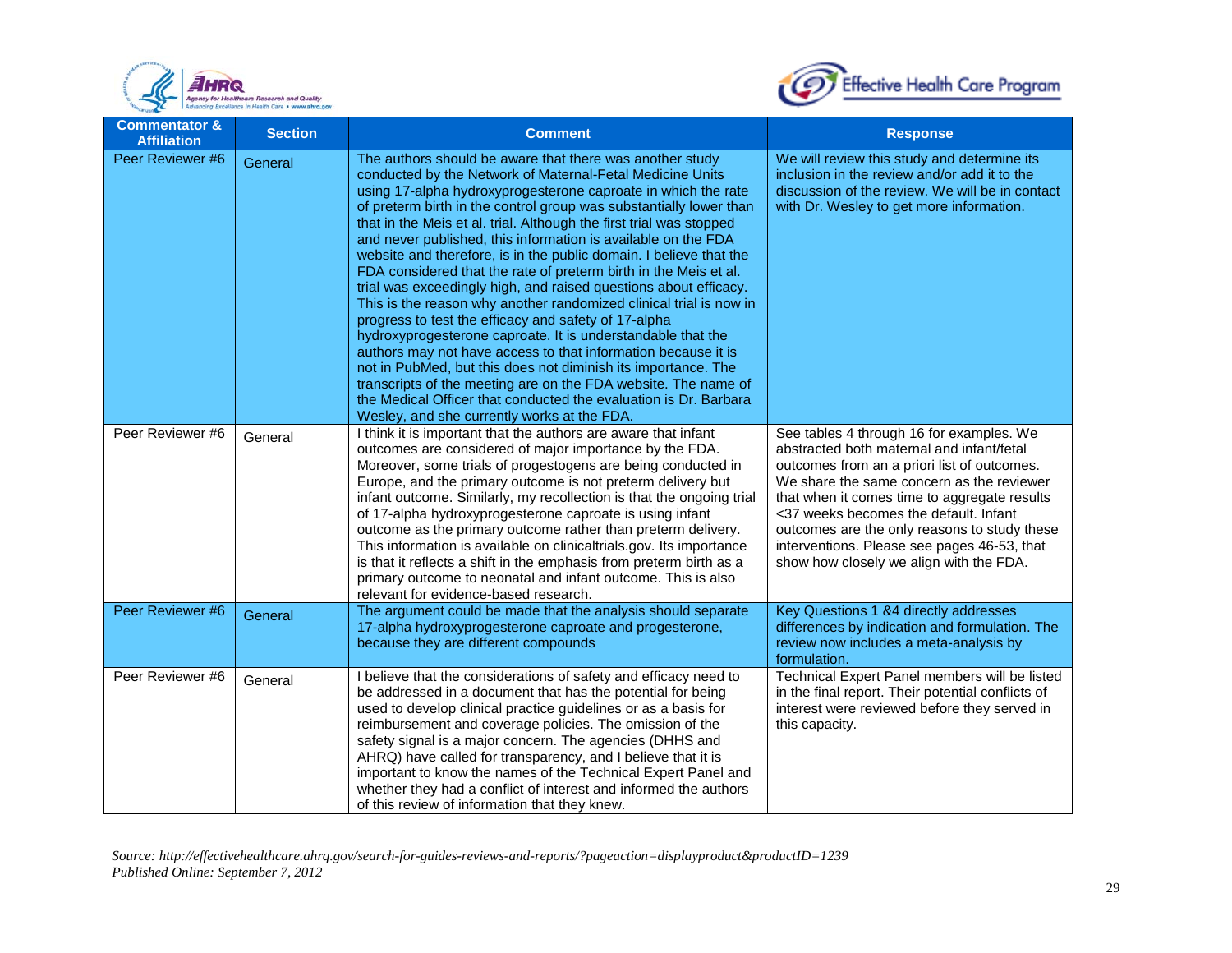



| <b>Commentator &amp;</b><br><b>Affiliation</b> | <b>Section</b> | <b>Comment</b>                                                                                                                                                                                                                                                                                                                                                                                                                                                                                                                                                                                                                                                                                                                                                                                                                                                                                                                                                                                                                                         | <b>Response</b> |
|------------------------------------------------|----------------|--------------------------------------------------------------------------------------------------------------------------------------------------------------------------------------------------------------------------------------------------------------------------------------------------------------------------------------------------------------------------------------------------------------------------------------------------------------------------------------------------------------------------------------------------------------------------------------------------------------------------------------------------------------------------------------------------------------------------------------------------------------------------------------------------------------------------------------------------------------------------------------------------------------------------------------------------------------------------------------------------------------------------------------------------------|-----------------|
| Peer Reviewer #7                               | General        | Excellent document with clear writing style. This document will<br>be understood by clinicians, researchers and policy makers. The<br>explanation and rationale for every step in the research process<br>supports the credibility of the conclusions. The key questions are<br>appropriate and explicit--it is a pity there is a lack of data to<br>answer them all. But, the list of questions serves as a guide for<br>future research. The paper clearly states the gaps in data and<br>the unanswered questions and the road for future research.                                                                                                                                                                                                                                                                                                                                                                                                                                                                                                 | Thank you.      |
| Peer Reviewer #8                               | General        | The issue of progestogen use for preterm birth prevention is a<br>very important one. This report is timely and very much needed<br>given the amount of clinical confusion that exists about type of<br>progestogen, dosage, frequency, and timing of such treatment.<br>This is corroborated by the report's findings of great<br>heterogeneity between research studies, as well as the<br>differences in practice among providers of prenatal care.<br>The review is thorough, accurate, and well-organized. This<br>should provide better direction for clinicians, as well as much<br>needed direction for further research. The report is successful in<br>relaying the fact that the strength of the evidence is low thus far,<br>primarily due to the inconsistency and imprecision of the study<br>estimates. Furthermore, it is made clear that no data exists for<br>long-term outcomes for fetal exposure to progestogens,<br>apparently also a major concern for many providers.<br>The key questions are appropriate and clearly stated. | Thank you.      |
| Peer Reviewer #9                               | General        | I think this is an excellent summary that has good clinical<br>meaning embedded in it. The key questions are appropriate and<br>explicit.                                                                                                                                                                                                                                                                                                                                                                                                                                                                                                                                                                                                                                                                                                                                                                                                                                                                                                              | Thank you.      |